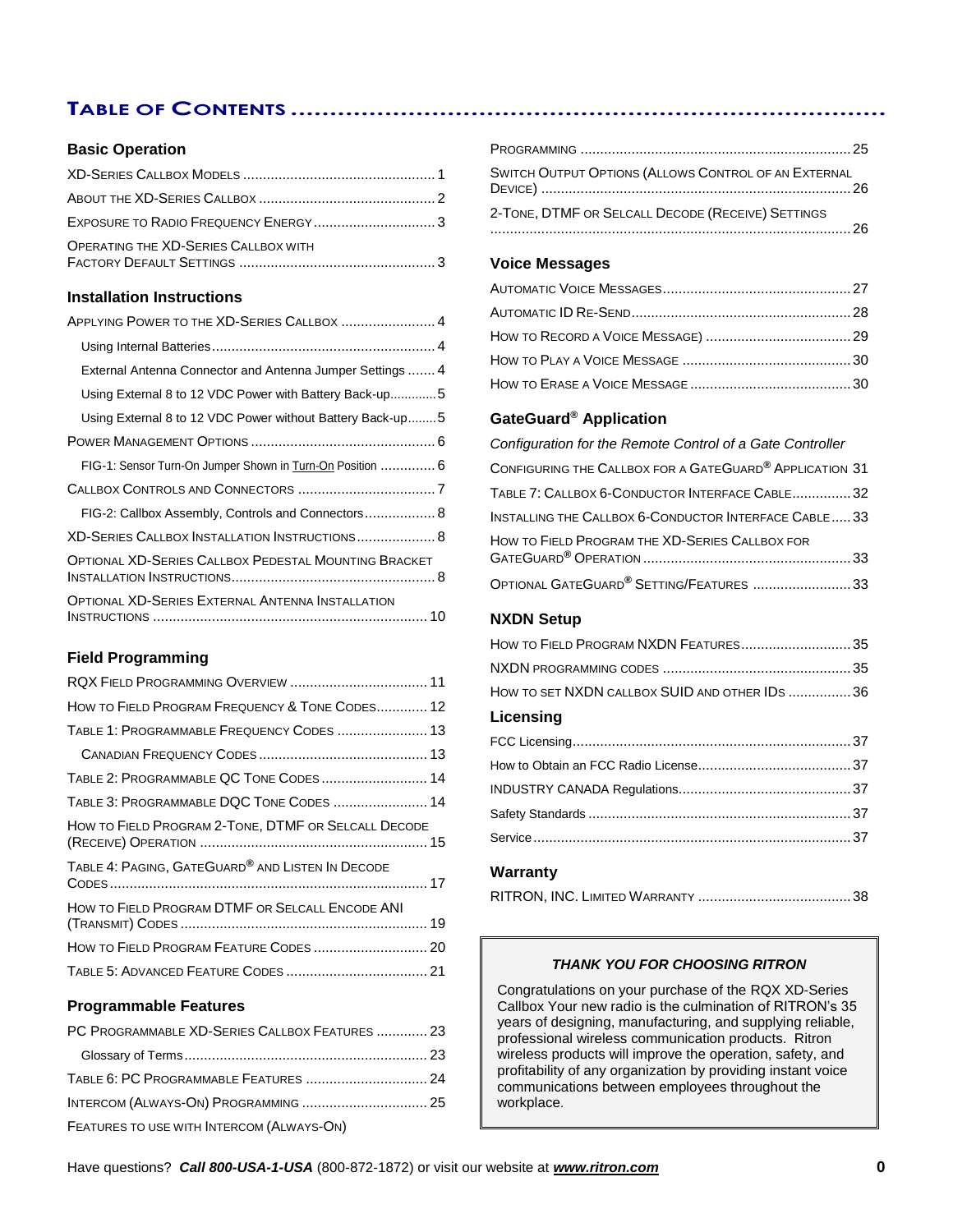# **XD-SERIES CALLBOX MODELS .............................................................**

### **XD-Series Models**

### **VHF:** RQX-117NX RQX-117NX-CANADA

### **UHF:** RQX-417NX RQX-417NX-CANADA

The XD-Series callbox is programmable to operate as an analog FM two way radio or as an NXDN digital voice two way radio. This allows user to transition to digital voice as needed. The NXDN capability is contained in a piggy back board that connects perpendicular to the main board. The XD-Series callbox is available in both the standard model high visibility green enclosure, and in the -BLK model black enclosure.

The model number appears on the serial label located on the back of the XD-Series Callbox enclosure.

**VHF** radios are designed to operate within the 15 MHz band between factory standard 150 to 165 MHz.

**UHF** radios are designed to operate within the 20 MHz band between factory standard 450 to 470 MHz.

*Advanced Features* available with the XD-Series models include 2-Tone, DTMF, Selcall and NXDN Decode, Voice Messages, Analog Companding, Sensor Input, and a Relay Switch Closure.

*NXDN digital Features* are based on RAN and ID codes and perform similar functions as the analog addressing modes. The Ritron programmer will aid in PC set up of these features. Manual set up of these features can be seen in under HOW TO FIELD PROGRAM NXDN FEATURES



**XD-Series Callbox-**



*The Power supply* to the XD callbox can be three internal D cells or an external 8 to 12 VDC input or both**. It is important to use new good quality D cells.** See **"Applying power to the XD-Series Callbox".**

### **OPTIONAL ACCESSORY EQUIPMENT**

Several options are available for the Ritron XD-Series Callbox. These options, individually, or in combination with one another can greatly enhance the functionality of the callbox as well as the overall communication system. Available options include:

- **RSS-100 -** The RSS-100 is a complete solar power supply system consisting of a 10-watt solar panel, charge controller and 8 AH rechargeable battery all housed in a rugged, ready-to-mount enclosure.
- **R-STROBE -** The R-STROBE is a powerful strobe light, giving a visual indication of a callbox in use. The R-STROBE is available in both AC (R-STROBE) and DC versions (R-STROBE-DC). If used the XD callbox must be externally powered.
- **RCIM-1000 -** The RCIM-1000 MDC-1200 encoder board allows each callbox to be assigned a unique unit ID number. If used the XD callbox must be externally powered due to space restrictions.

For additional information and pictures of these items go to<http://www.ritron.com/callboxes.html>and download pdf of the product brochure.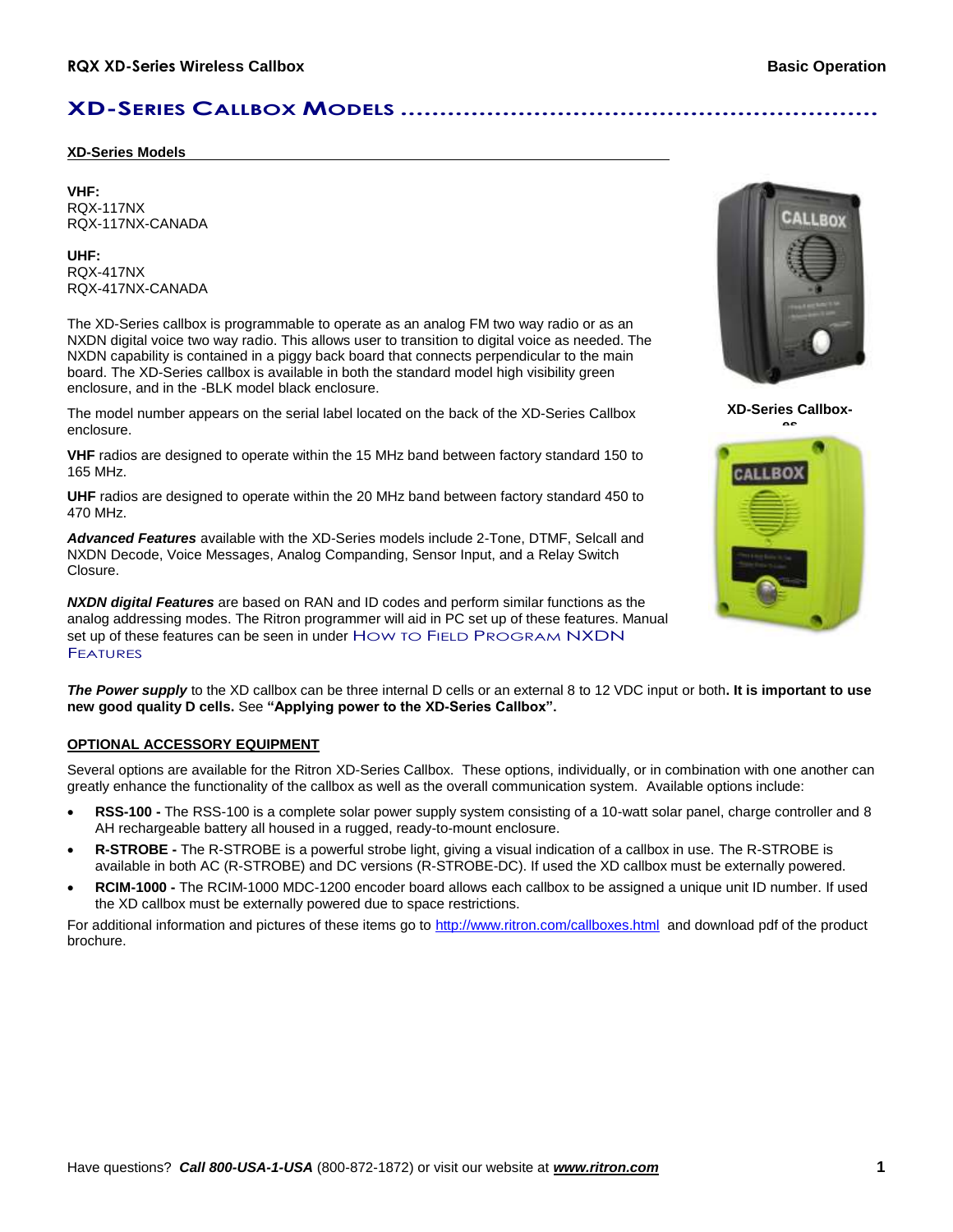### **ABOUT THE XD-SERIES CALLBOX...........................................................**

The XD-Series Callbox is a 2-way radio transceiver used to communicate directly with portable, mobile and stationary analog FM or NXDN digital radios; or through radio repeaters with Ritron PC Programming software. Each callbox is equipped with the following features or capabilities.

- **Field Programming.** Field programming allows you to quickly program your radio in the field without the need for a PC programmer. Each radio can be field programmed to one of 27 VHF or 114 UHF channel table frequencies, and one of 50 QC or 104 DQC interference eliminator codes.
- **154 Interference Eliminator Codes.** Quiet Call (QC) and Digital Quiet Call (DQC) codes can be programmed to eliminate other radio users not in your workgroup. For compatibility, new radios should be programmed with the same codes.(analog only)
- **Volume Level.** Field programmable or PC programmable to 20 100% volume level.
- **Normal or High Microphone Gain.** Field and PC programmable to fixed or AGCed microphone gain.
- **Battery Powered.** The XD-Series Callbox can be powered by 3 Alkaline or Ni-MH D-cell batteries for 700mW transmit power. D-cell batteries can operate the radio for up to one year or 8,000 three second transmissions.
- **Low Battery Alert.** The callbox will transmit an Alert Tone or voice message at the end of each transmission when the batteries approach end-of-life. This allows sufficient time for you to replace the batteries and assure uninterrupted service.
- **External Power 8 to12 VDC Capable.** The XD-Series Callbox can be powered by an external 8 to 12 VDC source. This method of powering the callbox allows the radio to remain **ON** at all times, like an intercom. Automatic Turn Off must be **DISABLED** via Field or PC programming for Intercom operation.
- **External Power Fail Alert.** This feature can be enabled via Field or PC programming. The callbox will transmit an Alert Tone or voice message if it detects loss of external DC power. The radio automatically continues to transmit an Alert Tone once every hour (unless programmed for Automatic Turn Off) until external DC is restored or the batteries are depleted.
- **High/Low Power Output.** When powered by External 8 to12VDC the XD-Series callboxes will be transmitting at high power output (2W). When battery powered by 3 D cells the XD-Series callbox operates in Low power (700mW) mode exclusively. If low power is desired for the external DC power radio it will have to be reprogrammed setting high power to desired level.
- **"Automatic Turn-Off" or "Intercom" Operation.** The XD-Series Callbox can operate in the standard "Automatic Turn-Off" mode (Factory Default), where the radio is normally **OFF** until the Call Button is pressed, or can be Field or PC programmed for "Intercom" operation where the radio is always **ON**. See "External Power Power Capable" feature above.
- **DTMF or Selcall ANI.** Field or PC Programmable for 3-7 digit DTMF or Selcall ANI codes which are transmitted at the beginning of each message for radio identification. (analog only)
- **Companded Audio.** The radio can be Field or PC programmed to **ENABLE** or **DISABLE** audio companding. Companding will compress transmit audio before sending it, and expand receive audio before it is heard on the speaker to reduce the background noise common in radio communications. Do not use microphone in AGC mode when using companding. (analog only)
- **Voice Messages. Y**ou can record custom voice messages that are played back during normal Callbox operation. Messages include Greeting, Voice Alert, Sensor status, Battery status, and external DC Power Fail.
- **Listen In.** Allows remote activation of the transmitter when a unique 2-Tone, DTMF or Selcall code is received in analog mode. Field or PC programmable to 2-Tone, DTMF or Selcall codes and 4 different Listen In transmit times. In digital an NXDN ID code can be used.
- **Sensor Turn-On.** When operating the Callbox with Automatic Turn-Off enabled, the unit can be configured to turn itself **ON** any time the Sensor Input is pulled **LOW** (ground). This allows an external switch closure to activate the Callbox. The callbox will remain on as long as the switch is closed.
- **2-Tone, Selcall or DTMF Decoding.** The Callbox can be programmed to decode unique 2-tone, Selcall or DTMF codes for selective signaling of the Callbox, "Listen In" remote activation of the transmitter, or Switch Output activation in GateGuard**®** applications.
- **Relay Switch Output.** The switch output is a simple 3-Amp relay contact closure that can be used to **OPEN** and **CLOSE** a gate, switch on a light, sound an alarm or any other application where remote control of an ON/OFF switch is required. The callbox can be programmed to **OPEN** and **CLOSE** the Switch Output with a 2-tone, Selcall, or DTMF code in alalog or NXDN ID code in digital.
- **Sensor Input.** The Callbox can be configured to send a warning tone or a pre-recorded voice message when a change in the Sensor Input is detected. The Sensor Input will respond to an **OPEN** or **CLOSED** switch. The unit must already be on to respond to a switch opening.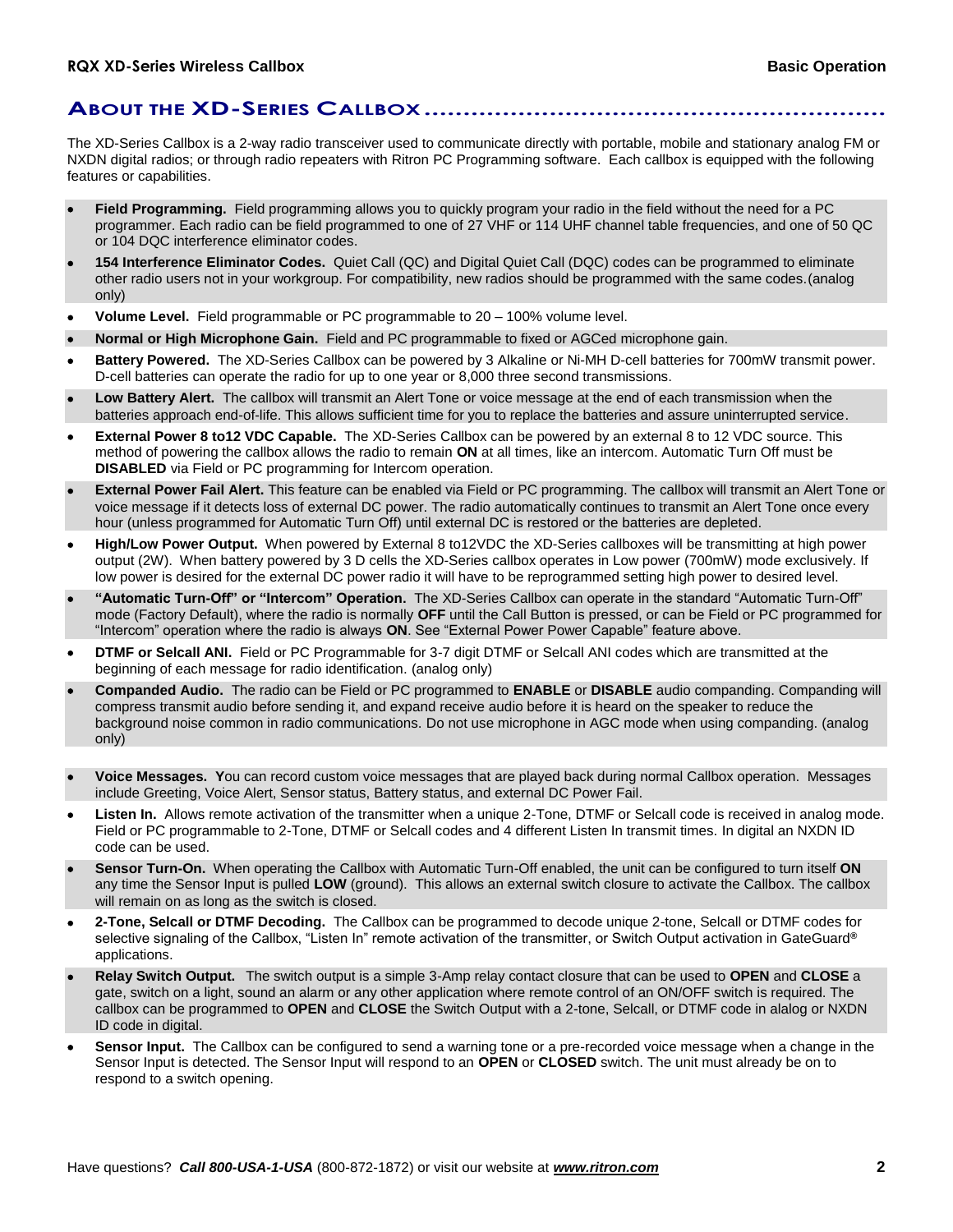# **EXPOSURE TO RADIO FREQUENCY ENERGY ..........**

### **PLEASE NOTE THE FOLLOWING WITH REGARD TO RF EXPOSURE FOR THIS PRODUCT:**

This product generates radio frequency (RF) energy when the PTT button on the front of the unit is depressed. This product has been evaluated for compliance with the maximum permissible exposure limits for RF energy at the maximum power rating of the unit. At the 20 cm (8 inches) minimum expected separation distance and greater, the maximum RF exposure is at or below the General Population/Uncontrolled limits. Operator should stay at least 20 cm (8 inches) from call box. External antennas have not been tested for compliance and may or may not meet the exposure limits at the distances given. Higher gain antennas are capable of generating higher fields in the strongest part of their field and would, therefore, require a greater separation from the antenna. They can be mounted higher than the call box which will increase the operator's separation from the antenna. This product is not to be used by the general public in an uncontrolled environment unless compliance with the Uncontrolled/General Population limits for RF exposure can be assured.

To limit exposure to RF energy to levels below the limit, please observe the following:

- DO NOT activate the transmitter when not actually wishing to transmit.
- When transmitting, make certain that the distance limits for the particular model in use are observed.
- DO NOT allow children to operate the radio.

When used as directed, this series of radios is designed to comply with the FCC's RF exposure limits for "Uncontrolled/General Population". In addition, they are designed to comply with the following Standards and Guidelines:

- United States Federal Communications Commission, Code of Federal Regulations; 47 CFR §§ 2 sub-part J.
- American National Standards Institute (ANSI) / Institute of Electrical and Electronic Engineers (IEEE) C95. 1-1992.
- Institute of Electrical and Electronic Engineers (IEEE) C95.1-1999 Edition.

Copyright Telecommunications Industry Association

### **OPERATING THE CALLBOX WITH FACTORY DEFAULT SETTINGS......................**

The XD-Series Callbox Factory Default setting is with Automatic Turn-Off **ENABLED**. This means the callbox is **OFF** and will not receive a call until the callbox first initiates a call.

**In Automatic Turn Off mode the callbox automatically shuts off whenever there is "no activity" for a programmed number of seconds (10 second default).** Activity keeping it awake is either the **ON/PTT** button activation or a received call.

#### **To Initiate a Call**

Press and hold the **ON/PTT** Button. Listen for the "beep", then, begin speaking. For best communication, the caller should be 3 feet or less from the callbox. The callbox can be programmed to send a unique **CALL TONE** to alert radio equipped personnel. This CALL TONE will also be heard at the callbox.

#### **To Receive a Call**

- 1. When you have finished speaking, release the **ON/PTT** Button.
- 2. Any reply will be heard through the callbox speaker. If a call is not received within 10 seconds of releasing the **ON/PTT** Button and there is no activity on the channel, the callbox will sound a low double tone and turn-off automatically. This automatic turnoff feature is designed to conserve battery life.

### **Operation Notes**

The XD-Series Callbox must be powered internally with Alkaline or Ni-MH batteries **ONLY.** The standard unit comes with a 3 D cell holder. Ni-MH low self discharge (LSD) batteries are available on line which offer a great rechargeable option. Alternatively, an external 8 to 12 VDC power supply can be used, order Ritron model **RPS-1B** 110 VAC to 12 VDC cube power supply with ferrite clamp. When using an external supply, the internal D cell Alkaline batteries can be used as back-up. See page 5. The unit will work with external voltages down to about 6 VDC but the power output will shift to the low power 700mW level when the voltage is too low.

#### **Low Battery Alert**

The callbox will transmit an Alert Tone at the end of each transmission when the batteries approach end-of-life. This allows sufficient time for you to replace the batteries and assure uninterrupted service. On XD-Series Callboxes the LOW battery alert tone can be replaced by a LOW battery voice message.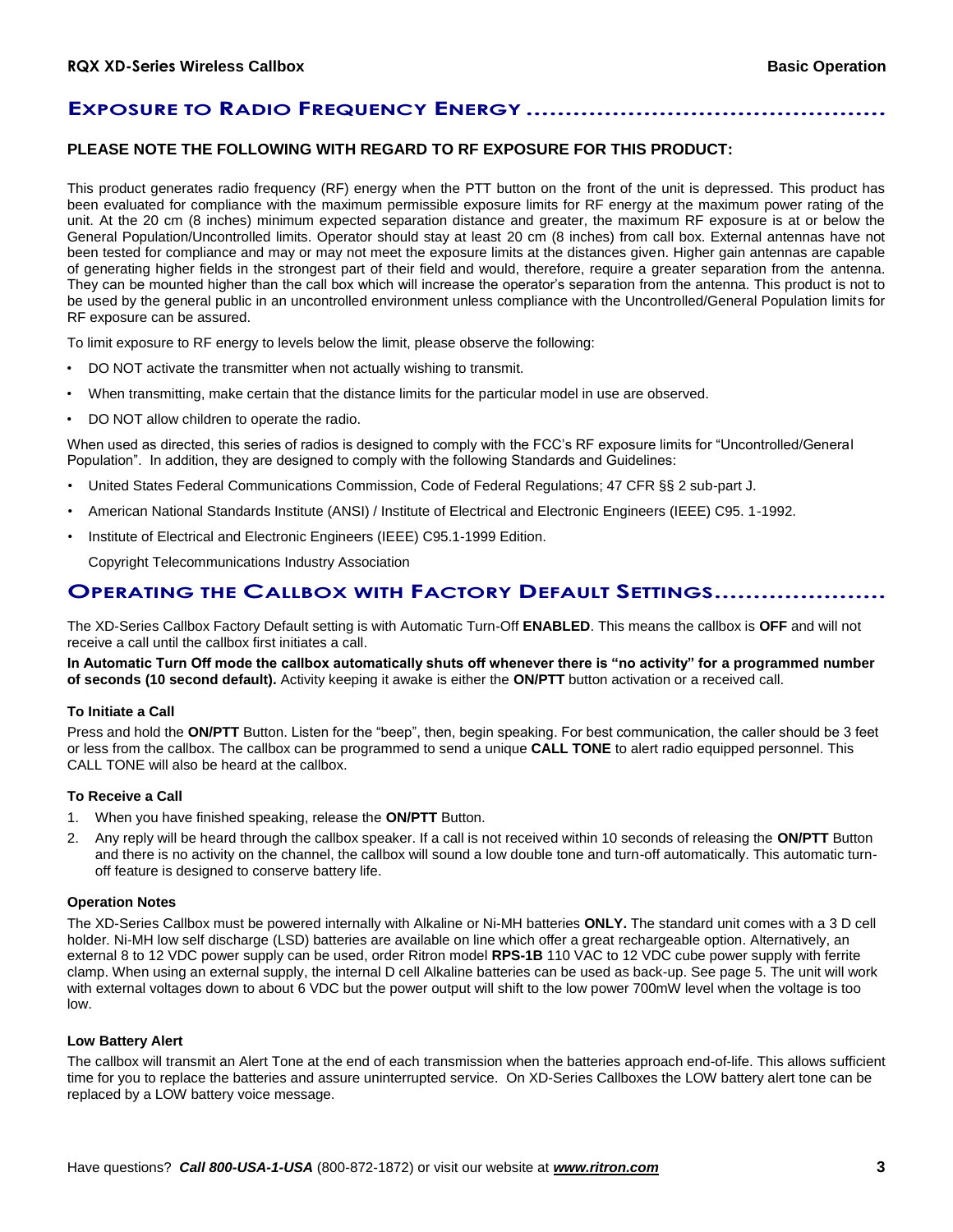# **APPLYING POWER TO THE XD-SERIES CALLBOX .......................................**

### **The XD-Series Callbox may be powered by:**

- 3 internal D-cell batteries for 700mW operation
- An external 8 to 12 VDC source for 2W operation (unit functions as low as 5 VDC with reduced RF power output)

Powering the callbox from internal batteries will allow for an installation that does not require wiring to an external source of power. Powering the callbox by an external source could, with programming, allow the unit to remain **ON**, like an intercom\*.

To extend battery life, one of two battery saver options may also be used in the analog mode. See **"**POWER MANAGEMENT OPTIONS" on page **6**. With this mode,Automatic Turn Off must be **DISABLED** via Field or PC Programming.

### **Using Internal Batteries**

Batteries may be installed in the internal battery holder for a no trenching, no wires required installation. If internal batteries are used, a LOW battery alert tone or voice message will be transmitted when the battery voltage drops below a programmed value. The LOW battery tone notifies personnel that the batteries should be replaced. On XD-Series Callboxes the LOW battery alert tone can be replaced by a LOW battery voice message.

**IMPORTANT!** When installing D-cell batteries be sure all are the same, and are all new cells. DO NOT mix new and used batteries. Alkaline D cells are readily available in department stores. Alternatively, low self-discharge (LSD) nickel-metal hydride rechargeable can be ordered online. The advantage of the LSD NiMH is they can be reused, have a lower internal resistance and sustain good voltage over the battery life. If operating at very cold temperatures NiMH may be considered. A smart charger will also be needed with the rechargeable. The XD call box can draw about 0.7 Amp when transmitting so battery health is important.

#### **XD-Series Battery Installation**

- 1. Using the T-25 Torx bit included with the radio, remove the four corner screws on the plastic interior case and separate the case halves.
- 2. Disconnect the power cable connecting the battery holder to the radio.
- 3. Install 3 new D-cell batteries into the battery holder. Be sure to observe polarity as indicated.
- 4. Re-connect the power cable.
- 5. Secure the plastic case halves with the corner screws. Be sure power cable is in the area below the battery holder and is not pinched between the case halves.

#### **External Antenna Connector and Antenna Jumper Settings**

The XD-Series Callbox is equipped with an Antenna Selector Jumper that will route all incoming and outgoing radio signals to either the built-in internal antenna, or to the SMB RF Test / External Antenna connector.

The XD-Series Callbox comes from the factory with the Antenna Selector Jumper in the "INTERNAL ANTENNA" position for operation with the built-in internal antenna.

**Important** - For testing through the SMB RF connector, OR for connection to an optional external antenna (optional cable also required), you must remove the Antenna Selector Jumper PJ201.

For mounting an external antenna the Ritron six inch coaxial adapter (Ritron # 60201125) can be used to go from the SMB to a hole in the case. Care must be taken while drilling so as not to crack the case.



SMB connector for optional external cable and antenna

PJ201 jumped to connect to internal antenna

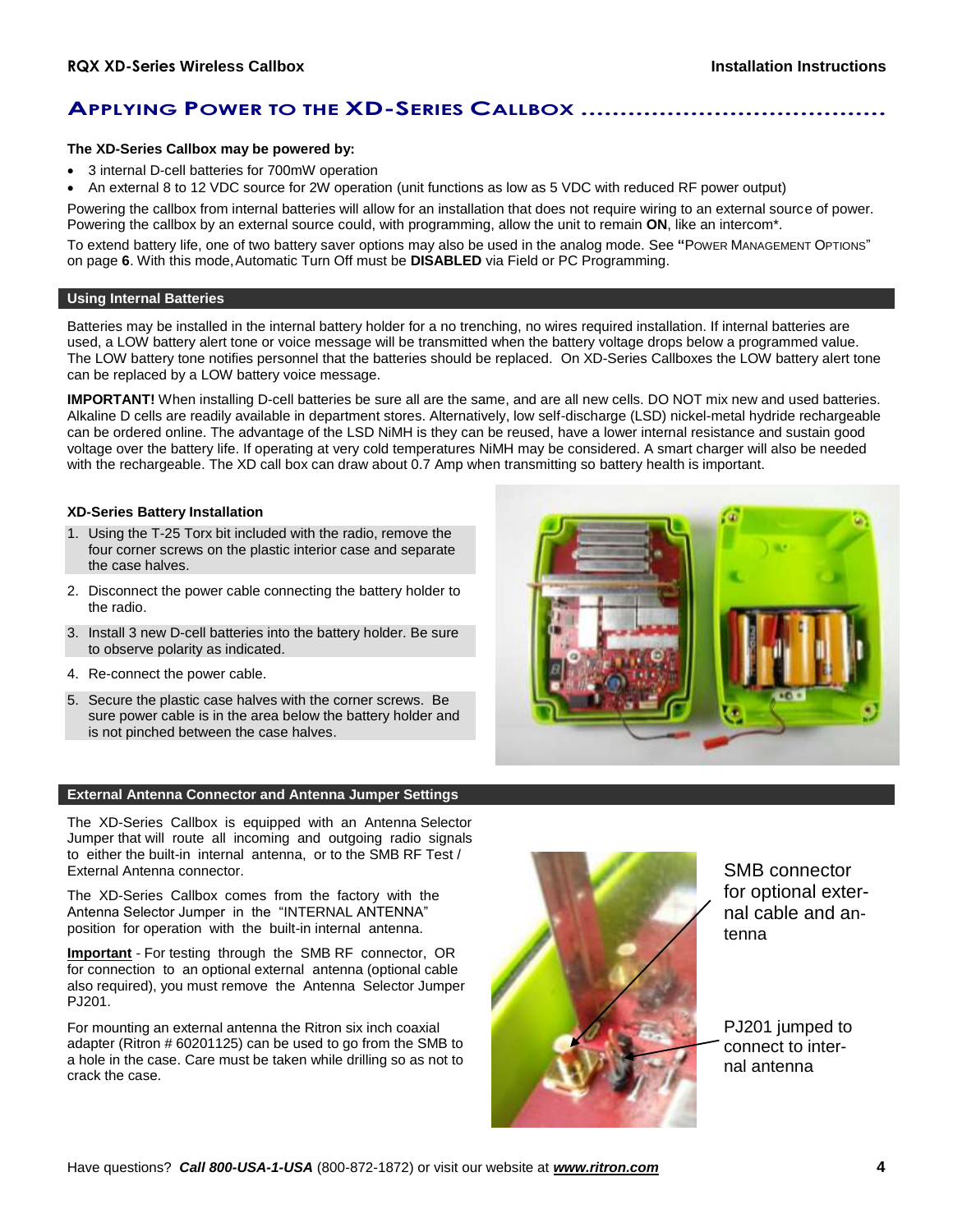### **Using External +12 VDC Power with Battery Back-up**

*Note: An additional hole, strain relief, and conduit will need to be installed into the callbox.*

The unit may be powered by an external source of 8 to 12 VDC. This source should be filtered, with minimum noise and hum, and capable of supplying at least 1 Ampere.

Factory Default programming of the callbox is optimized for battery power operation. The External 8 to 12 VDC Power Fail Alert option is **NOT ENABLED**.

It is recommended that if an external source of power is used, that the internal batteries be installed as a back-up against loss of power. If this option is chosen, we recommend that the "External Power Fail Alert" feature be **ENABLED** via Field or PC programming.



### **How the Callbox will operate:**

### **If External 8 to 12 VDC Power Fail Alert Feature is NOT ENABLED:**

- LOW battery detection can only occur when the external voltage is removed or failed.
- Radio will only check for LOW battery or DEAD battery condition when the radio is **ON**.
- If LOW battery is detected, a single tone Alert or voice message will be transmitted at the end of the transmission.
- Radio does **NOT** automatically transmit a LOW battery tone alert or voice message. The callbox must be **ON** and Alert or voice message is only sent at the end of a transmission.
- If DEAD battery is detected, the radio ceases all operation. A DEAD battery tone is heard on the callbox speaker and the radio will turn **OFF**.

#### **If External 8 to 12 VDC Power Fail Alert Feature is ENABLED:**

- Radio always checks for External voltage when the radio is **ON**. If loss of external voltage is detected while the radio is in standby: *a single Alert Tone or voice message will be transmitted immediately.*
- If loss of external voltage is detected while the radio is in receive: *a single Alert Tone will be transmitted after the received message is complete*.
- If loss of external voltage is detected while the radio is in transmit: *a single Alert Tone will be transmitted at the end of the transmission.*
- Once loss of external voltage is detected and the Alert Tone is transmitted, the radio will automatically send the Alert Tone once every hour until external voltage is restored or the batteries are exhausted. If radio is set for Automatic Turn-Off (default setting) this hourly alert will **NOT** occur.
- If Dead battery is detected the radio ceases all operation, a DEAD battery tone is heard on the callbox speaker and the radio will turn **OFF**.

### **Using External 8 to 12 VDC Power without Battery Back-up**

The Ritron RQX callbox can be programmed for always-on operation by disabling the Automatic Turn-Off option. This is accomplished using the RQX PC Programmer, or through Field Programming. Once Automatic Turn-Off is disabled, the user simply turns on the RQX by pressing the front panel PTT button and it will remain on as long as power is applied. If power to the callbox is lost then restored, the user must press the front panel PTT to restart the radio. For externally powered callboxes, battery backup is one method of keeping the radio on if the primary external power is lost.

**For users that do not want to "restart" the callbox after a power loss, the callbox can be modified to automatically restart after a power loss.** By loading 15 k ohm in R628 the external power supply will automatically turn on if there is an input. Also PJ602 must be in the "sensor turn-on" mode with the sensor input (pin 2 of PJ601) tied to ground. This configuration will also turn the internal battery on if the external power fails. R628 need not be loaded if only internal batteries are used.

For details or questions about this modification contact Ritron at 1-800-872-1872

### **Important considerations before applying this modification:**

- The Automatic Turn-Off option must be disabled.
- When Automatic Turn-Off is disabled the unit will consume the largest amount of current, but is always ready to instantly receive messages. This mode should only be considered if an external source of power is available. If internal batteries only are used, the radio would work only a few days.
- The callbox receiver will always be on. All radio communication on the programmed frequency and tone will be heard over the RQX callbox.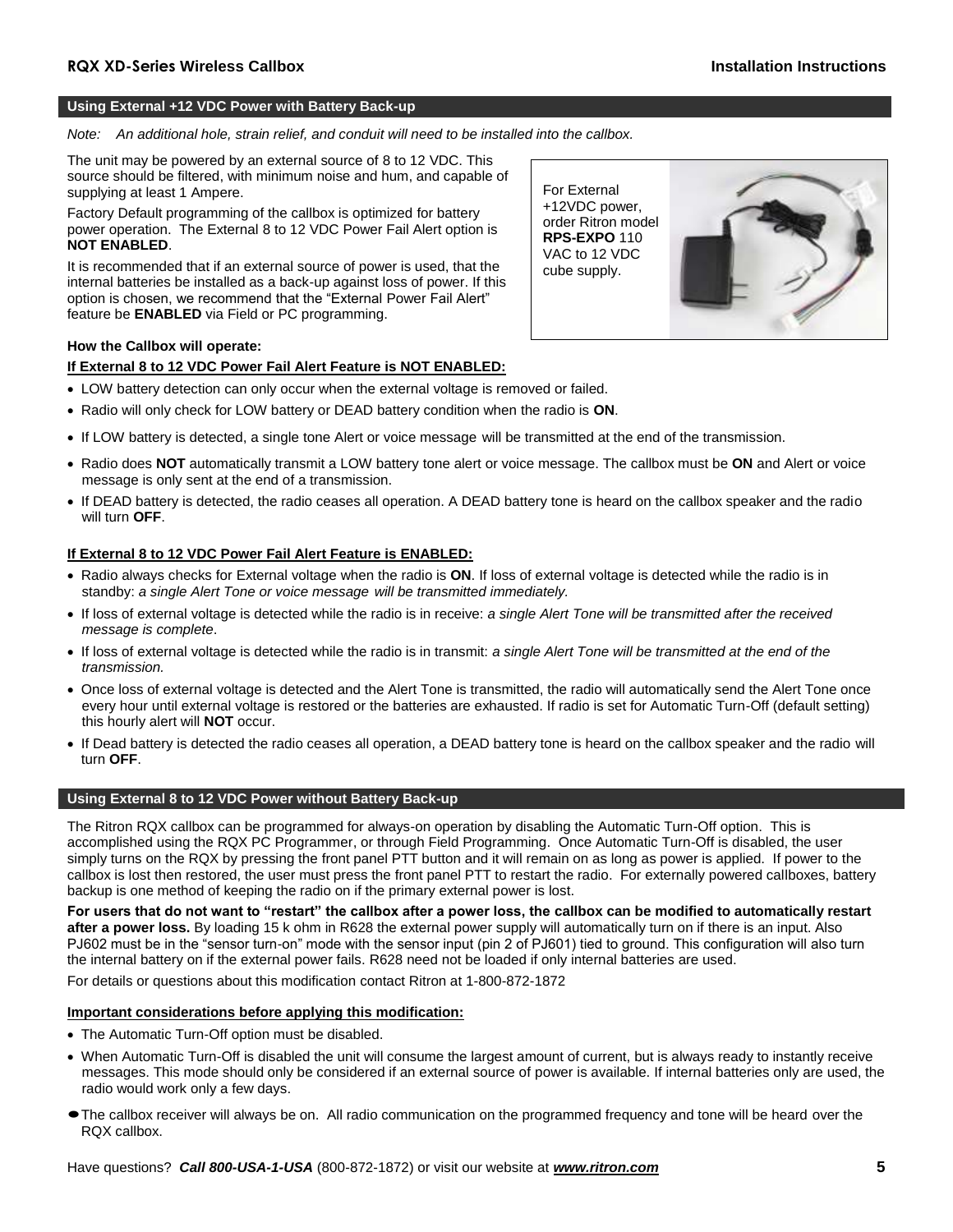### **POWER MANAGEMENT OPTIONS ...........................................................**

**Automatic Turn-Off...............................................................................................................................(Field or PC Programmable)**

In this mode, the callbox will automatically turn itself off after a programmed period of no activity **(no transmissions made and no calls received)** has elapsed. Once the unit has turned itself off, it can only be turned back on by depressing the **ON/PTT** Button. The programmed period of no activity necessary before the unit turns itself off is called the **RQX Reset Time**. RQX Reset Time and Automatic Turn-Off can both be Field programmed, or PC programmed by the factory or your Ritron dealer via the Ritron RQX Series PC Programmer. Automatic Turn-Off mode is the factory default mode for power management with an RQX Reset Time of 10 seconds.

### **Analog Radio Battery Saver .....................................................................................................................(PC Programmable Only)**

This mode, only available for the analog radio, is similar to the Automatic Turn-Off mode except that the unit does **NOT** turn itself off after the RQX Reset Time has elapsed. Instead it reverts to a mode where the unit goes to sleep and periodically wakes up to test for receive activity on the channel. The Sleep Period (called Battery Saver Sleep Time) can be set using the Ritron RQX Series PC Programmer to between 0.5 and 8 seconds. Longer sleep times result in better battery life, but increase the chances that activity on the channel may be missed. The unit will come out of this mode when activity is detected during the wake-up period or if the **ON/PTT** button is pressed. The Automatic Turn-Off and Battery Saver modes cannot be used together.

### **Neither "Automatic Turn-Off" nor "Battery Saver" Used..................................................................(Field or PC Programmable)**

If neither Automatic Turn-Off nor Battery Saver are used the unit will consume the largest amount of current, about 90 mA, but is always ready to instantly receive messages. This mode should only be considered if an external source of power is available (see "Using External 8 to 12 VDC Power with Battery Back-up" on page **5**).

### **NXDN Radio Power Consumption……………………………………………………………………………… (Automatic)**

"ON with sync": When the NXDN radio is actively looking for a sync word in receive mode it consumes about 80 mA. The digital receiver IC is looking for the NXDN preamble and sync word and once found will wake up the NXDN processing board. Once awake while decoding voice the radio draws about 270 mA with a low audio volume setting. When the received signal disappears the unit's consumption goes back to about 80 mA.

"Always ON": NXDN board is always ON consuming about 250 mA in RX mode.

If Automatic Turn-Off is enable the current will drop to zero at the expiration of the reset timer. If Automatic Turn-Off is not enabled the unit will continue drawing 80 mA in "ON with sync" or 250 mA in "Always ON" mode.

### **Sensor Turn-On ...................................................................................................................................................................................**

When operating a XD-Series Callbox with Automatic Turn-Off enabled, the unit can be configured to turn itself **ON** any time the Sensor Input is pulled **LOW** (ground). This allows an external switch closure to activate the Callbox. When the switch closure is detected the Callbox will turn on and automatically transmit the Sensor On alert or Sensor ON voice message. The Callbox is then in normal operating mode and will automatically turn itself off after a programmed period of no activity as described in the Automatic Turn-Off topic in this section. For Sensor Turn-On operation the Sensor Turn-On jumper must be placed into the "Turn-On" position. Refer to FIG-1 below for correct placement of the jumper. If the Sensor Input is not used the jumper placement has no effect on Callbox operation.

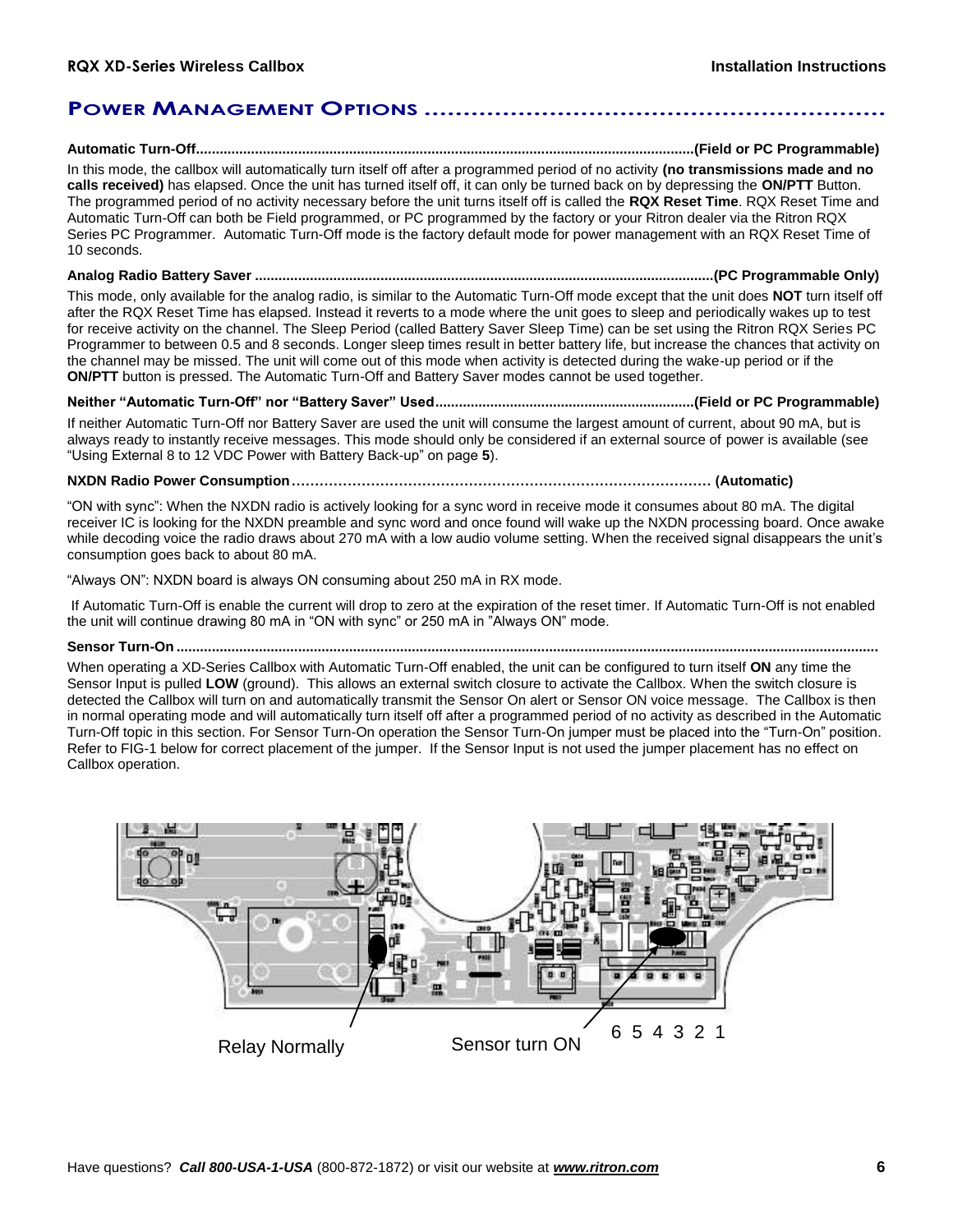# **CALLBOX CONTROLS AND CONNECTORS ...............................................**

### **SMB RF Connector**

SMB style RF connector for external antennas. The antenna jumper must be in the "SMB" position when using the SMB RF connector.

### **Internal Antenna**

An internal antenna is etched and/or secured to the PCB. When used, the antenna jumper must be in the "ANTENNA" position.

### **Antenna Jumper**

The antenna jumper connects either the internal antenna or the SMB RF connector.

### **Sensor Turn-On Jumper**

The Sensor Turn-On jumper can be set to turn-on the radio whenever the Sensor Input is pulled low. (See FIG-1)

#### **Relay Polarity Jumper**

The Relay Polarity jumper can set the relay output to normally open or normally closed. (See FIG-1)

### **Case Screws**

A T-25 Torx screw is located in each corner of the case front. These 4 screws are used to secure the case front containing the radio, to the case back that contains the batteries.

### **Input/Output Connector**

The 6-pin, polarized connector is used to connect external input/output devices. This allows connection of an external 8 to 12 VDC input, an external DC level sensor input, and a 3A contact switch closure output.

#### **Microphone**

The microphone is installed on the PCB back side.

#### **Speaker Connector**

The internal speaker is connected to the radio printed circuit board with a polarized connector.

### **On/PTT Connector**

The On/PTT switch is connected to the radio printed circuit board with a polarized connector.

### **USB Programming Connector**

A Mini-USB style connector is used to connect the cable from the PC programmer to the radio.

### **Program Button**

A small, momentary pushbutton is used for field programming the XD-Series Callbox.

### **Program Display**

A single digit LED display is used during field programming of the radio.

### **Battery Holder**

The battery holder inside the case back is used for the installation of D-cell alkaline batteries. Refer to the labels beneath the cells for correct installation of the batteries.

### **Battery Mating Connectors**

Polarized, 2-pin mating connectors are used to connect the batteries to the radio circuit board.

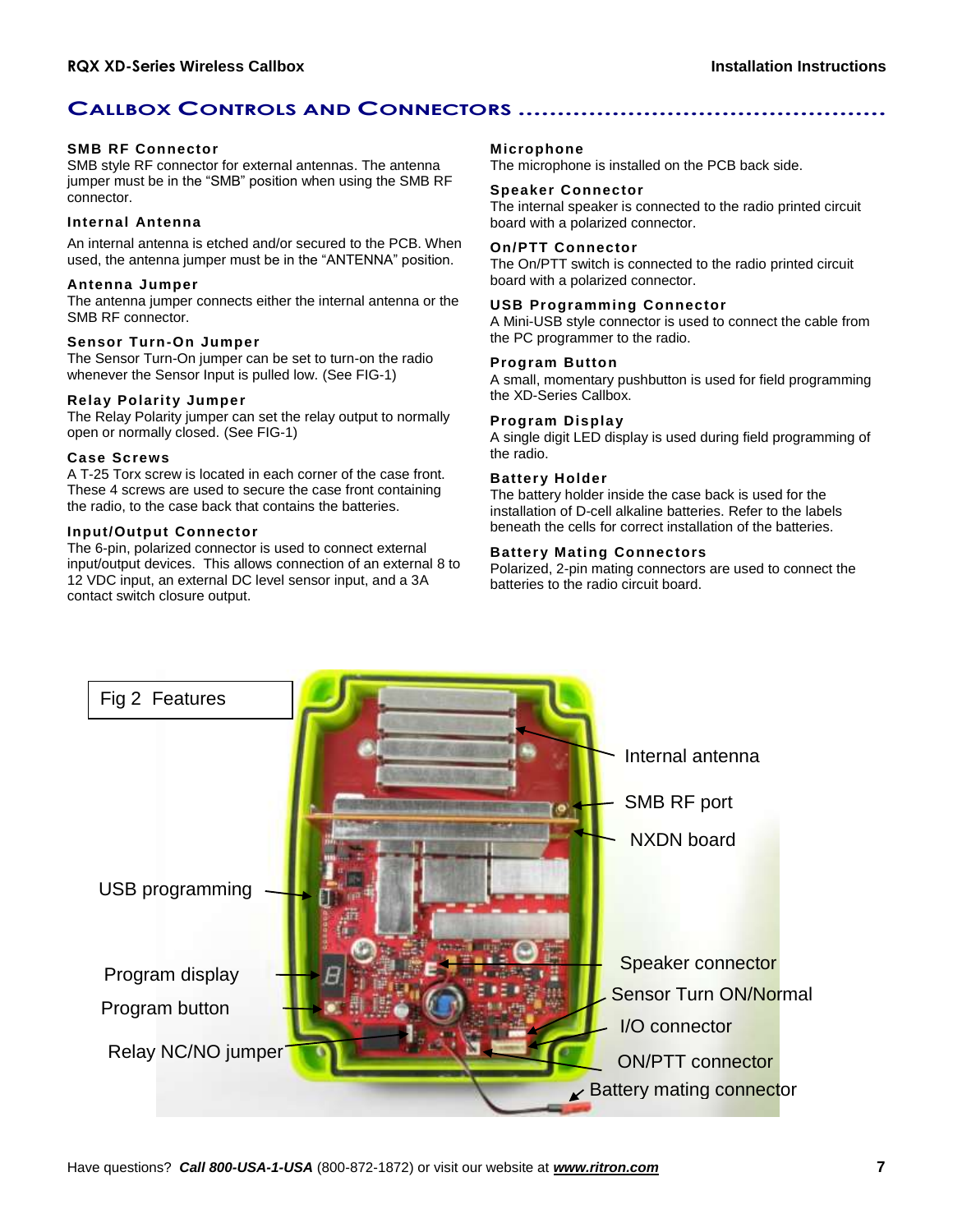### **XD-SERIES CALLBOX INSTALLATION INSTRUCTIONS ..................................**

The XD-Series Callbox can be mounted to virtually any surface using the mounting brackets included with the product. Choose a type of screw thread and screw length which will hold firmly in the surface to which the unit will be mounted.

### MOUNTING THE XD-SERIES CALLBOX

**!**

- 1. Loosen the (4) screws in the front corners of the case and separate the case front from the case back.
- 2. Install new D-cell alkaline batteries into the battery holder. Refer to FIG-2, or the labels beneath the cells, for correct installation of the batteries.
- 3. If required, program the radio. Refer to the programming section of this manual for details.
- 4. Disconnect the battery mating connectors. Set the case front containing the radio circuit board aside.
- 5. Install the mounting brackets included with the product to the XD-Series Callbox case back. The recommended installation is with the brackets on each side as shown, installing the brackets top and bottom may reduce radio range.
- 6. Position the case in the chosen installation location and secure it in place with four screws.

**CAUTION** Do not drill or penetrate the XD-Series Callbox case with any additional holes. Use only the mounting brackets included with the product.

- 7. Reconnect the battery mating connectors between the case front and case back.
- 8. Fasten the case front to the case back with the four (4) corner screws.

**COVERAGE** Depending on the unit location and installation, the XD-Series Callbox can cover up to 1 mile line of sight. To increase range, use an external antenna that is mounted higher. Contact RITRON for a RAM-1545 Magnet Mounted Antenna.

# **OPTIONAL XD-SERIES CALLBOX PEDESTAL MOUNTING BRACKET INSTALLATION INSTRUCTIONS .................................................................**

The XD-Series Callbox can be mounted to a gooseneck pedestal or a post using the optional RQX-XD-GN mounting bracket. The RQX-XD-GN includes hardware necessary to attach the bracket to the Callbox, but does not include hardware for attaching to a gooseneck pedestal or a post.

MOUNTING THE XD-SERIES CALLBOX TO A GOOSENECK PEDESTAL

- 1. Loosen the (4) screws in the front corners of the case and separate the case front from the case back.
- 2. Install new D-cell alkaline batteries into the battery holder. Refer to FIG-2, or the labels beneath the cells, for correct installation of the batteries.
- 3. If required, program the radio. Refer to the programming section of this manual for details.
- 4. Disconnect the battery mating connectors. Set the case front containing the radio circuit board aside.
- 5. Install one half of the optional RQX-Q-GN mounting bracket to the XD-Series Callbox case back as shown at top right.
- 6. Reconnect the battery mating connectors between the case front and case back.
- 7. Fasten the case front to the case back with the four (4) corner screws.
- 8. Install the other half of the optional RQX-Q-GN mounting bracket to a gooseneck pedestal or a post with the folded sides of the bracket to the sides. The hardware necessary to attach to a gooseneck pedestal or a post is not included with the RQX-Q-GN.
- 9. Mate the mounting bracket on the XD-Series Callbox to the bracket on the gooseneck pedestal or a post as shown at bottom right and secure with the 4 screws included with the RQX-Q-GN.





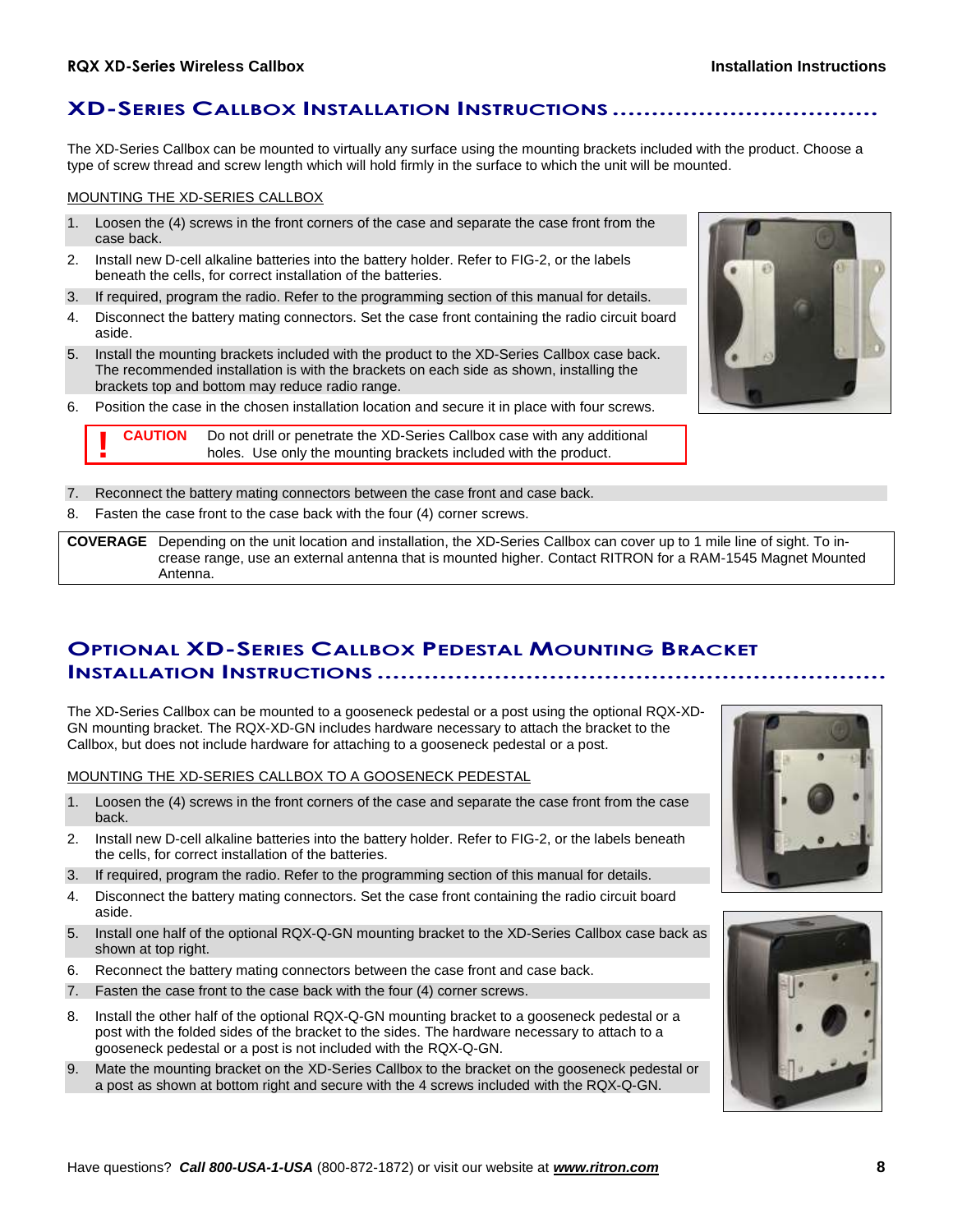# **OPTIONAL Q-SERIES EXTERNAL ANTENNA INSTALLATION INSTRUCTIONS .......**

### *Order Ritron PN 60201125 (Cable Assembly, RF SMB-BNC, Q-Series)*





**2.** Before installing the BNC connector into the case, place the sealing washer on the connector as shown. Be sure it is completely seated in the recessed area and is flat, with no twist or binding.



**3.** From the inside of the case insert the BNC connector through the hole and secure with the flat washer, lockwasher and 1/2" nut.





**4a.** BNC installed in the case top Position the connector so that the cable is routed as shown, downward toward the inside of the case back.

**4b.** BNC installed in the case back Position the connector so that the cable is routed as shown, downward toward the bottom of the case.

**4c.** Once positioned, tighten the ½" nut while holding the BNC connector in place with a ½" open end wrench.





**5.** Once the BNC antenna connector is installed on the case, plug the SMB RF connector into the mating connector on the RQX PCB and place the antenna jumper into the ANT position as shown (See page 6 for additional details)

**6.** With the external antenna connected to the BNC connector, tightly wrap the entire connection with the black silicon tape included in the 60201125 antenna connector kit.

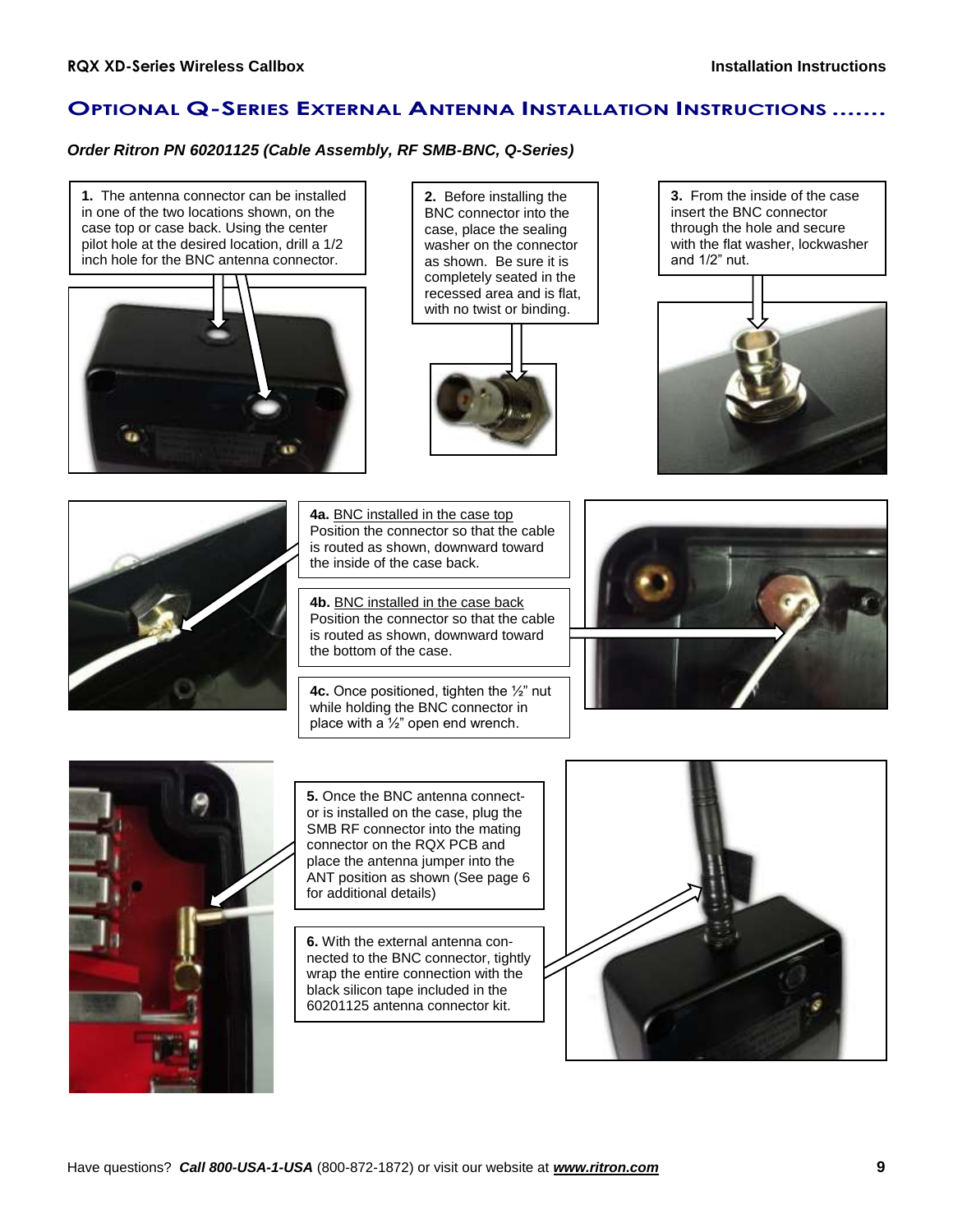

Enter 1 to 7 to read out the desired NXDN 1 to 5 digit code (see table 8)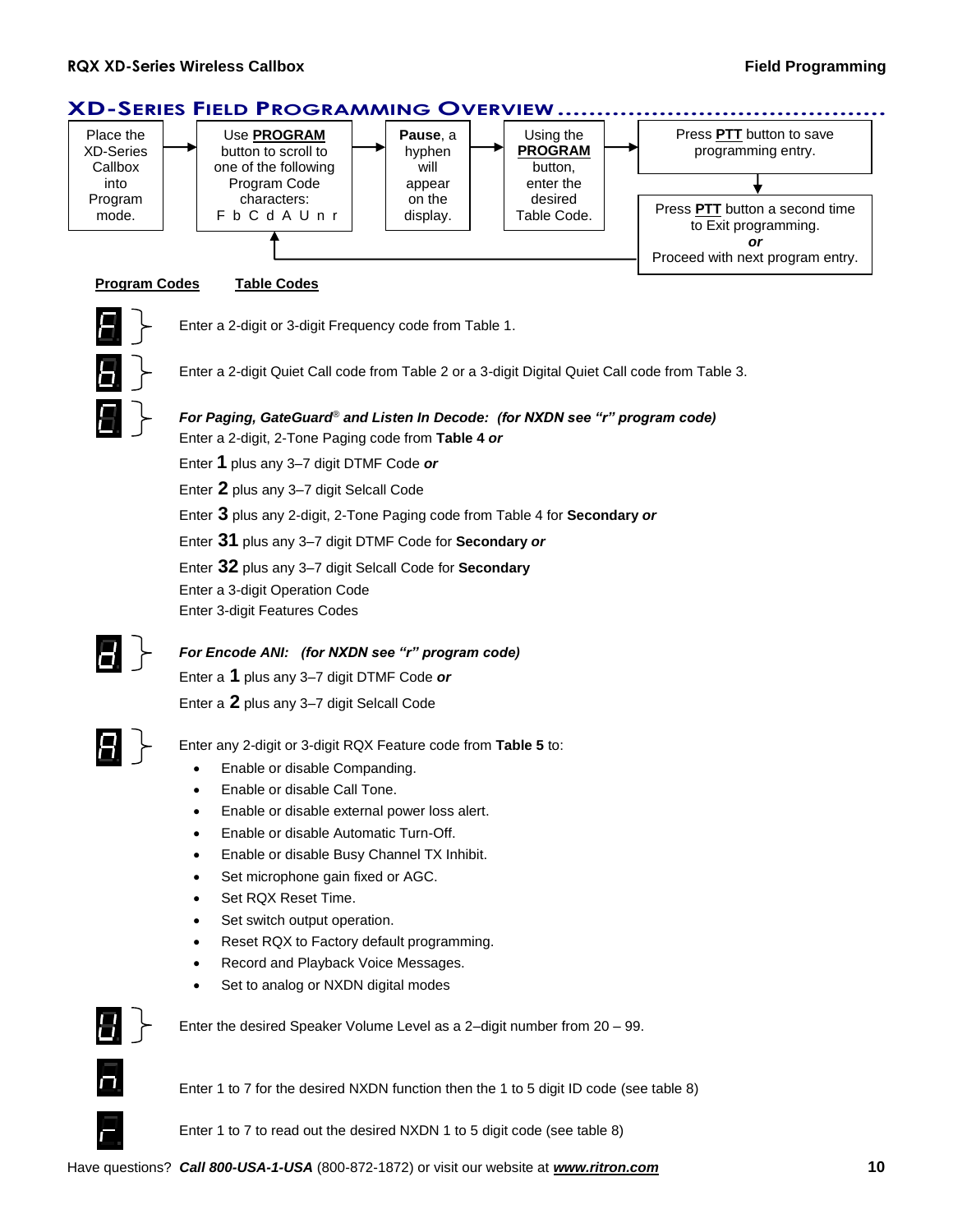# **HOW TO FIELD PROGRAM FREQUENCY & TONE CODES ............................**

To match other radios, the owner can select Frequency, Tone and DQC Codes from Table 1, Table 2 and Table 3 on pages 11 and 13. In our example, we will program an RQX-417NX to operate on the "Brown Dot" frequency of 464.500 MHz with 100.0 Hz tone.

| <b>NOTES:</b>     |    |    |                                                                                                                                                                                                                                                                                                                                           |
|-------------------|----|----|-------------------------------------------------------------------------------------------------------------------------------------------------------------------------------------------------------------------------------------------------------------------------------------------------------------------------------------------|
|                   | 22 | 1. | Refer to Table 1 on page 11 to determine the two-digit frequency code and write it down.                                                                                                                                                                                                                                                  |
|                   | 12 | 2. | Refer to Table 2 on page 12 to determine the two-digit tone code for 100.0 Hz and write it down.                                                                                                                                                                                                                                          |
|                   |    | 3. | Loosen the (4) screws in the front corners of the case.                                                                                                                                                                                                                                                                                   |
|                   |    | 4. | Separate the case front from the case back, leaving the batteries connected to the radio. Make sure the<br>unit has batteries installed.                                                                                                                                                                                                  |
|                   |    |    | <b>NOTE:</b> The voltage of the batteries must be greater than 3.3 VDC to program properly.                                                                                                                                                                                                                                               |
|                   |    | 5. | Press and release the ON/PTT button on the front of the unit to turn the radio on.                                                                                                                                                                                                                                                        |
|                   |    | 6. | Press and HOLD the Program Button (See FIG-2 on page 7 for location). A "P" will appear on the program<br>display as you enter program mode and the radio will beep rapidly.                                                                                                                                                              |
|                   | 8  | 7. | Release the program button after the beeping has stopped. The radio will emit a triple beep indicating that<br>the radio is in program mode and a hyphen will appear on the program display.                                                                                                                                              |
|                   | Ε. | 8. | Click the Program button until the program display shows the Program Code "F". Pause—the radio will<br>sound a low tone and show a hyphen across the center of the display to indicate that it is ready to accept<br>the 2 or 3-digit Frequency code from Table 1.                                                                        |
|                   | BI | 9. | Enter the 1 <sup>st</sup> digit of the frequency code by clicking the Program button until the program display shows the<br>desired number. Pause—the radio will sound a low tone and show a hyphen across the center of the<br>display to indicate that it is ready to accept the next digit.                                            |
| FREQUENCY<br>CODE |    |    | 10. Enter the 2 <sup>nd</sup> digit of the frequency code by clicking the Program button until the program display shows the<br>desired number. Pause—the radio sounds a low tone and will show a hyphen across the center of the<br>display to indicate that it is ready to accept the next digit.                                       |
|                   |    |    | 11. If necessary, enter the 3 <sup>rd</sup> digit of the frequency code by clicking the Program button until the program<br>display shows the desired number. Pause—the radio sounds a low tone and will show a hyphen across the<br>center of the display to indicate that it is ready to accept the next digit                          |
|                   |    |    | 12. Press and release the ON/PTT button to save your programming. A triple beep will sound to indicate that<br>programming was successful and a hyphen will appear on the program display. The radio is now ready for<br>another program entry.                                                                                           |
|                   | 6. |    | 13. Click the Program button until the program display shows the Program Code "b". Pause—the radio will<br>sound a low tone and show a hyphen across the center of the display to indicate that it is ready to accept<br>the 2-digit Quiet-Call code or 3-digit Digital Quiet-Call code from Table 2 or Table 3.                          |
|                   |    |    | 14. Enter the 1 <sup>st</sup> digit of the tone code (or 1 <sup>st</sup> digit of the DQC code) by clicking the Program button until the<br>program display shows the desired number. Pause—the radio sounds a low tone and will show a hyphen<br>across the center of the display to indicate that it is ready to accept the next digit. |
| TONE-<br>CODE     |    |    | 15. Enter the 2 <sup>nd</sup> digit of the tone code (or 2 <sup>nd</sup> digit of the DQC code) by clicking the Program button until the<br>program display shows the desired number. Pause—the radio sounds a low tone and will show a hyphen<br>across the center of the display to indicate that it is ready to accept the next digit. |
|                   |    |    | 16. FOR DQC CODES ONLY - Enter the 3 <sup>rd</sup> digit of the DQC code by clicking the Program button until the<br>program display shows the desired number. Pause—the radio sounds a low tone and will show a hyphen<br>across the center of the display to indicate that it is ready to accept the next digit.                        |
|                   |    |    | 17. Press and release the ON/PTT button to save your programming. A triple beep will sound to indicate that<br>programming was successful and a hyphen will appear on the program display. The radio is now ready for<br>another program entry.                                                                                           |
|                   |    |    | NOTE: An error tone will sound if you attempt to save an incorrect code, an "E" will appear on the display.<br>Check the digits you are attempting to enter, then re-enter. This will also occur if the radio frequency has<br>been PC programmed to something other than one of the table codes from Table1.                             |
|                   |    |    | 18. Once you have made your final program entry, press the ON/PTT button a final time to turn the radio off.<br>Turn the radio back on for normal operation.                                                                                                                                                                              |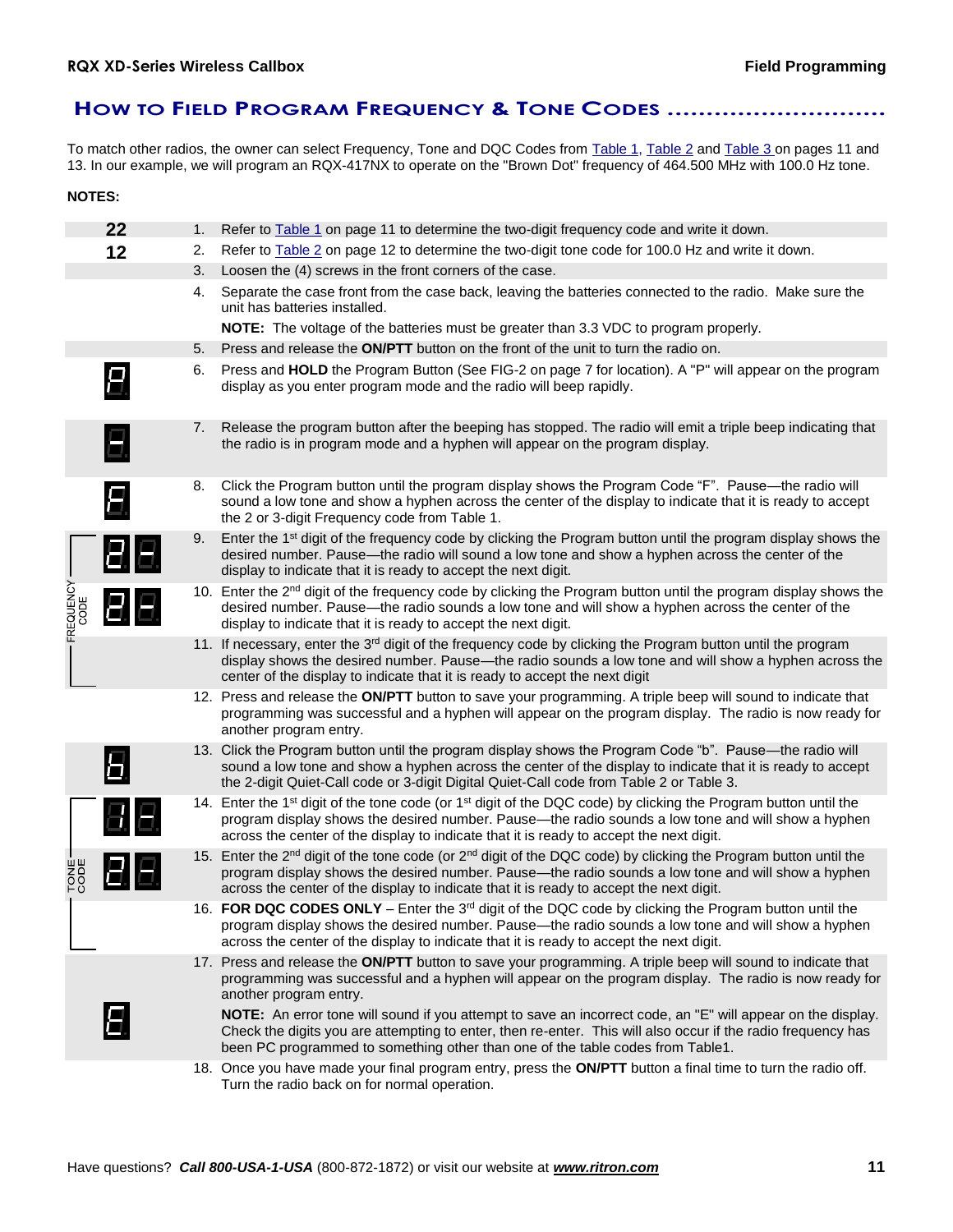# **TABLE 1: PROGRAMMABLE FREQUENCY CODES........................................**

|          |                      | <b>UHF Business Band Models</b>     |              |          |                      | <b>UHF Business Band Models</b> |              |           |                             | <b>VHF Business Band Models</b>       |                  |
|----------|----------------------|-------------------------------------|--------------|----------|----------------------|---------------------------------|--------------|-----------|-----------------------------|---------------------------------------|------------------|
| Code     | Frequency            | <b>Color Dot</b>                    | <b>BW</b>    |          | Code Frequency       | <b>Color Dot</b>                | <b>BW</b>    |           | Code Frequency              | <b>Color Dot</b>                      | <b>BW</b>        |
| 09       | 469.2625             |                                     | $12.5 +$     | 66       | 466.3125             |                                 | 12.5         | 03        | 151.6250                    | Red Dot                               | $12.5 +$         |
| 10       | 462.5750             | <b>White Dot</b>                    | $12.5 +$     | 67       | 466.3375             |                                 | 12.5         | 04        | 151.9550                    | Purple Dot                            | $12.5 +$         |
| 11       | 462.6250             | <b>Black Dot</b>                    | $12.5 +$     | 68       | 466.3625             |                                 | 12.5         | 05        | 151.9250                    |                                       | $12.5 +$         |
| 12       | 462.6750             | Orange Dot 12.5 +                   |              | 69       | 467.7875             |                                 | 12.5         | 06        | 154.5400                    |                                       | $12.5 +$         |
| 13       | 464.3250             |                                     | $12.5 +$     | 70       | 467.8375             |                                 | 12.5         | 07        | 154.5150                    |                                       | $12.5 +$         |
| 14       | 464.8250             |                                     | $12.5 +$     | 71       | 467.8625             |                                 | 12.5         | 08        | 154.6550                    |                                       | $12.5 +$         |
| 15       | 469.5000             |                                     | $12.5 +$     | 72       | 467.8875             |                                 | 12.5         | 09        | 151.6850                    |                                       | $12.5 +$         |
| 16       | 469.5500             |                                     | $12.5 +$     | 73       | 467.9125             |                                 | 12.5         | 10        | 151.7150                    |                                       | $12.5 +$         |
| 17       | 463.2625             |                                     | $12.5 +$     | 74       | 469.4875             |                                 | 12.5         | 11        | 151.7750                    |                                       | $12.5 +$         |
| 18       | 464.9125             |                                     | $12.5 +$     | 75       | 469.5125             |                                 | 12.5         | 12        | 151.8050                    |                                       | $12.5 +$         |
| 19       | 464.6000             |                                     | $12.5 +$     | 76       | 469.5375             |                                 | 12.5         | 13        | 151.8350                    |                                       | $12.5 +$         |
| 20       | 464.7000             |                                     | $12.5 +$     | 77       | 469.5625             |                                 | 12.5         | 14        | 151.8950                    |                                       | $12.5 +$         |
| 21       | 462.7250             |                                     | $12.5 +$     | 78       | 462.1875             |                                 | 12.5         | 15        | 154.4900                    |                                       | $12.5 +$         |
| 22       | 464.5000             | <b>Brown Dot</b>                    | 12.5         | 79       | 462.4625             |                                 | 12.5         | 16        | 151.6550                    |                                       | $12.5 +$         |
| 23       | 464.5500             | <b>Yellow Dot</b>                   | 12.5         | 80       | 462.4875             |                                 | 12.5         | 17        | 151.7450                    |                                       | $12.5 +$         |
| 24       | 467.7625             | J                                   | 12.5         | 81       | 462.5125             |                                 | 12.5         | 18        | 151.8650                    |                                       | $12.5 +$         |
| 25       | 467.8125             | ĸ                                   | 12.5         | 82       | 467.1875             |                                 | 12.5         | 24        | 151.7000                    |                                       | 12.5             |
| 26       | 467.8500             | <b>Silver Star</b>                  | 12.5         | 83       | 467.4625             |                                 | 12.5         | 25        | 151.7600                    |                                       | 12.5             |
| 27       | 467.8750             | <b>Gold Star</b><br><b>Red Star</b> | 12.5<br>12.5 | 84       | 467.4875             |                                 | 12.5<br>12.5 | 26        | 152.7000<br>152.8850        |                                       | $12.5 +$<br>12.5 |
| 28       | 467.9000             |                                     |              | 85       | 467.5125             |                                 |              | 27        |                             |                                       |                  |
| 29<br>30 | 467.9250             | <b>Blue Star</b>                    | 12.5<br>12.5 | 86       | 451.1875<br>451.2375 |                                 | 12.5<br>12.5 | 28        | 152.9150<br>152.9450        |                                       | 12.5<br>12.5     |
|          | 461.0375             |                                     |              | 87       |                      |                                 |              | 29        |                             |                                       |                  |
| 31<br>32 | 461.0625<br>461.0875 |                                     | 12.5<br>12.5 | 88<br>89 | 451.2875<br>451.3375 |                                 | 12.5<br>12.5 | 30<br>31  | 151.5125<br>154.5275        |                                       | 12.5<br>12.5     |
| 33       |                      |                                     | 12.5         | 90       | 451.4375             |                                 | 12.5         | 32        | 153.0050                    |                                       | 12.5             |
| 34       | 461.1125<br>461.1375 |                                     | 12.5         | 91       | 451.5375             |                                 | 12.5         | 33        | 158.4000                    |                                       | 12.5             |
| 35       | 461.1625             |                                     | 12.5         | 92       | 451.6375             |                                 | 12.5         | 34        | 158.4075                    |                                       | 12.5             |
| 36       | 461.1875             |                                     | 12.5         | 93       | 452.3125             |                                 | 12.5         |           |                             |                                       |                  |
| 37       | 461.2125             |                                     | 12.5         | 94       | 452.5375             |                                 | 12.5         |           |                             |                                       |                  |
| 38       | 461.2375             |                                     | 12.5         | 95       | 452.4125             |                                 | 12.5         |           |                             |                                       |                  |
| 39       | 461.2625             |                                     | 12.5         | 96       | 452.5125             |                                 | 12.5         |           |                             | <b>Notes</b>                          |                  |
| 40       | 461.2875             |                                     | 12.5         | 97       | 452.7625             |                                 | 12.5         |           |                             | † Frequency code was 25 KHz           |                  |
| 41       | 461.3125             |                                     | 12.5         | 98       | 452.8625             |                                 | 12.5         |           |                             | bandwidth prior to the 2013 FCC       |                  |
| 42       | 461.3375             |                                     | 12.5         | 99       | 456.1875             |                                 | 12.5         |           | Narrowband Mandate.         |                                       |                  |
| 43       | 461.3625             |                                     | 12.5         | 100      | 456.2375             |                                 | 12.5         | $\bullet$ | BW is the bandwidth in kHz. |                                       |                  |
| 44       | 462.7625             |                                     | 12.5         | 101      | 456.2875             |                                 | 12.5         |           |                             | • 12.5 kHz indicates a narrow band    |                  |
| 45       | 462.7875             |                                     | 12.5         | 102      | 468.2125             |                                 | 12.5         |           |                             | channel, 25 kHz indicates a wide band |                  |
| 46       | 462.8125             |                                     | 12.5         | 103      | 468.2625             |                                 | 12.5         |           | channel.                    |                                       |                  |
| 47       | 462.8375             |                                     | 12.5         | 104      | 468.3125             |                                 | 12.5         |           |                             | • If the callbox has been PC pro-     |                  |
| 48       | 462.8625             |                                     | 12.5         | 105      | 468.3625             |                                 | 12.5         |           |                             | grammed to a non-table frequencies it |                  |
| 49       | 462.8875             |                                     | 12.5         | 106      | 468.4125             |                                 | 12.5         |           |                             | cannot be changed via field program-  |                  |
| 50       | 462.9125             |                                     | 12.5         | 107      | 468.4625             |                                 | 12.5         |           |                             | ming. Code 999 will appear when read  |                  |
| 51       | 464.4875             |                                     | 12.5         | 108      | 468.5125             |                                 | 12.5         | out.      |                             |                                       |                  |
| 52       | 464.5125             |                                     | 12.5         | 109      | 468.5625             |                                 | 12.5         |           |                             |                                       |                  |
| 53       | 464.5375             |                                     | 12.5         | 110      | 468.6125             |                                 | 12.5         |           |                             |                                       |                  |
| 54       | 464.5625             |                                     | 12.5         | 111      | 468.6625             |                                 | 12.5         |           |                             |                                       |                  |
| 55       | 466.0375             |                                     | 12.5         | 112      | 456.3375             |                                 | 12.5         |           |                             |                                       |                  |
| 56       | 466.0625             |                                     | 12.5         | 113      | 456.4375             |                                 | 12.5         |           |                             |                                       |                  |
| 57       | 466.0875             |                                     | 12.5         | 114      | 456.5375             |                                 | 12.5         |           |                             |                                       |                  |
| 58       | 466.1125             |                                     | 12.5         | 115      | 456.6375             |                                 | 12.5         |           |                             |                                       |                  |
| 59       | 466.1375             |                                     | 12.5         | 116      | 457.3125             |                                 | 12.5         |           |                             |                                       |                  |
| 60       | 466.1625             |                                     | 12.5         | 117      | 457.4125             |                                 | 12.5         |           |                             |                                       |                  |
| 61       | 466.1875             |                                     | 12.5         | 118      | 457.5125             |                                 | 12.5         |           |                             |                                       |                  |
| 62       | 466.2125             |                                     | 12.5         | 119      | 457.7625             |                                 | 12.5         |           |                             |                                       |                  |
| 63       | 466.2375             |                                     | 12.5         | 120      | 457.8625             |                                 | 12.5         |           |                             |                                       |                  |
| 64       | 466.2625             |                                     | 12.5         | 121      | 461.3175             |                                 | 12.5         |           |                             |                                       |                  |
| 65       | 466.2875             |                                     | 12.5         | 122      | 464.8375             |                                 | 12.5         |           |                             |                                       |                  |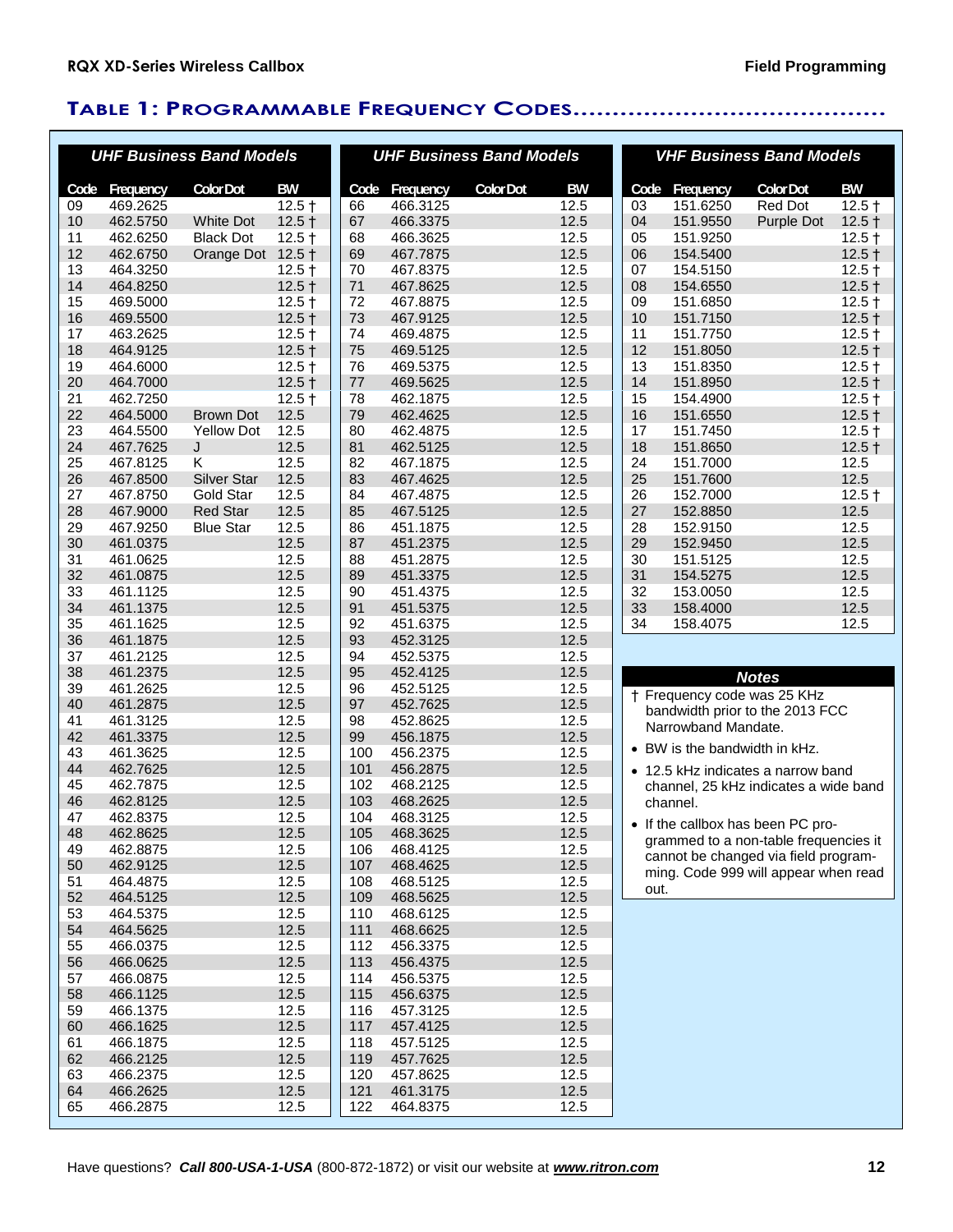### **CANADIAN FREQUENCY CODES............................................................**

|    |                | <b>Canada Models</b><br><b>UHF Business Band</b> |    |    |                | <b>Canada Models</b><br><b>VHF Business Band</b> |           |
|----|----------------|--------------------------------------------------|----|----|----------------|--------------------------------------------------|-----------|
|    | Code Frequency | <b>Color Dot</b>                                 | BW |    | Code Frequency | <b>Color Dot</b>                                 | <b>BW</b> |
| 01 | 458.6625       |                                                  | 25 | 01 | 151.055        |                                                  | 25        |
| 02 | 469.2625       |                                                  | 25 | 02 | 151.115        |                                                  | 25        |

# **TABLE 2: PROGRAMMABLE QC TONE CODES ..........................................**

| Code | <b>Frequency</b> | Code | <b>Frequency</b> | Code | <b>Frequency</b> | Code | <b>Frequency</b> |
|------|------------------|------|------------------|------|------------------|------|------------------|
| 01   | 67.0             | 14   | 107.2            | 27   | 167.9            | 40   | 159.8            |
| 02   | 71.9             | 15   | 110.9            | 28   | 173.8            | 41   | 165.5            |
| 03   | 74.4             | 16   | 114.8            | 29   | 179.9            | 42   | 171.3            |
| 04   | 77.0             | 17   | 118.8            | 30   | 186.2            | 43   | 177.3            |
| 05   | 79.7             | 18   | 123.0            | 31   | 192.8            | 44   | <b>No Tone</b>   |
| 06   | 82.5             | 19   | 127.3            | 32   | 203.5            | 45   | 183.5            |
| 07   | 85.4             | 20   | 131.8            | 33   | 210.7            | 46   | 189.9            |
| 08   | 88.5             | 21   | 136.5            | 34   | 218.1            | 47   | 196.6            |
| 09   | 91.5             | 22   | 141.3            | 35   | 225.7            | 48   | 199.5            |
| 10   | 94.8             | 23   | 146.2            | 36   | 233.6            | 49   | 206.5            |
| 11   | 97.4             | 24   | 151.4            | 37   | 241.8            | 50   | 229.1            |
| 12   | 100.0            | 25   | 156.7            | 38   | 250.3            | 51   | 254.1            |
| 13   | 103.5            | 26   | 162.2            | 39   | 69.4             | 00   | <b>No Tone</b>   |

# **TABLE 3: PROGRAMMABLE DIGITAL DQC TONE CODES............................**

| Code | Code | Code | Code | Code | Code | Code | Code |
|------|------|------|------|------|------|------|------|
| 023  | 072  | 152  | 244  | 311  | 412  | 466  | 631  |
| 025  | 073  | 155  | 245  | 315  | 413  | 503  | 632  |
| 026  | 074  | 156  | 246  | 325  | 423  | 506  | 645  |
| 031  | 114  | 162  | 251  | 331  | 431  | 516  | 654  |
| 032  | 115  | 165  | 252  | 332  | 432  | 523  | 664  |
| 036  | 116  | 172  | 255  | 343  | 445  | 532  | 703  |
| 043  | 122  | 174  | 261  | 346  | 446  | 546  | 712  |
| 047  | 125  | 205  | 263  | 351  | 452  | 565  | 723  |
| 051  | 131  | 212  | 265  | 356  | 454  | 606  | 731  |
| 053  | 132  | 223  | 266  | 364  | 455  | 662  | 732  |
| 054  | 134  | 225  | 271  | 365  | 462  | 612  | 734  |
| 065  | 143  | 226  | 274  | 371  | 464  | 624  | 743  |
| 071  | 145  | 243  | 306  | 411  | 465  | 627  | 754  |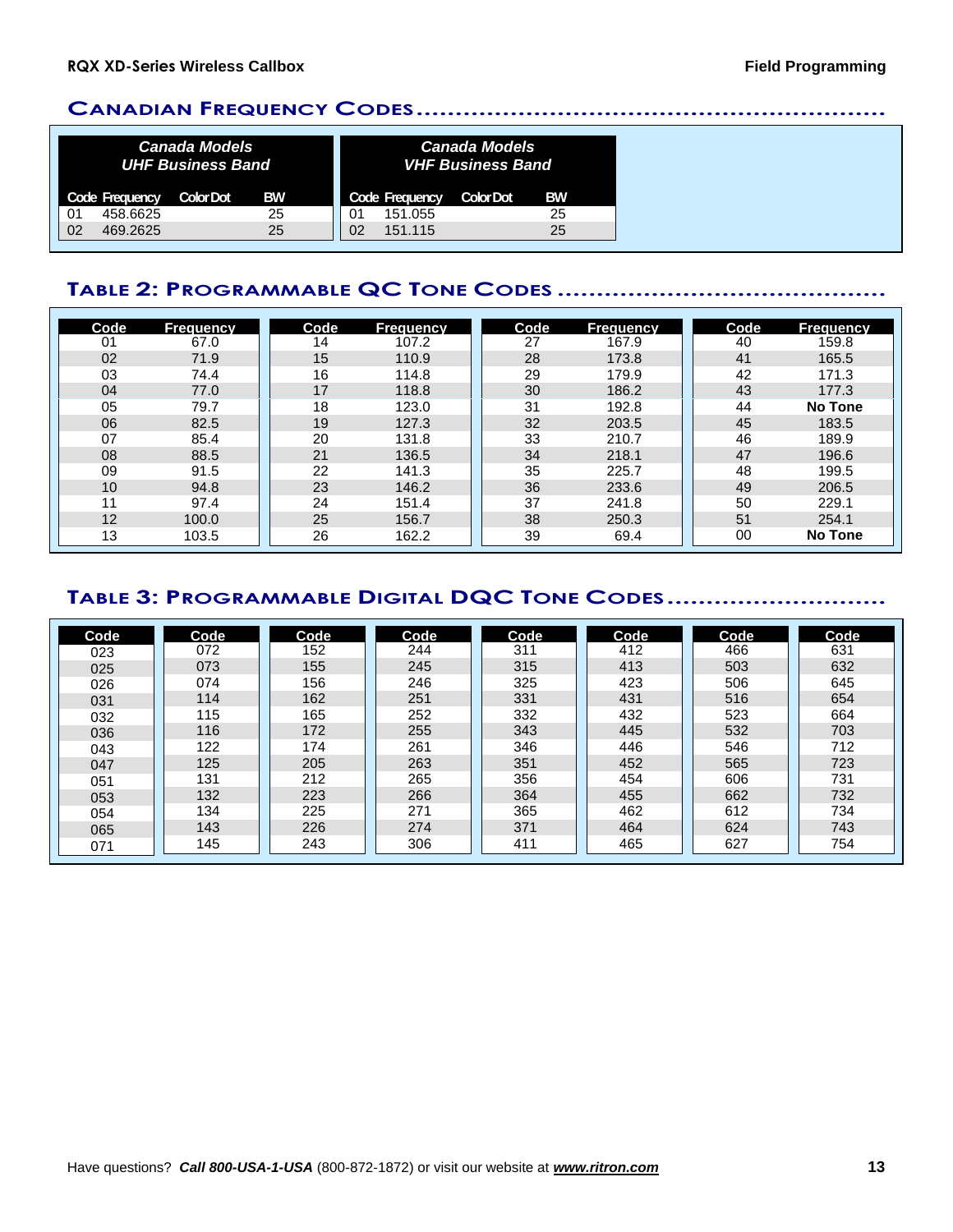# **HOW TO FIELD PROGRAM 2-TONE, DTMF OR SELCALL DECODE (RECEIVE) OPERATION........................................................................................**

For special applications, it is desirable to program the XD-Series Callbox for 2-Tone, DTMF or Selcall decode (receive) operation. The user is able to field program the radio for one of the 9 pre-determined tone pairs specified in **Table 4 on page 15,** or for any 3-7 digit DTMF or Selcall sequence. The 2-Tone codes correspond to field programmable 2-Tone encode (transmit) codes available in other RITRON portable and base radios.

### **Programming the radio for 2-Tone, DTMF or Selcall decode operation MUST BE DONE IN THE FOLLOWING ORDER!**

- 1. Program the desired Operation code (Refer to Table 4). This will delete any previous Primary or Secondary Decode code programming.
- 2. Program the desired 2-Tone, DTMF or Selcall Primary Decode code (Refer to Table 4). An "E" error indication will appear on the display if the programmed Operation code does not require a Primary Decode code.
- 3. If required, program the desired 2-Tone, DTMF or Selcall Secondary Decode code (Refer to Table 4). An "E" error indication will appear on the display if the programmed Operation code does not require a Secondary Decode code.
	- The Secondary Decode code **must be the same type as the Primary Decode code**. For example, if the Primary Decode code was set for DTMF, the Secondary Decode code must also be DTMF.
	- The Secondary Decode code **cannot be the same as the Primary Decode code**.
	- If using DTMF or Selcall, the **Primary and Secondary Decode codes must have the same number of digits**.
- 4. Program the desired Features code (Refer to Table 4).

In the following example we will program an RQX-417NX for paging operation with 2-Tone Decode Code 94 frequencies of 389.0 and 669.9 Hz, and for Listen In operation with 2-Tone Decode Code 95 frequencies of 410.8 and 707.3 Hz. The Listen In time will be set for 10 seconds.

|                                 |                  | 1.             | Loosen the (4) captive screws in the front corners of the case and separate the case front from the case back, leaving the<br>batteries connected to the radio. Make sure the unit has batteries installed. The voltage of the batteries must be greater<br>than 3.3 VDC to program properly.                                                                             |
|---------------------------------|------------------|----------------|---------------------------------------------------------------------------------------------------------------------------------------------------------------------------------------------------------------------------------------------------------------------------------------------------------------------------------------------------------------------------|
|                                 |                  | 2.             | Press and release the ON/PTT button on the front of the unit to turn the radio on.                                                                                                                                                                                                                                                                                        |
|                                 | 88               | 3.             | Press and HOLD the Program Button (See FIG-2 on page 7 for location). A "P" will appear on the program display as you<br>enter program mode and the radio will beep rapidly. Release the program button after the beeping has stopped. The radio<br>will emit a triple beep indicating that the radio is in program mode and a hyphen will appear on the program display. |
|                                 | 404              | 4.             | Refer to Table 4 on page 15 to determine the three-digit Operation code for Paging and Listen In operation.                                                                                                                                                                                                                                                               |
|                                 | 88               | 5.             | Click the Program button until the program display shows the Program Code "C". Pause—the radio will sound a low tone<br>and show a hyphen across the center of the display to indicate that it is ready to accept the next programming code.                                                                                                                              |
|                                 | $B \overline{E}$ | 6.             | Enter the 1 <sup>st</sup> digit of the Operation Code by clicking the Program button until the program display shows the desired<br>number. Pause—the radio will sound a low tone and show a hyphen across the center of the display to indicate that it is<br>ready to accept the next digit.                                                                            |
|                                 | 80               | 7 <sub>1</sub> | Enter the 2 <sup>nd</sup> digit of the Operation Code by clicking the Program button until the program display shows the desired<br>number. Pause—the radio sounds a low tone and will show a hyphen across the center of the display to indicate that it is<br>ready to accept the next digit.                                                                           |
| - OPERATION CODE                | $B \overline{E}$ | 8.             | Enter the 3 <sup>rd</sup> digit of the Operation Code by clicking the Program button until the program display shows the desired<br>number. Pause—the radio sounds a low tone and will show a hyphen across the center of the display to indicate that it is<br>ready to accept the next digit.                                                                           |
|                                 |                  | 9.             | Press and release the ON/PTT button to save your programming. A triple beep will sound to indicate that programming<br>was successful and a hyphen will appear on the program display. The radio is now ready for another program entry.                                                                                                                                  |
|                                 | 94               |                | 10. Refer to Table 4 on page 15 to determine the two-digit code for 2-tone decode on 389.0 and 669.9 Hz.                                                                                                                                                                                                                                                                  |
|                                 | 日日               |                | 11. Click the Program button until the program display shows the Program Code "C". Pause—the radio will sound a low tone<br>and show a hyphen across the center of the display to indicate that it is ready to accept a 2-digit 2-Tone code from Table 4,<br>or a 3 to 7-digit DTMF or Selcall decode sequence.                                                           |
|                                 | 88               |                | 12. FOR DTMF CODES ONLY - Enter a "1" using the Program button. Pause—the radio will sound a low tone and show a<br>hyphen across the center of the display to indicate that it is ready to accept the next digit.                                                                                                                                                        |
|                                 | $B \overline{B}$ |                | 13. FOR SELCALL CODES ONLY - Enter a "2" using the Program button. Pause-the radio will sound a low tone and show a<br>hyphen across the center of the display to indicate that it is ready to accept the next digit.                                                                                                                                                     |
|                                 | 98               |                | 14. Enter the 1 <sup>st</sup> digit of the 2-Tone code (or 1 <sup>st</sup> digit of the DTMF or Selcall code) by clicking the Program button until the<br>program display shows the desired number. Pause—the radio will sound a low tone and show a hyphen across the center<br>of the display to indicate that it is ready to accept the next digit.                    |
| 2-TONE, DTMF OR<br>SELCALL CODE | $B \overline{B}$ |                | 15. Enter the 2 <sup>nd</sup> digit of the 2-Tone code (or 2 <sup>nd</sup> digit of the DTMF or Selcall code) by clicking the Program button until the<br>program display shows the desired number. Pause—the radio sounds a low tone and will show a hyphen across the<br>center of the display to indicate that it is ready to accept the next digit.                   |
|                                 |                  |                | 15. FOR DTMF OR SELCALL CODES ONLY - Enter the 3 <sup>rd</sup> digit of the DTMF or Selcall decode sequence. Pause—the radio<br>sounds a low tone and will show a hyphen across the center of the display to indicate that it is ready to accept the next<br>digit. Continue entering up to seven digits.                                                                 |
|                                 |                  |                |                                                                                                                                                                                                                                                                                                                                                                           |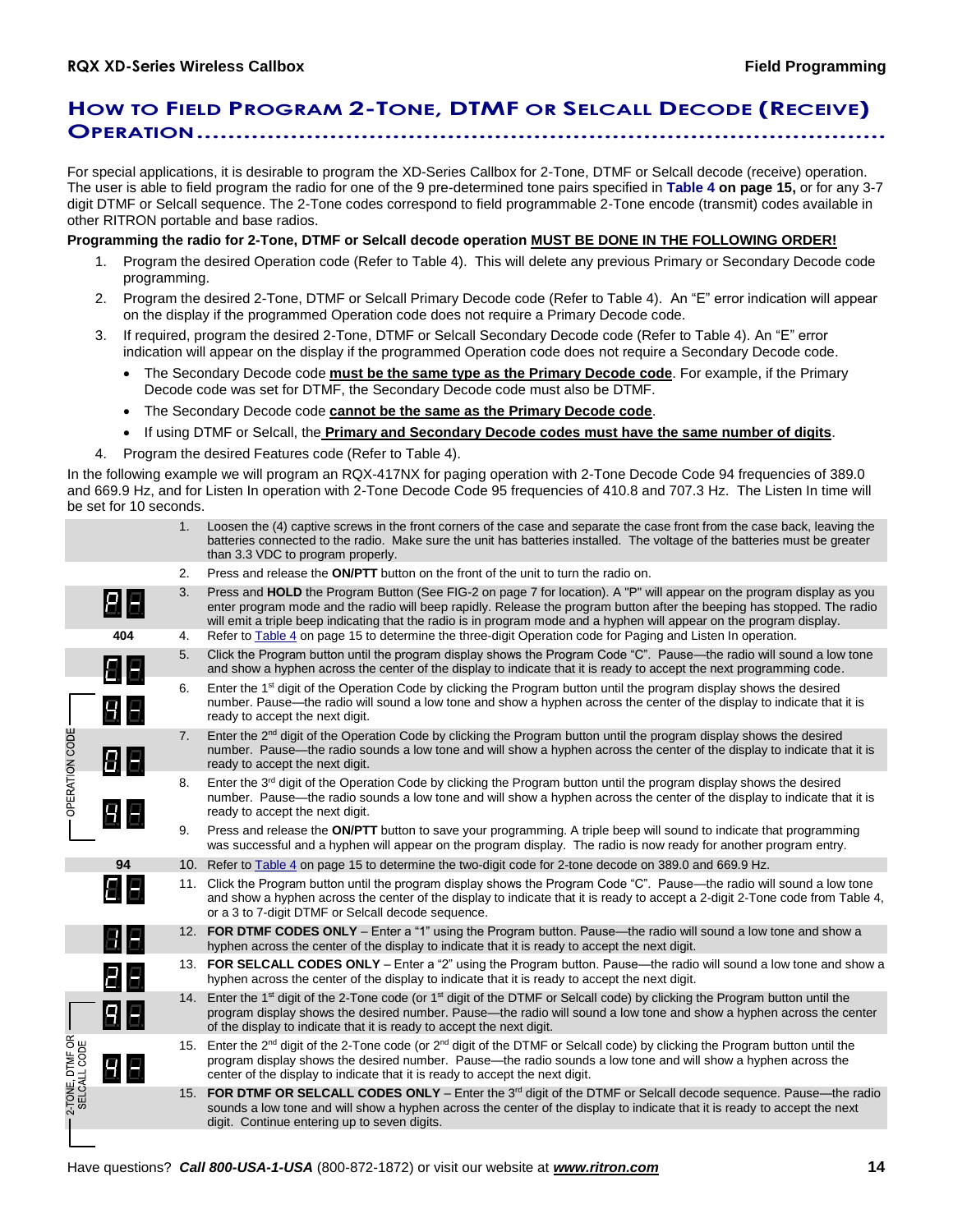# **HOW TO FIELD PROGRAM 2-TONE, DTMF OR SELCALL DECODE (RECEIVE) OPERATION (CONTINUED).......................................................................**

|                                 |      |     | 16. Press and release the ON/PTT button to save your programming. A triple beep will sound to indicate that programming<br>was successful and a hyphen will appear on the program display. The radio is now ready for another program entry.                                                                                                            |
|---------------------------------|------|-----|---------------------------------------------------------------------------------------------------------------------------------------------------------------------------------------------------------------------------------------------------------------------------------------------------------------------------------------------------------|
|                                 | 8    |     | NOTE: An error tone will sound if you attempt to save an incorrect code, an "E" will appear on the display. Check the<br>digits you are attempting to enter, then re-enter.                                                                                                                                                                             |
|                                 | 95   | 17. | Refer to Table 4 on page 15 to determine the two-digit code for 2-tone decode on 410.8 and 707.3 Hz.                                                                                                                                                                                                                                                    |
|                                 | 8.   |     | 18. Click the Program button until the program display shows the Program Code "C". Pause—the radio will sound a low tone<br>and show a hyphen across the center of the display to indicate that it is ready to accept the next programming code.                                                                                                        |
|                                 | 8 E  |     | 19. Enter a "3" using the Program button to indicate Secondary code programming. Pause—the radio will sound a low tone<br>and show a hyphen across the center of the display to indicate that it is ready to accept the next digit.                                                                                                                     |
|                                 | 88.  |     | 20. FOR DTMF CODES ONLY – Enter a "1" using the Program button. Pause—the radio will sound a low tone and show a<br>hyphen across the center of the display to indicate that it is ready to accept the next digit.                                                                                                                                      |
|                                 | 86   |     | 21. FOR SELCALL CODES ONLY - Enter a "2" using the Program button. Pause—the radio will sound a low tone and show a<br>hyphen across the center of the display to indicate that it is ready to accept the next digit.                                                                                                                                   |
|                                 | 8 El |     | 22. Enter the 1 <sup>st</sup> digit of the 2-Tone code (or 1 <sup>st</sup> digit of the DTMF or Selcall code) by clicking the Program button until the<br>program display shows the desired number. Pause—the radio will sound a low tone and show a hyphen across the center<br>of the display to indicate that it is ready to accept the next digit.  |
| 2-TONE, DTMF OR<br>SELCALL CODE | 88   |     | 23. Enter the 2 <sup>nd</sup> digit of the 2-Tone code (or 2 <sup>nd</sup> digit of the DTMF or Selcall code) by clicking the Program button until the<br>program display shows the desired number. Pause-the radio sounds a low tone and will show a hyphen across the<br>center of the display to indicate that it is ready to accept the next digit. |
|                                 |      |     | 24. FOR DTMF OR SELCALL CODES ONLY - Enter the 3rd digit of the DTMF or Selcall decode sequence. Pause—the radio<br>sounds a low tone and will show a hyphen across the center of the display to indicate that it is ready to accept the next<br>digit. Continue entering up to seven digits.                                                           |
|                                 |      |     | 25. Press and release the ON/PTT button to save your programming. A triple beep will sound to indicate that programming<br>was successful and a hyphen will appear on the program display. The radio is now ready for another program entry.                                                                                                            |
|                                 | 8    |     | NOTE: An error tone will sound if you attempt to save an incorrect code, an "E" will appear on the display. Check the<br>digits you are attempting to enter, then re-enter.                                                                                                                                                                             |
|                                 | 582  |     | 26. Refer to Table 4 on page 16 to determine the three-digit Features code for 10 second Listen In operation.                                                                                                                                                                                                                                           |
|                                 | 8    |     | 27. Click the Program button until the program display shows the Program Code "C". Pause—the radio will sound a low tone<br>and show a hyphen across the center of the display to indicate that it is ready to accept the next programming code.                                                                                                        |
|                                 | 6 El |     | 28. Enter the 1 <sup>st</sup> digit of the Features Code by clicking the Program button until the program display shows the desired number.<br>Pause—the radio will sound a low tone and show a hyphen across the center of the display to indicate that it is ready to<br>accept the next digit.                                                       |
| FEATURES CODE                   | 88   |     | 29. Enter the 2 <sup>nd</sup> digit of the Features Code by clicking the Program button until the program display shows the desired<br>number. Pause—the radio sounds a low tone and will show a hyphen across the center of the display to indicate that it is<br>ready to accept the next digit.                                                      |
|                                 | Ы    |     | 30. Enter the 3 <sup>rd</sup> digit of the Features Code by clicking the Program button until the program display shows the desired number.<br>Pause—the radio sounds a low tone and will show a hyphen across the center of the display to indicate that it is ready to<br>accept the next digit.                                                      |
|                                 |      |     | 31. Perform step 25 as above                                                                                                                                                                                                                                                                                                                            |
|                                 |      |     | 32. Once you have made your final program entry, press the ON/PTT button a final time to turn the radio off. Turn the radio<br>back on for normal operation.                                                                                                                                                                                            |

### **IMPORTANT NOTES:**

1. Typically, 2-Tone, DTMF or Selcall Primary decode is used to selectively call an RQX Callbox. When using 2-Tone, DTMF or Selcall decode for special applications (GateGuard® or Listen-In) the associated Operation Code must also be entered. Programming for operation listed below will cause the RQX to use the 2-tone, DTMF or Selcall codes for their special application and not be used to screen calls.

| Primary Decode used for selective calling | Primary Decode used for special application | Secondary Decode used                    |
|-------------------------------------------|---------------------------------------------|------------------------------------------|
| No Switch                                 | GateGuard <sup>®</sup> momentary            | Switch ON when active with Turn Off code |
| Switch ON when called                     | GateGuard <sup>®</sup> toggle               | Listen In                                |
| Switch ON when active                     | GateGuard <sup>®</sup> On/Off               | GateGuard <sup>®</sup> On/Off            |
|                                           |                                             |                                          |

- 2. Your Ritron dealer can PC program the callbox to additional features associated with the 2-tone, DTMF or Selcall decode function. Contact your Ritron dealer for details.
- 3. When the callbox is programmed for 2-Tone Decode operation, it is recommended that you do NOT use QC Tone Codes greater than "23" (146.2 Hz).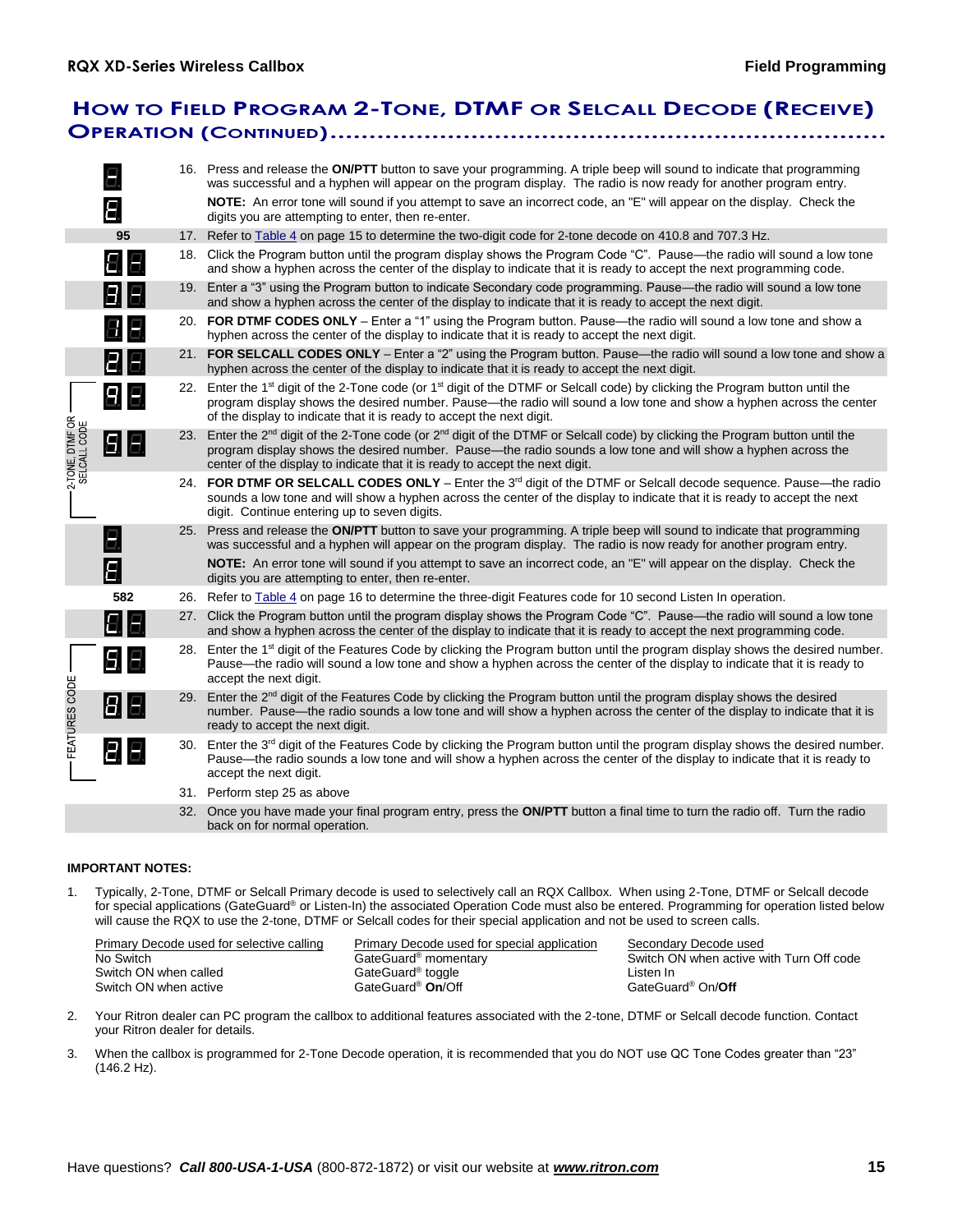# **TABLE 4: PAGING, GATEGUARD® AND LISTEN IN DECODE CODES**

| Code                   | <b>Feature</b>                            | Key                                             | <b>Description</b>                                                                                                                                                                                                                                                                                          |
|------------------------|-------------------------------------------|-------------------------------------------------|-------------------------------------------------------------------------------------------------------------------------------------------------------------------------------------------------------------------------------------------------------------------------------------------------------------|
|                        |                                           |                                                 |                                                                                                                                                                                                                                                                                                             |
| 2-Tone Codes           |                                           |                                                 |                                                                                                                                                                                                                                                                                                             |
| 90                     | See Note                                  | See Note                                        | • 2-Tone codes can be used for Paging or GateGuard <sup>®</sup> switch                                                                                                                                                                                                                                      |
| 91                     | 330.5                                     | 569.1                                           | operation.                                                                                                                                                                                                                                                                                                  |
| 92                     | 349.0                                     | 600.9                                           | • If the Callbox displays 2-Tone Code "90" on readout it has been                                                                                                                                                                                                                                           |
| 93                     | 368.5                                     | 634.5                                           | programmed for custom frequencies.                                                                                                                                                                                                                                                                          |
| 94                     | 389.0                                     | 669.9                                           | • When the callbox is programmed for 2-Tone Decode operation, it is                                                                                                                                                                                                                                         |
| 95                     | 410.8                                     | 707.3                                           | recommended that you do NOT use QC Tone Codes greater than "23"                                                                                                                                                                                                                                             |
| 96                     | 433.7                                     | 746.8                                           | $(146.2 \text{ Hz}).$                                                                                                                                                                                                                                                                                       |
| 97                     | 457.9                                     | 788.5                                           |                                                                                                                                                                                                                                                                                                             |
| 98                     | 483.5                                     | 832.5                                           |                                                                                                                                                                                                                                                                                                             |
| 99                     | 330.5                                     | 600.9                                           |                                                                                                                                                                                                                                                                                                             |
|                        | <b>DTMF and Selcall Codes</b>             |                                                 |                                                                                                                                                                                                                                                                                                             |
| $1 + XXX$              | <b>DTMF</b>                               |                                                 | Enter "1" and 3-7 DTMF digits for Primary Decode (0123456789)                                                                                                                                                                                                                                               |
| $2 + XXX$              | Selcall                                   |                                                 | Enter "2" and 3-7 Selcall digits for Primary Decode. (0123456789)                                                                                                                                                                                                                                           |
|                        |                                           |                                                 |                                                                                                                                                                                                                                                                                                             |
|                        |                                           | <b>Secondary 2-Tone, DTMF and Selcall Codes</b> |                                                                                                                                                                                                                                                                                                             |
| $3 + xx$               | 2-Tone                                    |                                                 | Enter "3" and the 2-digit 2-tone code for Secondary Decode                                                                                                                                                                                                                                                  |
| $31 + XXX$ DTMF        |                                           |                                                 | Enter "31" and 3-7 DTMF digits for Secondary Decode (0123456789)                                                                                                                                                                                                                                            |
| 32 + xxx Selcall       |                                           |                                                 | Enter "32" and 3-7 Selcall digits for Secondary Decode. (0123456789)                                                                                                                                                                                                                                        |
| <b>Operation Codes</b> |                                           |                                                 |                                                                                                                                                                                                                                                                                                             |
|                        |                                           | $\sqrt{ }$                                      |                                                                                                                                                                                                                                                                                                             |
| 401<br>402             | No Switch                                 |                                                 | Disables all switch, paging and Listen In operation. No decoding required.<br>Paging enabled uses Primary Decode code only.                                                                                                                                                                                 |
| 403                    | No Switch, Paging<br>No Switch, Listen In |                                                 | Listen In operation uses Secondary code only.                                                                                                                                                                                                                                                               |
| 404                    |                                           | No Switch, Paging, Listen In                    | Paging operation using Primary Decode code, Listen In operation using                                                                                                                                                                                                                                       |
|                        |                                           |                                                 | Secondary Decode code.                                                                                                                                                                                                                                                                                      |
| 405                    | Switch On when called                     |                                                 | Switch closes (e.g. strobe light turns on) when Callbox 1 <sup>st</sup> receives a call.<br>Switch opens (e.g. stobe light turns off) as soon as the PTT is pressed, or if the<br>Callbox has not been used (transmit or receive) for a period of time longer than<br>RQX Reset Time. No decoding required. |
| 406                    |                                           | Switch On when called, Paging                   | Paging enabled uses Primary Decode code only.                                                                                                                                                                                                                                                               |
| 407                    |                                           | Switch On when called, Listen In                | Listen In operation uses Secondary code only.                                                                                                                                                                                                                                                               |
| 408                    |                                           | Switch On when called, Paging, Listen In        | Paging operation using Primary Decode code, Listen In operation using<br>Secondary Decode code.                                                                                                                                                                                                             |
| 409                    | Switch On when active                     |                                                 | Switch is closed (e.g. strobe light turns on) as long as Callbox is in use. Switch<br>opens (e.g. stobe light turns off) when Callbox has not been used (transmit or<br>receive) for a period of time longer than RQX Reset Time. No decoding<br>required.                                                  |
| 410                    |                                           | Switch On when active, Paging                   | Paging enabled uses Primary Decode code only.                                                                                                                                                                                                                                                               |
| 411                    |                                           | Switch On when active, Listen In                | Listen In operation uses Secondary code only.                                                                                                                                                                                                                                                               |
| 412                    |                                           | Switch On when active, Paging, Listen In        | Paging operation using Primary Decode code, Listen In operation using<br>Secondary Decode code.                                                                                                                                                                                                             |
| 413                    |                                           | Switch On when active with Turn Off code        | Switch is closed (e.g. strobe light turns on) when the Callbox receives or<br>transmits a message, and will remain on until the correct 2-Tone. DTMF or<br>Selcall or NXDN Secondary Decode Code is received. No Primary code<br>required.                                                                  |
| 414                    | Paging                                    | Switch On when active with Turn Off code        | Paging enabled uses Primary Decode code. Secondary code is used for<br>Switch Turn Off.                                                                                                                                                                                                                     |
| 415                    |                                           | GateGuard® Switch momentary                     | Switch is closed for 1 second when the correct 2-Tone, DTMF or Selcall or<br>NXDN Primary Decode Code is received. No Secondary Decode code<br>required.                                                                                                                                                    |
| 416                    |                                           | GateGuard® Switch momentary, Listen In          | Momentary switch operation uses Primary Decode Code, Listen In uses<br>Secondary Decode code.                                                                                                                                                                                                               |
| 417                    |                                           | GateGuard® Switch toggle                        | Switch alternately closes and opens when the correct 2-Tone, DTMF or Selcall<br>or NXDN Primary Decode Code is received. No Secondary Decode code<br>required.                                                                                                                                              |
| 418                    |                                           | GateGuard® Switch toggle, Listen In             | Toggle switch operation uses Primary Decode Code, Listen In uses Secondary<br>Decode code.                                                                                                                                                                                                                  |
| 419                    |                                           | GateGuard® Switch On/Off code                   | Switch is closed when the correct 2-Tone, DTMF or Selcall or NXDN Primary<br>Decode Code is received, and opened when the correct 2-Tone, DTMF or<br>Selcall or NXDN Secondary Decode Code is received.                                                                                                     |
|                        |                                           |                                                 |                                                                                                                                                                                                                                                                                                             |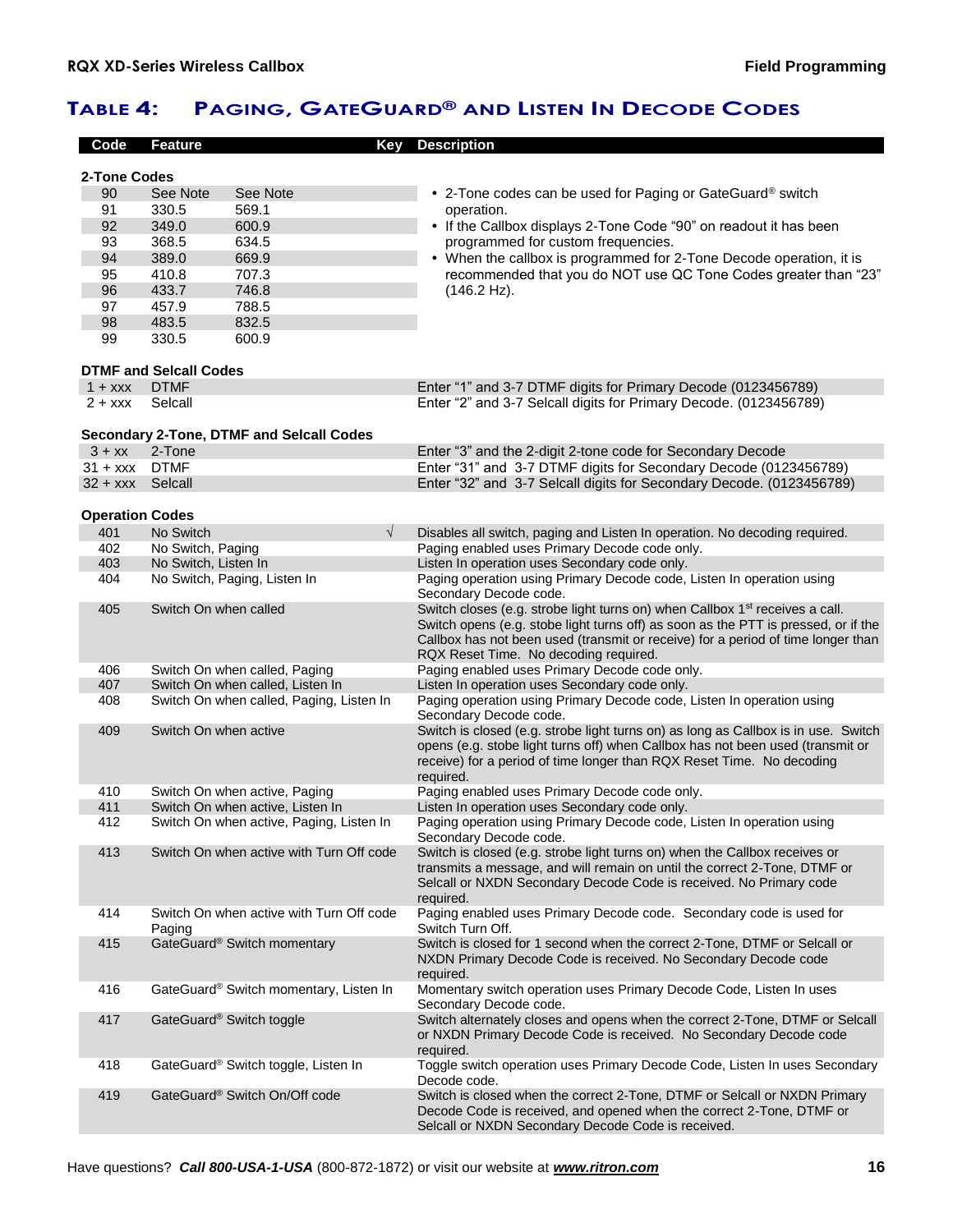# *TABLE 4: PAGING, GATEGUARD® AND LISTEN IN DECODE CODES*

| Code | <b>Feature</b>                   | Key        | <b>Description</b>                                                               |
|------|----------------------------------|------------|----------------------------------------------------------------------------------|
|      |                                  |            |                                                                                  |
|      | <b>Primary Decode Features</b>   |            |                                                                                  |
| 510  | Primary Ring Tone OFF            |            | No Ring signal on Primary decode.                                                |
| 511  | Primary Ring Tone ON             | $\sqrt{}$  | Callbox will sound a Ring signal in the speaker upon Primary decode.             |
| 520  | Primary Transpond OFF            |            | No Transpond transmission on Primary decode.                                     |
| 521  | Primary Transpond ON             | $\sqrt{}$  | Callbox will transmit a Transpond tone to acknowledge Primary decode.            |
| 530  | Primary Decode without subtone   | $\sqrt{ }$ | Primary Decode code is decoded with or without subtone present.                  |
| 531  | Primary Decode with subtone      |            | Primary Decode code is only decoded with the correct subtone present.            |
|      | <b>Secondary Decode Features</b> |            |                                                                                  |
| 550  | Secondary Ring Tone OFF          | $\sqrt{ }$ | No Ring signal on Secondary decode.                                              |
| 551  | Secondary Ring Tone ON           |            | Callbox will sound a Ring signal in the speaker upon Secondary decode.           |
| 560  | Secondary Transpond OFF          | $\sqrt{ }$ | No Transpond transmission on Secondary decode.                                   |
| 561  | Secondary Transpond ON           |            | Callbox will transmit a Transpond tone to acknowledge Secondary decode           |
| 570  | Secondary Decode without subtone | $\sqrt{ }$ | Secondary Decode code is decoded with or without subtone present.                |
| 571  | Secondary Decode with subtone    |            | Secondary Decode code is only decoded with the correct subtone present.          |
|      | <b>Listen In Time Features</b>   |            |                                                                                  |
| 581  | Listen In 5 seconds              | $\sqrt{ }$ | The Callbox will automatically transmit for a period of time equal to the Listen |
| 582  | Listen In 10 seconds             |            | In Time when the correct 2-Tone, DTMF or Selcall or NXDN Secondary               |
|      |                                  |            | Decode Code is                                                                   |
| 583  | Listen In 20 seconds             |            | received.                                                                        |
| 584  | Listen In 30 seconds             |            |                                                                                  |
|      | KEY:                             |            | The Callbox is set from the factory with these options enabled.                  |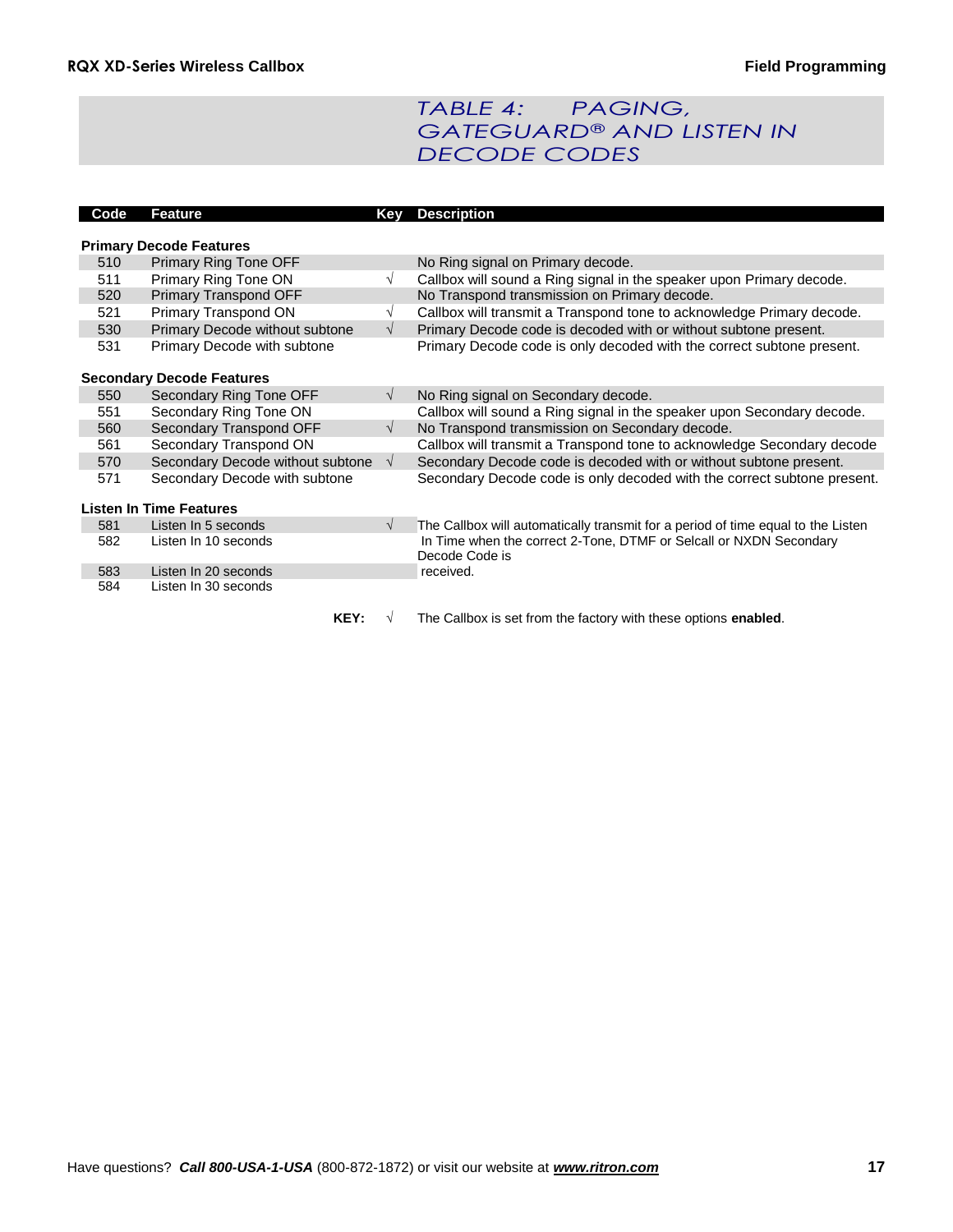# **HOW TO FIELD PROGRAM DTMF OR SELCALL ENCODE ANI (TRANSMIT) CODES (ANALOG ONLY)......................................................................**

Each Callbox can be uniquely identified by programming for DTMF or Selcall encode ANI (transmit) operation. The user is able to field program the radio for any 3-7 digit DTMF or Selcall sequence. The radio will transmit the ID code at the beginning of each transmission. In our example we will program an RQX-41NX to operate with a DTMF ANI Code of "547".

|                        | 547                | 1. | Write down the desired DTMF or Selcall ANI code.                                                                                                                                                                                                                                                                                                              |
|------------------------|--------------------|----|---------------------------------------------------------------------------------------------------------------------------------------------------------------------------------------------------------------------------------------------------------------------------------------------------------------------------------------------------------------|
|                        |                    | 2. | Loosen the (4) captive screws in the front corners of the case. These screws are captive to the housing; to<br>prevent damaging them, DO NOT remove the screws from the housing.                                                                                                                                                                              |
|                        |                    | 3. | Separate the case front from the case back, leaving the batteries connected to the radio. Make sure the<br>unit has batteries installed.                                                                                                                                                                                                                      |
|                        |                    |    | <b>NOTE:</b> The voltage of the batteries must be greater than 3.3 VDC to program properly.                                                                                                                                                                                                                                                                   |
|                        |                    | 4. | Press and release the <b>ON/PTT</b> button on the front of the unit to turn the radio on.                                                                                                                                                                                                                                                                     |
|                        | 8                  | 5. | Press and HOLD the Program Button (See FIG-2 on page 7 for location). A "P" will appear on the program<br>display as you enter program mode and the radio will beep rapidly.                                                                                                                                                                                  |
|                        | Ξ.                 | 6. | Release the program button after the beeping has stopped. The radio will emit a triple beep indicating that<br>the radio is in program mode and a hyphen will appear on the program display.                                                                                                                                                                  |
|                        | 8                  | 7. | Click the Program button until the program display shows the Program Code "d". Pause—the radio will<br>sound a low tone and show a hyphen across the center of the display to indicate that it is ready to accept a<br>3 to 7-digit DTMF or Selcall encode ANI sequence.                                                                                      |
|                        | $\boldsymbol{\Xi}$ | 8. | FOR DTMF CODES ONLY - Enter a "1"                                                                                                                                                                                                                                                                                                                             |
|                        | 0                  | 9. | FOR SELCALL CODES ONLY - Enter a "2"                                                                                                                                                                                                                                                                                                                          |
|                        | $B \, E$           |    | 10. Enter the 1 <sup>st</sup> digit of the DTMF or Selcall code by clicking the Program button until the program display<br>shows the desired number. Pause—the radio will sound a low tone and show a hyphen across the center<br>of the display to indicate that it is ready to accept the next digit.                                                      |
| DTMFOR<br>SELCALL CODE | 88                 |    | 11. Enter the 2 <sup>nd</sup> digit of the DTMF or Selcall code by clicking the Program button until the program display<br>shows the desired number. Pause—the radio sounds a low tone and will show a hyphen across the center<br>of the display to indicate that it is ready to accept the next digit.                                                     |
|                        |                    |    | 12. Enter the 3 <sup>rd</sup> digit of the DTMF or Selcall decode sequence by clicking the Program button until the<br>program display shows the desired number. Pause—the radio sounds a low tone and will show a hyphen<br>across the center of the display to indicate that it is ready to accept the next digit. Continue entering up to<br>seven digits. |
|                        |                    |    | 13. Press and release the ON/PTT button to save your programming. A triple beep will sound to indicate that<br>programming was successful and a hyphen will appear on the program display. The radio is now ready for<br>another program entry.                                                                                                               |
|                        |                    |    | <b>NOTE:</b> An error tone will sound if you attempt to save an incorrect code, an "E" will appear on the display.<br>Check the digits you are attempting to enter, then re-enter.                                                                                                                                                                            |
|                        |                    |    | 1.1. Once you have made your final program entry, press the <b>ON/PTT</b> button a final time to turn the radio off                                                                                                                                                                                                                                           |

14. Once you have made your final program entry, press the **ON/PTT** button a final time to turn the radio off. Turn the radio back on for normal operation.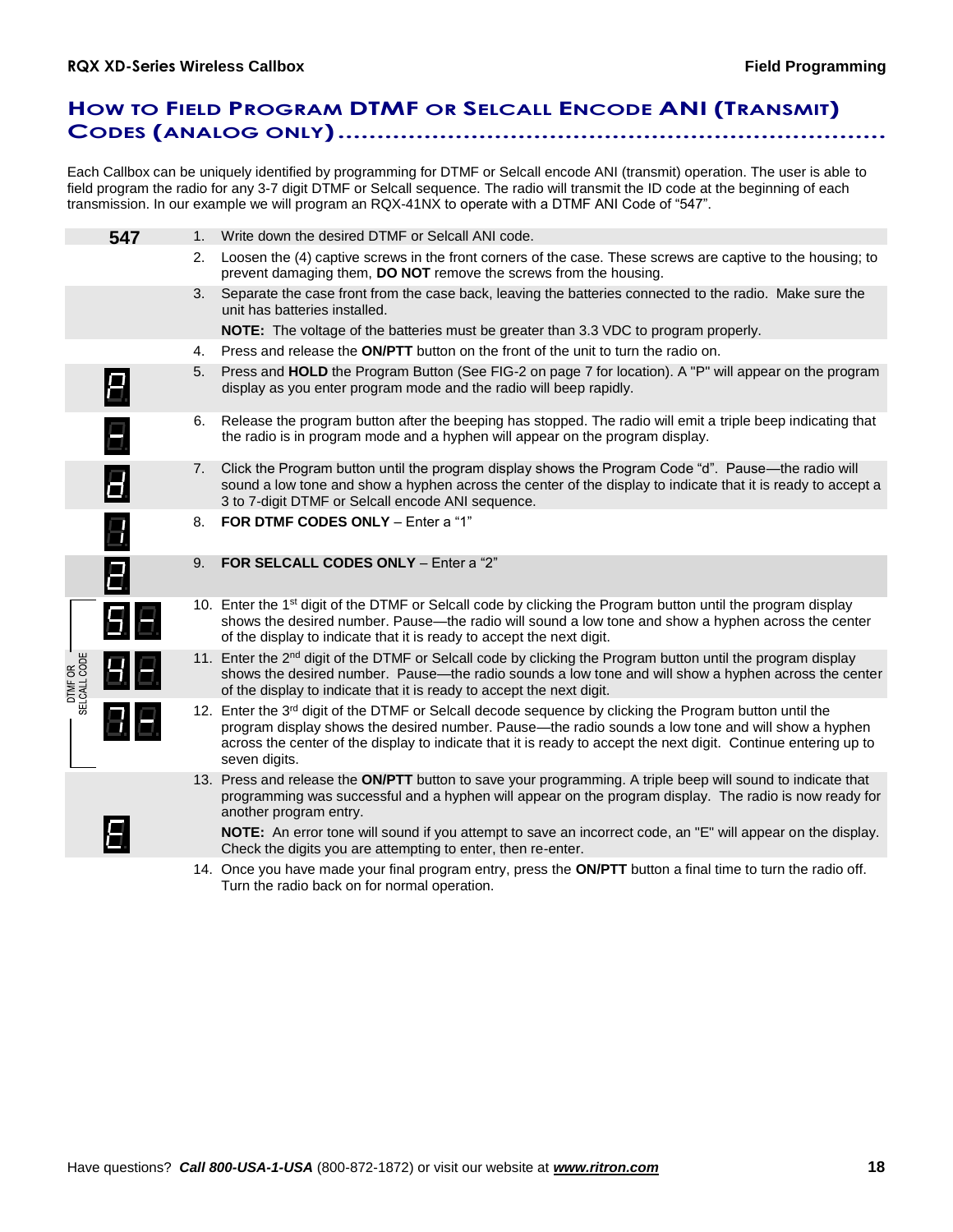### **HOW TO FIELD PROGRAM FEATURE CODES..............................................**

The XD-Series Callbox can be field programmed for a number of advanced features. Refer to **Table 5** for the two or three digit codes available for field programming. In our example we will program an RQX-417 for an RQX Reset Time of 30 seconds.

|                | 04 | 1. | Refer to <b>Table 5</b> to determine the two or three-digit feature code and write it down.                                                                                                                                                                                                                      |
|----------------|----|----|------------------------------------------------------------------------------------------------------------------------------------------------------------------------------------------------------------------------------------------------------------------------------------------------------------------|
|                |    | 2. | Loosen the (4) screws in the front corners of the case.                                                                                                                                                                                                                                                          |
|                |    | 3. | Separate the case front from the case back, leaving the batteries connected to the radio. Make sure the<br>unit has batteries installed.                                                                                                                                                                         |
|                |    |    | <b>NOTE:</b> The voltage of the batteries must be greater than 3.3 VDC to program properly.                                                                                                                                                                                                                      |
|                |    | 4. | Press and release the <b>ON/PTT</b> button on the front of the unit to turn the radio on.                                                                                                                                                                                                                        |
|                | Н. | 5. | Press and HOLD the Program Button (See FIG-2 on page 7 for location). A "P" will appear on the program<br>display as you enter program mode and the radio will beep rapidly.                                                                                                                                     |
|                | Ξ. | 6. | Release the program button after the beeping has stopped. The radio will emit a triple beep indicating that<br>the radio is in program mode and a hyphen will appear on the program display.                                                                                                                     |
|                | 8  | 7. | Click the Program button until the program display shows the Program Code "A". Pause—the radio will<br>sound a low tone and show a hyphen across the center of the display to indicate that it is ready to accept a<br>2-digit or a 3-digit Feature code.                                                        |
|                | 86 | 8. | Enter the 1 <sup>st</sup> digit of the feature code by clicking the Program button until the program display shows the<br>desired number. Pause—the radio will sound a low tone and show a hyphen across the center of the<br>display to indicate that it is ready to accept the next digit.                     |
| EATURE<br>CODE |    | 9. | Enter the $2nd$ digit of the feature code (if necessary) by clicking the Program button until the program<br>display shows the desired number. Pause—the radio sounds a low tone and will show a hyphen across the<br>center of the display to indicate that it is ready to accept the next digit.               |
|                |    |    | 10. Enter the 3 <sup>rd</sup> digit of the feature code (if necessary) by clicking the Program button until the program display<br>shows the desired number. Pause—the radio sounds a low tone and will show a hyphen across the center<br>of the display to indicate that it is ready to accept the next digit. |
|                |    |    | 11. Press and release the ON/PTT button to save your programming. A triple beep will sound to indicate that<br>programming was successful and a hyphen will appear on the program display. The radio is now ready for<br>another program entry.                                                                  |
|                |    |    | <b>NOTE:</b> An error tone will sound if you attempt to save an incorrect code, an "E" will appear on the display.<br>Check the digits you are attempting to enter, then re-enter.                                                                                                                               |
|                |    |    | 12. Once you have made your final program entry, press the ON/PTT button a final time to turn the radio off.<br>Turn the radio back on for normal operation.                                                                                                                                                     |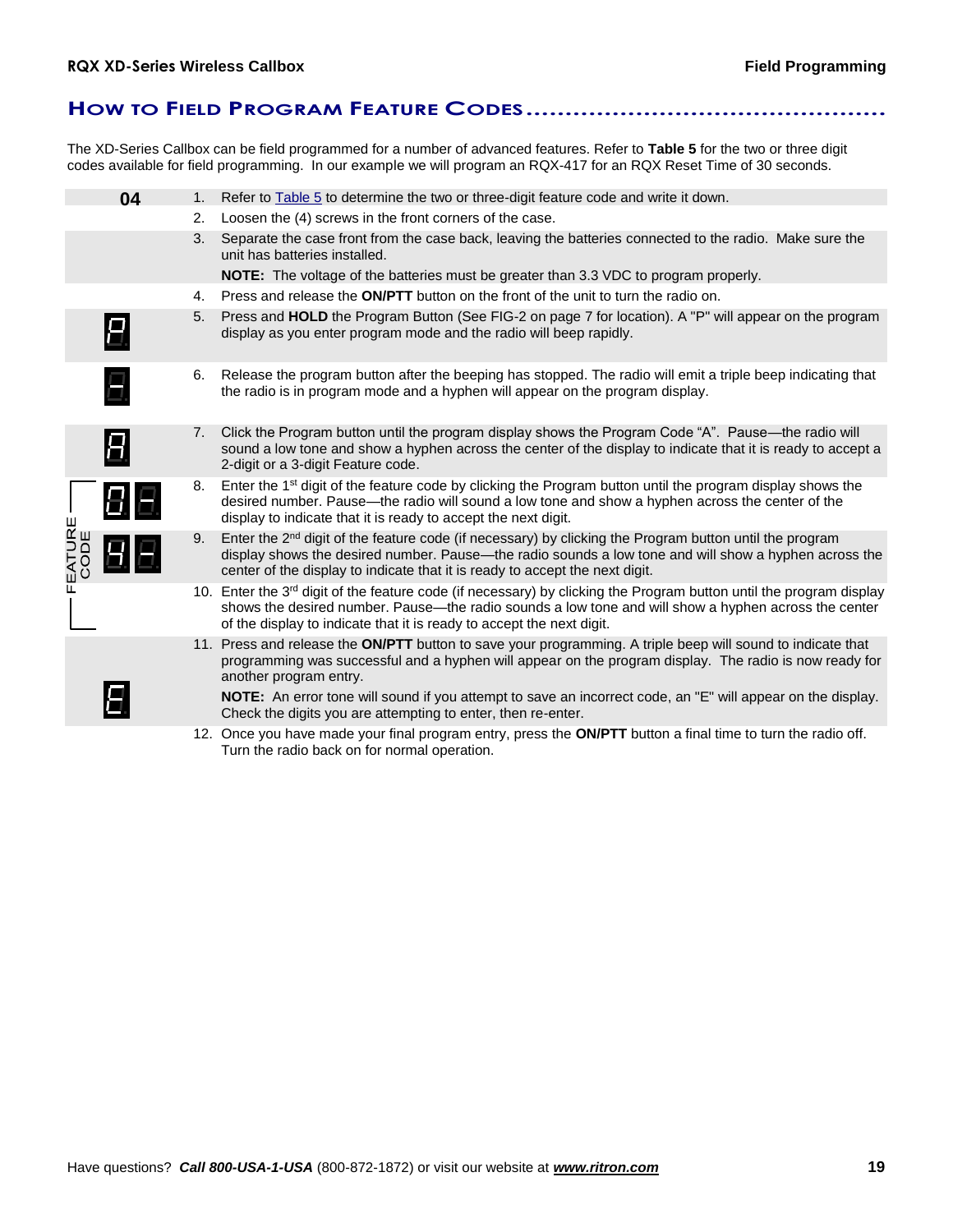## **TABLE 5: ADVANCED FEATURE CODES ................................................**

| Code                  | <b>Feature</b>                              | Kev        | <b>Description</b>                                                                                                                                                                                                                                                                    |
|-----------------------|---------------------------------------------|------------|---------------------------------------------------------------------------------------------------------------------------------------------------------------------------------------------------------------------------------------------------------------------------------------|
| <b>RQX Reset Time</b> |                                             |            |                                                                                                                                                                                                                                                                                       |
| 01                    | 5 seconds                                   |            | RQX Reset Time is the length of time the RQX Callbox can remain inactive (not                                                                                                                                                                                                         |
| 02                    | 10 seconds                                  | $\sqrt{}$  | receiving or transmitting) before it automatically shuts off.                                                                                                                                                                                                                         |
| 03                    | 20 seconds                                  |            |                                                                                                                                                                                                                                                                                       |
| 04                    | 30 seconds                                  |            |                                                                                                                                                                                                                                                                                       |
| 05                    | 45 seconds                                  |            |                                                                                                                                                                                                                                                                                       |
| 06                    | 1 minute                                    |            |                                                                                                                                                                                                                                                                                       |
| 07                    | 2 minutes                                   |            |                                                                                                                                                                                                                                                                                       |
| 08                    | 3 minutes                                   |            |                                                                                                                                                                                                                                                                                       |
| 09                    | 4 minutes                                   |            |                                                                                                                                                                                                                                                                                       |
|                       |                                             |            |                                                                                                                                                                                                                                                                                       |
|                       | <b>Special Features</b>                     |            |                                                                                                                                                                                                                                                                                       |
| 21                    | <b>Reset to Factory Defaults</b>            |            | Resets all Callbox features that can be field programmed to Factory default<br>programming.                                                                                                                                                                                           |
| 22                    | Display Radio Revision                      |            | Callbox will display a sequence of 6 digits to identify operating code revision. This is<br>helpful when troubleshooting the radio.                                                                                                                                                   |
| 230                   | Disable external power loss alert $\sqrt{}$ |            | Disables the External +12 VDC "Loss of power" notification and reverts back to "Low<br>Battery" notification.                                                                                                                                                                         |
| 231                   | Enable external power loss alert            |            | Enables the External +12 VDC "Loss of power" notification feature.                                                                                                                                                                                                                    |
| 240                   | Disable Auto Turn-Off                       |            | Callbox will remain on at all times. This mode of operation is not recommended for<br>battery-powered applications.                                                                                                                                                                   |
| 241                   | Enable Auto Turn-Off                        | $\sqrt{ }$ | Callbox will automatically turn off when it has not been used (transmit or receive) for a<br>period of time longer than the RQX Reset Time.                                                                                                                                           |
| 250                   | Disable Busy Channel TX Inhibit             | $\sqrt{ }$ | Callbox will transmit whenever the PTT is pressed, regardless of any received signal.                                                                                                                                                                                                 |
| 251                   | Enable Busy Channel TX Inhibit              |            | Callbox cannot transmit when there is a received signal. A "busy signal" will be heard<br>on the Callbox speaker when the PTT is pressed and a received signal is present.                                                                                                            |
| 260                   | <b>Fixed Mic Gain</b>                       |            | Places the microphone into a fixed gain mode which can be experientally determined<br>by selection various settings for the input gain from 0 to 255. Lower fixed gains may<br>be desired for high background ambient noise situations. This number can only be<br>programmed via PC. |
| 261                   | Mic Gain is AGCed                           | $\sqrt{ }$ | Microphone gain adjusts to the loudness of the speaker's voice. Higher background<br>noise will be present compared to fixed gain.                                                                                                                                                    |
| 270                   | Companding OFF                              | $\sqrt{ }$ | Turns Companding off.                                                                                                                                                                                                                                                                 |
| 271                   | Companding ON                               |            | Companding will compress transmit audio before sending it, and expand receive audio<br>before it is heard on the speaker to reduce the background noise common in radio<br>communications. Companding is not recommended unless all radios in the system are<br>companded.            |
| 280                   | Call Tone OFF                               |            | Disables Call Tone.                                                                                                                                                                                                                                                                   |
| 281                   | Call Tone ON - Low                          | $\sqrt{ }$ | When PTT button is initially pressed a Call Tone will be transmitted at a low level.                                                                                                                                                                                                  |
| 282                   | Call Tone ON - High                         |            | When PTT button is initially pressed a Call Tone will be transmitted at a high level.                                                                                                                                                                                                 |

### **Record Voice Messages**

| 31 | Voice Alert (4 sec. max)       | Once recorded, the message is transmitted when the PTT is 1st pressed.          |
|----|--------------------------------|---------------------------------------------------------------------------------|
| 32 | Greeting Message (12 sec. max) | Once recorded, the message plays on speaker when the PTT is 1st pressed.        |
| 33 | Sensor Detect On (4 sec. max)  | Once recorded, the messae is transmitted when the Sensor Input is pulled low.   |
| 34 | Sensor Detect Off (4 sec. max) | Once recorded, the message is transmitted when the Sensor Input is pulled high. |
| 35 | Low Battery (4 sec. max)       | Once recorded, the message is transmitted when low battery voltage is detected. |
| 36 | Power Fail (4 sec. max)        | Once recorded, the message is transmitted when a +12VDC power fail is detected. |

**Play Voice Messages**

42 Greeting Message 43 Sensor Detect On

- 44 Sensor Detect Off<br>45 Low Battery
- 45 Low Battery<br>46 Power Fail Power Fail

41 Voice Alert Plays the recorded message on the speaker for review.<br>42 Greeting Message

**KEY:**  $\sqrt{\phantom{a}}$  The Callbox is set from the factory with these options **enabled**.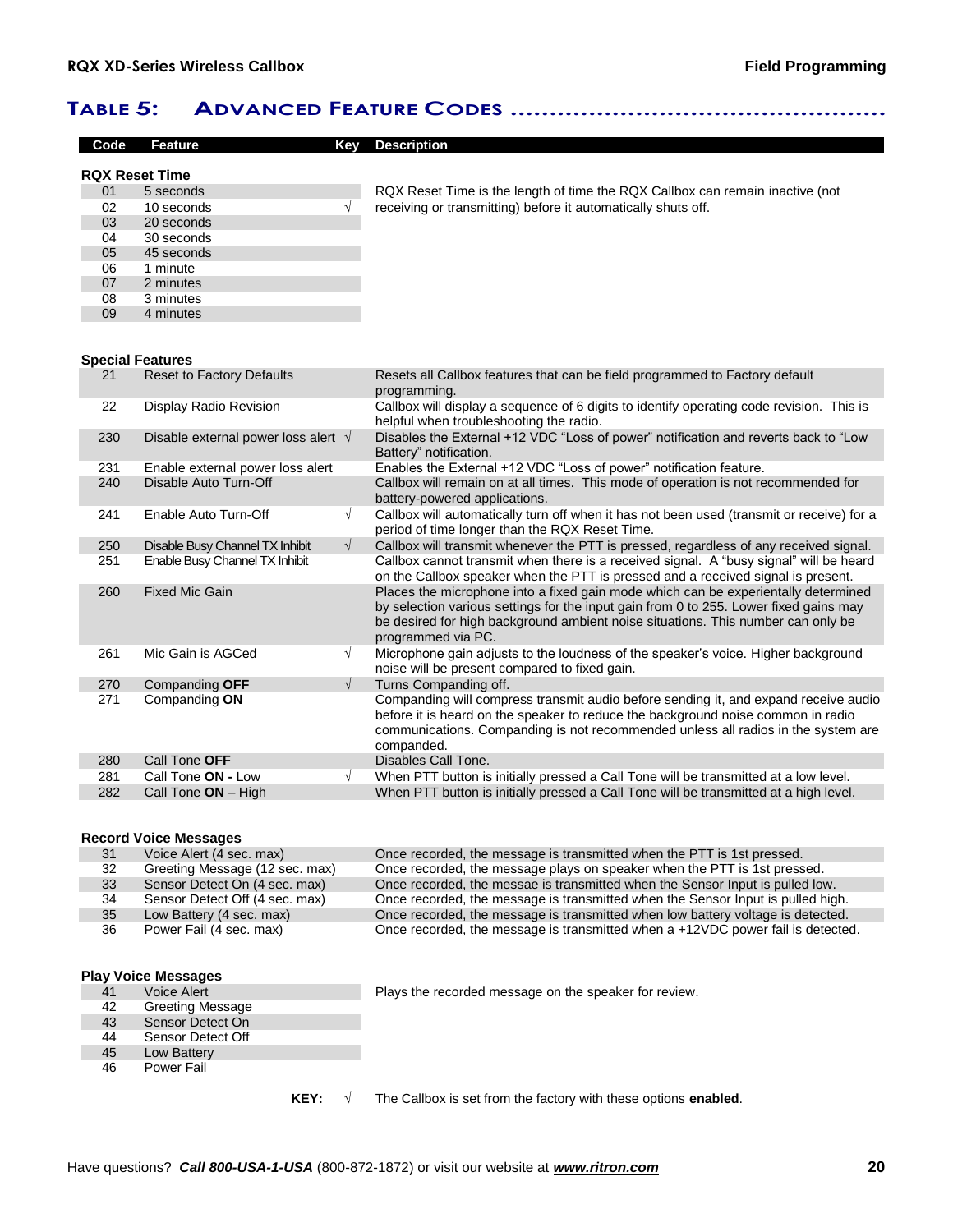### **TABLE 5: ADVANCED FEATURE CODES (CONTINUED)................................**

| Code | <b>Feature</b><br>Key                                  | <b>Description</b>                                                                                                                                                    |
|------|--------------------------------------------------------|-----------------------------------------------------------------------------------------------------------------------------------------------------------------------|
|      | <b>Erase Voice Messages</b>                            |                                                                                                                                                                       |
| 51   | Voice Alert                                            | Erases the recorded message.                                                                                                                                          |
| 52   | <b>Greeting Message</b>                                |                                                                                                                                                                       |
| 53   | Sensor Detect On                                       |                                                                                                                                                                       |
| 54   | Sensor Detect Off                                      |                                                                                                                                                                       |
| 55   | Low Battery                                            |                                                                                                                                                                       |
| 56   | <b>Power Fail</b>                                      |                                                                                                                                                                       |
|      |                                                        |                                                                                                                                                                       |
|      | <b>Resend Voice Alert Message</b>                      |                                                                                                                                                                       |
| 60   | 0 Re-Sends                                             |                                                                                                                                                                       |
| 61   | 1 Re-Sends                                             | Number of times the Voice Alert message will be resent. The period of time between<br>resends is the RQX Reset Time. Resend is terminated when the Callbox receives a |
| 62   | 2 Re-Sends                                             | response transmission.                                                                                                                                                |
| 63   | 3 Re-Sends                                             |                                                                                                                                                                       |
| 64   | 4 Re-Sends                                             |                                                                                                                                                                       |
| 65   | 5 Re-Sends                                             |                                                                                                                                                                       |
|      |                                                        |                                                                                                                                                                       |
|      | <b>Programming Readout Codes</b>                       |                                                                                                                                                                       |
| 81   | <b>Frequency Code</b>                                  | Display will sequentially show the programmed 2 or 3-digit Frequency Code. (1)                                                                                        |
| 82   | QC or DQC Tone Code                                    | Display will sequentially show the programmed 2-digit QC Tone Code or 3-digit DQC                                                                                     |
|      |                                                        | Tone Code. (2)                                                                                                                                                        |
| 83   | 2-Tone, DTMF or Selcall                                | Display will sequentially show the programmed 2-digit 2-Tone Code, or the 3 to 7-digit                                                                                |
|      | Decode Code                                            | DTMF or Selcall Code. (3)                                                                                                                                             |
| 84   | <b>ROX Reset Time</b>                                  | Display will sequentially show the programmed 2-digit RQX Reset Time Code.(5)                                                                                         |
| 85   | <b>Switch Operation</b>                                | Display will sequentially show the programmed 2-digit Switch Operatiion Code.                                                                                         |
| 86   | Listen In Time                                         | Display will sequentially show the programmed 2-digit Listen In Time Code. (4)                                                                                        |
| 87   | Receive Volume Level                                   | Display will sequentially show the programmed 2-digit Receive Volume Level Code.(4)                                                                                   |
| 88   | DTMF or Selcall Encode Code                            | Display will sequentially show the programmed 3 to 7-digit DTMF or Selcall Code.                                                                                      |
|      |                                                        |                                                                                                                                                                       |
|      | <b>NXDN Enable Codes</b>                               |                                                                                                                                                                       |
| 91   | analog narrowband mode enabled                         | $\sqrt{ }$                                                                                                                                                            |
| 92   | set to wideband analog (not allowed by FCC in the USA) |                                                                                                                                                                       |
| 93   | set to NXDN narrowband digital                         |                                                                                                                                                                       |
| 94   | set to NXDN super-narrowband digital                   |                                                                                                                                                                       |
|      |                                                        |                                                                                                                                                                       |
|      | <b>NXDN Mode Readout</b>                               |                                                                                                                                                                       |
| 99   | analog or NXDN readout                                 | Display will show 1 for narrowband analog, 2 for wideband analog, 3 for narrowband                                                                                    |

**KEY:**  $\sqrt{\phantom{a}}$  The Callbox is set from the factory with these options **enabled**.

digital and 4 for super-narowband digital.

- **NOTES:** (1) 999 indicates a non-table frequency or that TX and RX are not the same
	- $(2)$  If the RX and TX tone code is not the same, or if DCS is inverted you will get an ERROR indication
		- (3) Primary Decode code will be displayed.
		- (4) ERROR indication will be displayed if not a Field Programming value (has been PC programmed)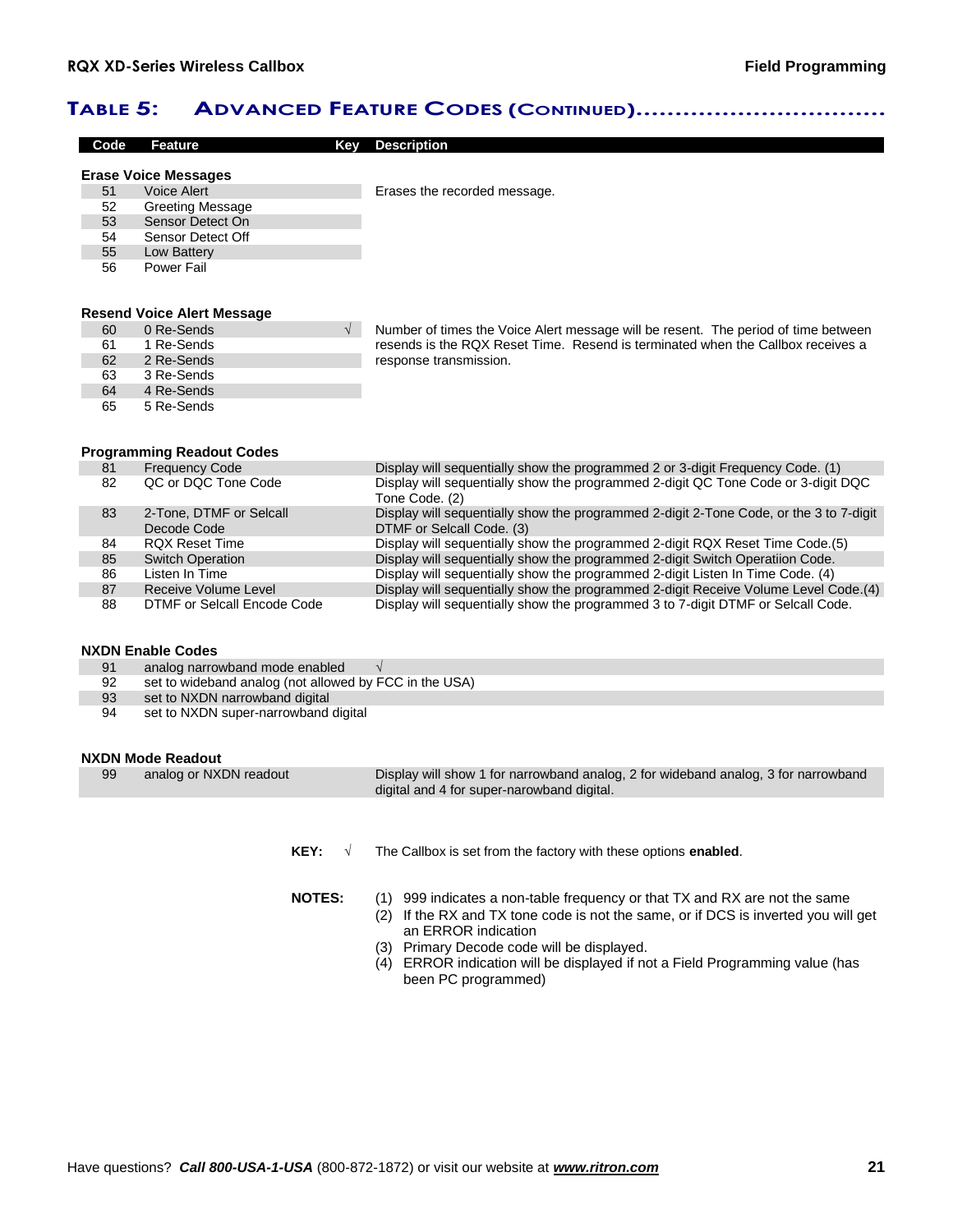### **PC PROGRAMMABLE XD-SERIES CALLBOX FEATURES ...............................**

The XD-Series Callbox has a variety of programmable features that determine how your callbox operates. Some of these features can be Field Programmed (FP) by you without using special tools, while other features can only be Programmed (PC) with a PC and RQX Series PC Programmer RQX-PCPS-1.0 or higher. Contact your Ritron dealer or the factory for details.

| <b>Glossary of Terms</b> |                                                                                                                                                                                                                                                                          |  |
|--------------------------|--------------------------------------------------------------------------------------------------------------------------------------------------------------------------------------------------------------------------------------------------------------------------|--|
| <b>Intercom Mode</b>     | The Automatic Turn-Off feature has been disabled and the Callbox is able to receive calls at any time.                                                                                                                                                                   |  |
| Sleep (analog)           | If Automatic Turn-Off is DISABLED and Battery Saver is ENABLED the Callbox will go into a low current Sleep<br>Time when it is not being used, waking up periodically to check for a received message. Pressing the ON/PTT<br>button will wake-up the radio immediately. |  |
|                          | Wake-Up (analog) When Battery Saver is ENABLED and the Callbox has entered the low current Sleep state, the radio will wake-<br>up periodically to check for a received message. The Sleep Time is set by the Battery Saver Sleep Time.                                  |  |
| <b>No Activity Time</b>  | A continuous period of time where the Callbox is not sending or receiving a call.                                                                                                                                                                                        |  |

# **TABLE 6: PC PROGRAMMABLE FEATURES .............................................**

| <b>Feature</b>                  | <b>Key</b> | <b>Description</b>                                                                                                                                                                                                                                                                                                                                                                                                                                                           |
|---------------------------------|------------|------------------------------------------------------------------------------------------------------------------------------------------------------------------------------------------------------------------------------------------------------------------------------------------------------------------------------------------------------------------------------------------------------------------------------------------------------------------------------|
| <b>Field Programming Enable</b> |            | This option is <b>ENABLED</b> as the Factory Default setting. This permits all Field<br>Programmable features (FP) to be field programmed by you. If DISABLED, the features<br>can only be programmed using special Ritron PC Programming software.                                                                                                                                                                                                                          |
| Send Call Tone                  | $\sqrt{ }$ | The Factory Default setting has the Call Tone feature ON (refer to "How TO FIELD PROGRAM<br>FEATURE CODES" on page 19). The callbox can be programmed to transmit a Call Tone if<br>the Reset Time has expired and the ON/PTT button is pressed. This will alert system users<br>that the call is originating from the callbox.                                                                                                                                              |
| Speaker Volume                  | $\sqrt{ }$ | The Factory Default setting is medium volume. Field Programming or PC Programming<br>allows any volume level between 20 - 100%. A lower speaker volume reduces audio<br>distortion and provides a more natural sound. For best performance, do not set the volume<br>any higher than is necessary for your application.                                                                                                                                                      |
| Automatic Turn-Off              | $\sqrt{ }$ | This feature is ENABLED as the Factory Default setting. The callbox will turn OFF when the<br>RQX Reset Time has expired. The Reset Time is a pre-programmed amount of time of "no<br>activity" (no calls transmitted, no calls received) before the callbox turns OFF in order to<br>conserve battery life. The callbox can be turned back ON when the ON/PTT button is<br>pressed. This is the recommended mode of operation for all battery only powered<br>applications. |
|                                 |            | If Automatic Turn-OFF is <b>NOT</b> selected the callbox does <b>NOT</b> completely turn OFF, but<br>remains in the Intercom mode, allowing the callbox to receive calls at any time.                                                                                                                                                                                                                                                                                        |
|                                 |            | Operating the callbox with Automatic Turn-Off DISABLED significantly increases battery<br>drain, and is therefore <b>NOT</b> recommended for battery only powered applications. Battery life<br>can be increased using the Battery Saver Enable feature detailed in this section.                                                                                                                                                                                            |
| <b>ROX Reset Time</b>           | $\sqrt{ }$ | Set from the factory for 10 seconds, the RQX Reset Time can be Field Programmed to 9<br>different times ranging from 5 seconds to 4 minutes, and PC programmed for 5-255<br>seconds. A shorter RQX Reset Time will result in increased battery life. In standard<br>Automatic Turn-Off operation a longer RQX Reset Time will allow more time for a response<br>before the Callbox turns off.                                                                                |
|                                 |            | RQX Reset Time defines the Inactivity Time allowed before the Callbox:                                                                                                                                                                                                                                                                                                                                                                                                       |
|                                 |            | • Turns Off if Automatic Turn-Off is ENABLED.                                                                                                                                                                                                                                                                                                                                                                                                                                |
|                                 |            | . Enters Battery Saver mode if Battery Saver is ENABLED.                                                                                                                                                                                                                                                                                                                                                                                                                     |
|                                 |            | • Resets 2-Tone, DTMF or Selcall Paging Decode.                                                                                                                                                                                                                                                                                                                                                                                                                              |
|                                 |            | • Automatically opens the Switch output.                                                                                                                                                                                                                                                                                                                                                                                                                                     |
|                                 |            |                                                                                                                                                                                                                                                                                                                                                                                                                                                                              |

**KEY:**  $\sqrt{ }$  Feature is Field Programmable.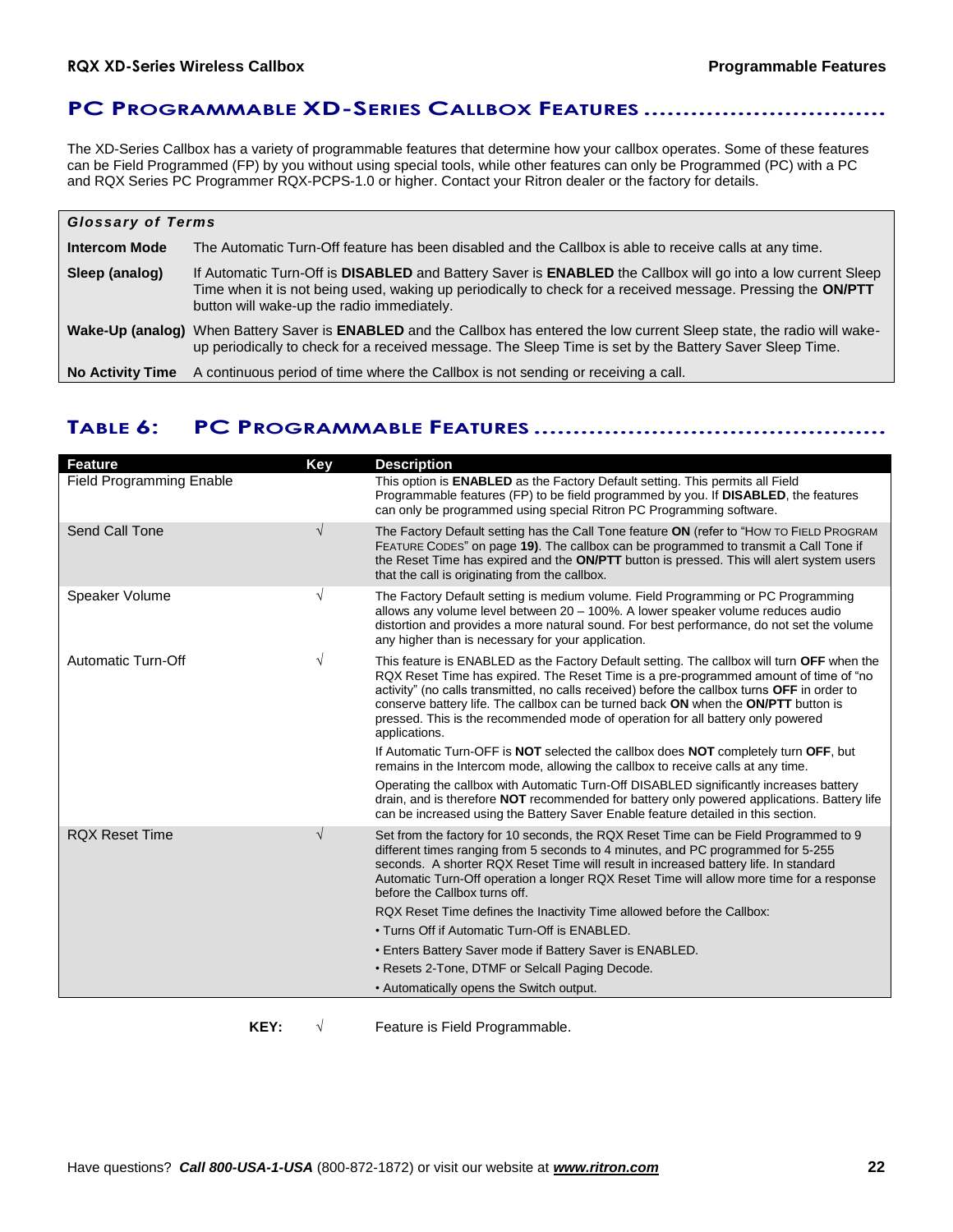# **TABLE 6: PC PROGRAMMABLE FEATURES (CONTINUED) ............................**

| <b>Feature</b>                                | <b>Key</b> | <b>Description</b>                                                                                                                                                                                                                                                                                                                                                                                                                                                                                                                                                                                      |
|-----------------------------------------------|------------|---------------------------------------------------------------------------------------------------------------------------------------------------------------------------------------------------------------------------------------------------------------------------------------------------------------------------------------------------------------------------------------------------------------------------------------------------------------------------------------------------------------------------------------------------------------------------------------------------------|
| <b>Battery Saver Enable</b>                   |            | When the XD-Series Callbox is programmed to operate with Automatic Turn-Off disabled,<br>Battery Saver can increase battery life in both internal and external battery powered<br>applications.                                                                                                                                                                                                                                                                                                                                                                                                         |
|                                               |            | With Battery Saver Enable, the callbox will periodically Wake-Up and listen for a received<br>signal before returning to a low current Sleep state. The time between Wake-Up states can<br>be PC programmed between 0.5 - 8 seconds with the Battery Saver Sleep Time setting. A<br>longer time between Wake-Up states will result in increased battery life.                                                                                                                                                                                                                                           |
|                                               |            | The callbox immediately leaves Battery Saver mode any time the ON/PTT Button is<br>pressed or a signal is received, and will not return to Battery Saver until the period of no<br>activity exceeds the RQX Reset Time.                                                                                                                                                                                                                                                                                                                                                                                 |
| <b>Power Fail Alert Tone</b>                  | $\sqrt{}$  | By selecting the +12 VDC Power Fail Alert Tone feature the callbox will look for a loss of the<br>+12 VDC power source. The callbox will immediately transmit an Alert Tone to notify<br>personnel that the +12 VDC source has been lost and is now operating on battery back-up.<br>The callbox will transmit an Alert Tone once every hour until the +12 VDC power source is<br>restored or until the back-up batteries are exhausted. Even if this feature is <b>NOT</b> selected, it<br>will always revert to Back-up Battery power, see page 5 for details.                                        |
| Microphone Gain                               | $\sqrt{}$  | The Microphone can be placed in FIXED or AGC gain mode. The AGC mode generaly<br>works well for applications where the speakers voice level can varry greatly. However is<br>quite periods of speech background noise will rise due to increasing gain. In high<br>background noise applications, using the fixed gain mode with a lower number programmed<br>in the text box will decrease background noise transmitted by the Callbox. The caller will<br>need to get closer to the callbox when speaking but overall background noise will be less.<br>The fixed gain is programmable from 0 to 255. |
| Listen In                                     | $\sqrt{}$  | Listen In allows remote activation of the Callbox transmitter for a programmed period of<br>time when the correct 2-Tone, DTMF or Selcall or NXDN code is decoded.                                                                                                                                                                                                                                                                                                                                                                                                                                      |
|                                               |            | This feature, turned OFF by default, can be Field Programmed to 4 different transmit times<br>ranging from 5-30 seconds and PC programmed for 1-255 seconds.                                                                                                                                                                                                                                                                                                                                                                                                                                            |
|                                               |            | The 2-Tone, DTMF or Selcall or NXDN Decode Code required to activate the feature can<br>be Field Programmed from the 9 different 2-Tone Decode Codes in Table 4, 3-7 digit<br>DTMF, Selcall codes or 5 digit NXDN ID, or PC programmed for any 2-Tone frequency pair<br>between 300-1500 Hz.                                                                                                                                                                                                                                                                                                            |
| <b>Busy Channel TX Inhibit</b>                | $\sqrt{}$  | With this feature enabled the Callbox cannot transmit when there is a received signal. A<br>"busy signal" will be heard on the Callbox speaker when the PTT is pressed and a received<br>signal is present. Busy Channel TX Inhibit is disabled from the factory.                                                                                                                                                                                                                                                                                                                                       |
| Sensor/Contact Closure Input (not programmed) |            | The Callbox will send a warning tone when a change in the Sensor Input is detected. The<br>Sensor Input will respond to an OPEN or CLOSED switch.                                                                                                                                                                                                                                                                                                                                                                                                                                                       |
| <b>Transmit Beep Enable</b>                   |            | This feature is turned on from the factory to provide a short beep in the Callbox speaker any<br>time the ON/PTT button is pressed. This assures the Callbox user that the radio has turned<br>on and is ready to transmit their message. With this feature disabled the Callbox will only<br>beep when the radio is first turned on.                                                                                                                                                                                                                                                                   |
| RX Courtesy Beep Enable                       |            | In high noise environments it is sometimes difficult to determine when a received message<br>has ended. With the RX Courtesy Beep enabled the Callbox will sound a short beep on the<br>speaker at the end of each received transmission.                                                                                                                                                                                                                                                                                                                                                               |
| TX Time Out Time                              |            | Set from the factory for 60 seconds, the TX Time Out Time can be PC programmed for 1-<br>255 seconds. This sets the length of time the Callbox can transmit continuously. If the<br><b>ON/PTT</b> button is held down longer then the TX Time Out Time will allow, the radio will stop<br>transmitting and a "Busy Signal" will be heard in the speaker until the button is released.                                                                                                                                                                                                                   |
| <b>DTMF or Selcall ANI</b>                    |            | The RQX can be programmed to send a 3-7 digit DTMF or Selcall ANI code at the<br>beginning of each transmission for radio identification. (analog only)                                                                                                                                                                                                                                                                                                                                                                                                                                                 |
| Companding                                    | $\sqrt{}$  | The Factory Default setting for Companding is OFF (NOT selected). The radio can be<br>programmed to <b>ENABLE</b> or <b>DISABLE</b> audio companding. Companding will compress<br>transmit audio before sending it, and expand receive audio before it is heard on the speaker<br>to reduce the background noise common in radio communications. (analog only)                                                                                                                                                                                                                                          |

**KEY:**  $\sqrt{ }$  Feature is Field Programmable.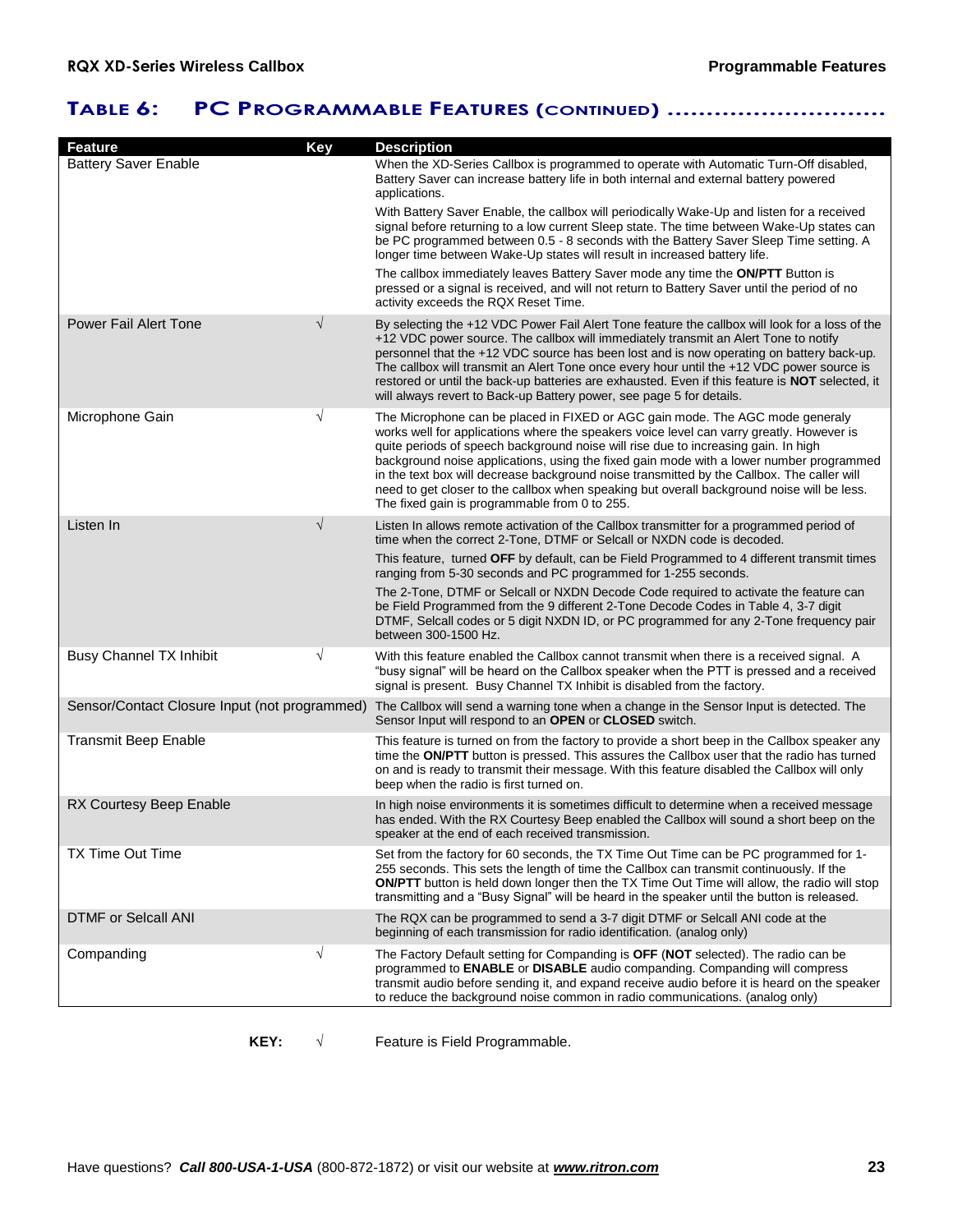### **INTERCOM (ALWAYS ON) PROGRAMMING .............................................**

The XD-Series Callbox can be Field or PC programmed by the factory or by your Ritron dealer to operate as a two-way intercom. When operating as an intercom the Automatic Turn-Off must be **DISABLED** so that the radio will remain **ON** in a "intercom" mode. The callbox can receive a call from another radio at any time. The higher current requirements of Intercom operation make it undesirable in battery powered only installations. It is recommended that you power the callbox using +12 VDC capability. See page **5**.

#### **Required Radio Programming:**

**Automatic Turn-Off**....................................................................................................................... **(Field or PC Programmable)** This feature must be **DISABLED** via Field or PC programming for the callbox to remain **ON** at all times.

**Other Programmable Features to Consider:**

**Battery Saver** ...................................................................................................... **(PC Programmable)**

Battery Saver can be used to increase battery life in battery powered applications. With Battery Saver enabled, the callbox will periodically "wake-up" and listen for a received signal before returning to a low current "sleep" mode. The Sleep Time can be PC programmed between 0.5 - 8 seconds. A longer sleep time will result in increased battery life, but may result in missed calls.

#### **Busy Channel TX Inhibit** .............................................................................................................. **(Field or PC Programmable)**

If **ENABLED** this feature prevents you from talking over someone else on the same channel even if they are using a different tone code. The radio will beep a series of long, low tones that sounds like a "busy signal" when you press the **ON/PTT** button.

### **FEATURES TO USE WITH INTERCOM (ALWAYS ON) PROGRAMMING**

### **Programming for Selective Calling:**

**2-Tone, DTMF or Selcall or NXDN Paging Decode** .....................................................................**(Field or PC Programmable)**

This allows selective calling to a XD-Series Callbox in a radio system where there is more than one Callbox. When the Callbox is programmed for 2-tone, DTMF or Selcall or NXDN decode in Intercom (Always-On) mode it will sound an alert tone on the Callbox speaker, similar to a telephone ring tone, whenever the 2-tone, DTMF or Selcall or NXDN page has been successfully decoded. This will alert any users in the immediate area that there is an incoming call on the Callbox.

**Ring Tone**.......................................................................................................................................**(Field or PC Programmable)** Ring Tone must be set to sound the alert tone on the Callbox speaker when a 2-Tone, DTMF or Selcall or NXDN Page is successfully decoded. Ring Tone is enabled from the factory.

**2-Tone Monitor Trip**.................................................................................................................................... **(PC Programmable)**

This can be set when used with 2-Tone. DTMF or Selcall decode to allow the Callbox to hear all radio traffic on the channel after it has successfully decoded the correct code, regardless of QC or DQC programming.

- Normal conversation will follow after the 2-tone, DTMF or Selcall code is decoded.
- If the **ON/PTT** button is pressed the Callbox returns to QC or DQC decode operation.
- The radio will automatically reset back to 2-tone, DTMF or Selcall decode after the RQX Reset Time has expired.

### **Switch Output Programming:**

**Switch on When Called**.................................................................................................................**(Field or PC Programmable)**

This will close the internal Switch Output whenever the radio receives a call after an Inactivity Time that exceeds the RQX Reset Time. The switch will remain closed until the **ON/PTT** button is pressed or the RQX Reset Time expires. The Switch Output could be used to turn on a light or activate an alarm to notify users in the area that an incoming call was present.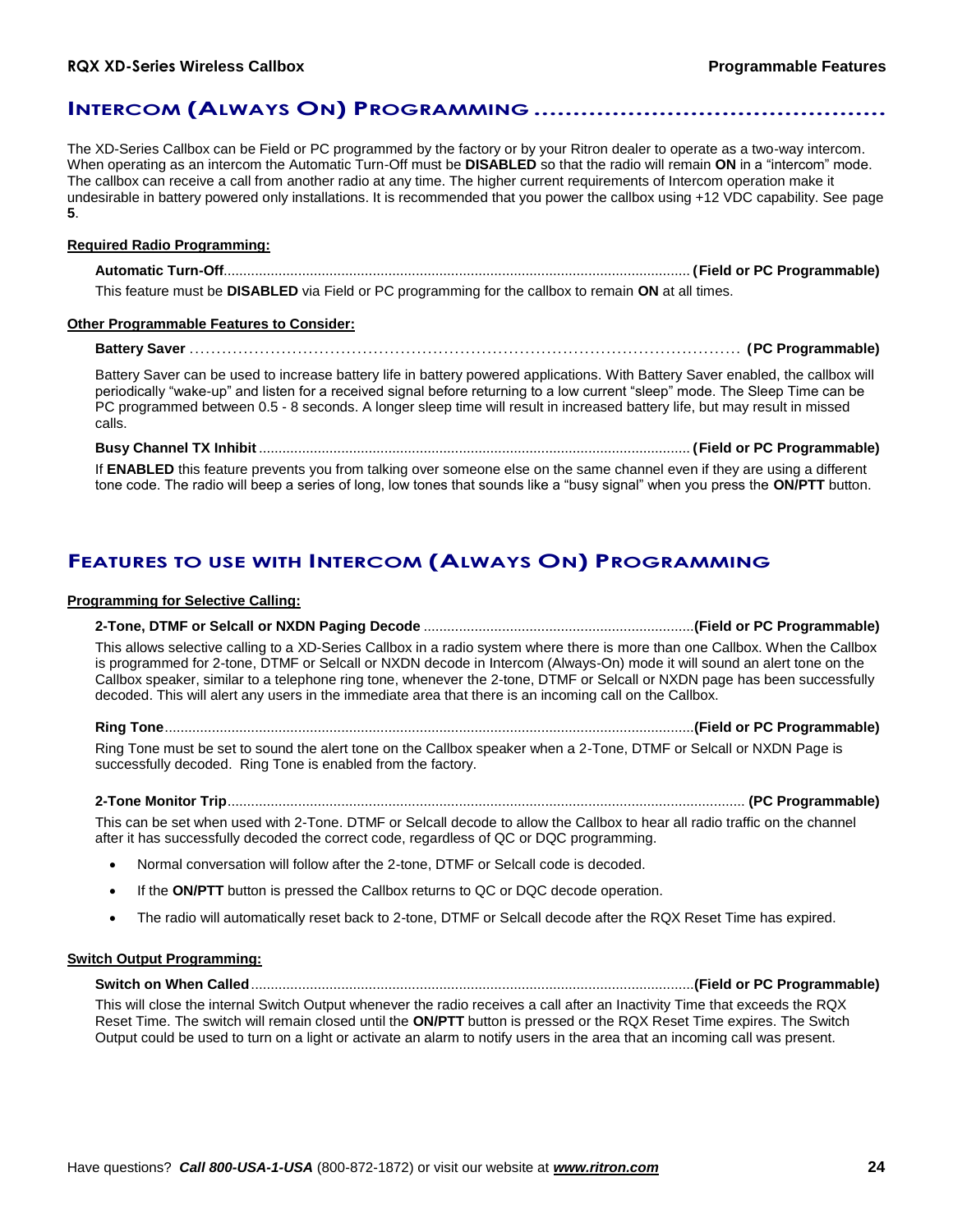### **SWITCH OUTPUT OPTIONS (ALLOWS CONTROL OF AN EXTERNAL DEVICE).................**

### **(e.g., a gate controller, a strobe light, or any relay controlled device.)**

The XD-Series switch output is a simple 3-Amp relay contact closure that can be used to **OPEN** and **CLOSE** a gate, switch on a light, sound an alarm or any other application where remote control of an ON/OFF switch is required. The XD-Series Callbox can be programmed to **OPEN** and **CLOSE** the Switch Output when one of the following programmed conditions is met.

The XD-Series Callbox can be programmed to alternately **OPEN** and **CLOSE** the switch using a single 2-tone, DTMF or Selcall or NXDN code, or can be PC programmed for separate **OPEN** and **CLOSE** codes. Field programming offers 3-7 digit DTMF or Selcall or NXDN codes, or nine 2-tone codes that correspond to field programmable 2-tone codes available in select RITRON portable and base radios. NXDN IDs can range from 1 to 65519.

# **No Switch**...........................................................................................................................................**(Field or PC Programmable)**

Select this option for no switch operation.

**Switch On When Called** ...............................................................................................................**(Field or PC Programmable)**

With this option selected the switch will **CLOSE** when the Callbox first receives a call. The switch will remain **CLOSED** until the **ON/PTT** button is pressed or the RQX Reset Time expires. This option is not applicable if the Callbox is programmed for Automatic Turn-Off.

# **Switch On When Callbox in Use** ..............................................................................................**(Field or PC Programmable)**

This option will **CLOSE** the switch when the Callbox first sends or receives a call. The switch will remain closed until the RQX Reset Time expires, which also turns the radio off if it is programmed for Automatic Turn-Off.

### **Switch On When Active with Turn-Off Code** ......................................................................................**(Field or PC Programmable)**

This option operates the same as Switch On When Callbox in Use with the added ability to **OPEN** the switch when a unique 2-Tone, DTMF or Selcall or NXDN Turn-Off Code is received. Unlike the Switch On When Callbox in Use feature, the switch will not **OPEN** when the RQX Reset Time expires unless the Callbox is programmed for Automatic Turn-Off. See "2-TONE, DTMF OR SELCALL DECODE (RECEIVE) SETTINGS" on page **26** for details on programming a Turn-Off code.

**GateGuard** ® **– Momentary for 1 sec.** .....................................................................................**(Field or PC Programmable)**

With this option selected the switch will momentarily **CLOSE** when a unique 2-Tone, DTMF or Selcall code is received. The switch will remain **CLOSED** for the programmed period of time, programmable for 1-255 seconds. See "2-TONE, DTMF OR SELCALL DECODE (RECEIVE) SETTINGS" on page **26** for details on programming a 2-Tone, DTMF or Selcall Decode Code.

### **GateGuard** ® **– Toggle** ....................................................................................................................**(Field or PC Programmable)**

With this option selected the switch will alternately **OPEN** and **CLOSE** when it receives a unique 2-Tone, DTMF or Selcall code. After the code is received the Callbox will transmit a **SINGLE BEEP** if the switch has been **OPENED** and a **DOUBLE BEEP** if the switch has been **CLOSED**. The switch will open when the Callbox turns off if it is programmed for Automatic Turn-Off. See "2-TONE, DTMF OR SELCALL DECODE (RECEIVE) SETTINGS" on page **26** for details on programming a 2-Tone, DTMF or Selcall Decode Code.

### **GateGuard** ® **– On Code / Off Code** ..........................................................................................**(Field or PC Programmable)**

When this option is selected the switch will **CLOSE** when a unique 2-Tone, DTMF or Selcall or NXDN code is received, and **OPEN** when a 2-Tone, DTMF, Selcall or NXDN Turn-Off code is received. The switch will **OPEN** when the Callbox turns off if it is programmed for Automatic Turn-Off. See "2-TONE, DTMF OR SELCALL DECODE (RECEIVE) SETTINGS" on page **26** for details on programming a Decode Code and a Turn-Off Code.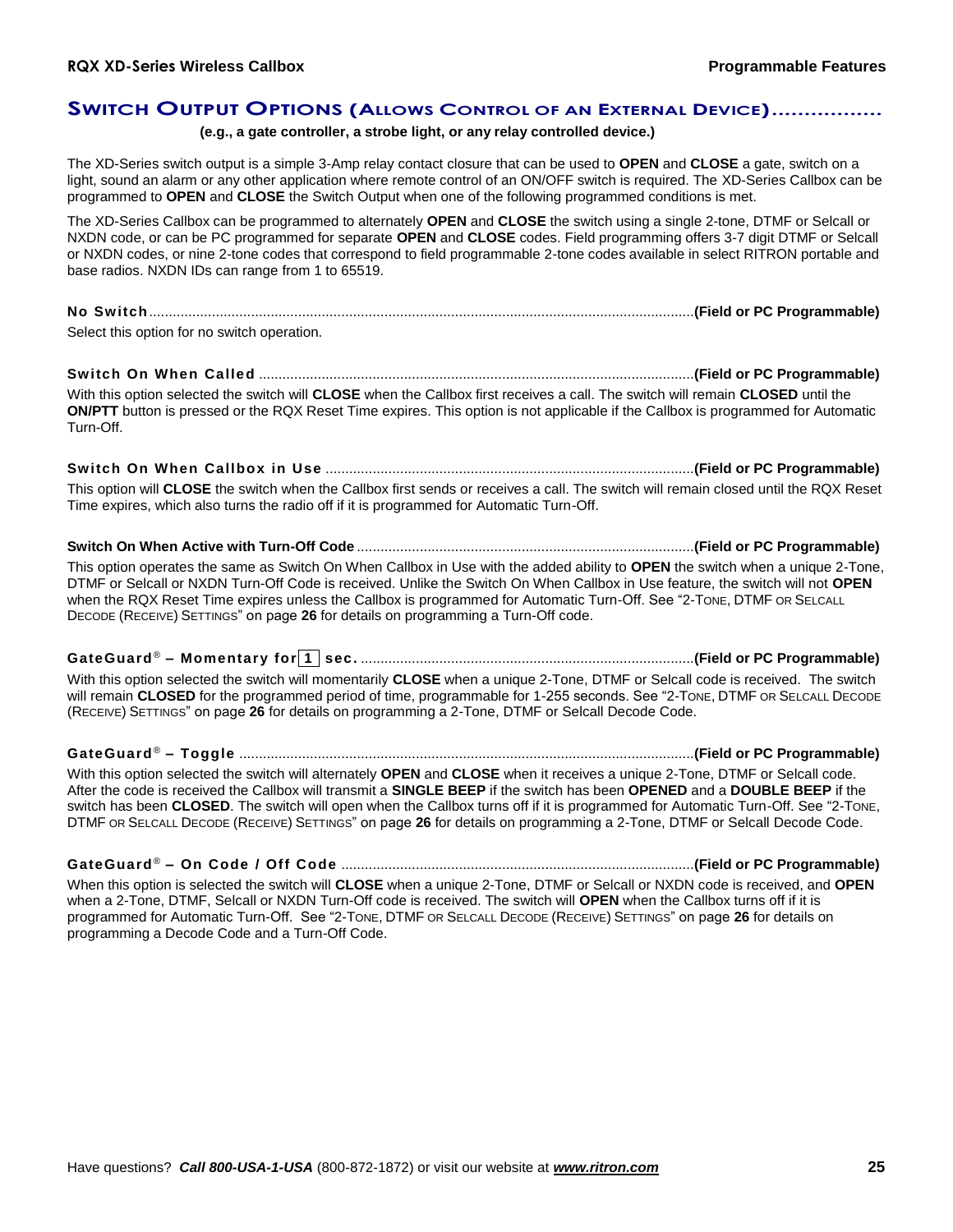# **2-TONE, DTMF OR SELCALL DECODE (RECEIVE) SETTINGS (ANALOG ONLY)**

With the XD-Series Callbox 2-Tone, DTMF, Selcall or NXDN decode can be used to selectively call the Callbox in a system where multiple radios operate on a single frequency. Alternatively, 2-Tone, DTMF, Selcall or NXDN decode can also be used to operate the Switch Output built into every XD-Series Callbox.

When the radio is programmed for 2-Tone, DTMF or Selcall Paging Decode code, no call will be heard unless the code has been successfully decoded or the **ON/PTT** button has been pressed. After decoding, normal 2-way conversation is possible without the need for the 2-tone, DTMF or Selcall code. Paging Decode is automatically reset when the RQX Reset Time expires.

When the XD-Series Callbox is programmed for Switch Output or Listen In operation with 2-Tone, DTMF, Selcall or NXDN decode, regular voice communication is unaffected by the 2-tone, DTMF, Selcall or NXDN code. If a Switch Output Option is selected that uses 2-tone, DTMF or Selcall decode it cannot be used for Paging Decode.

|  | <b>NOTICE</b> | When the callbox is programmed for 2-Tone Decode operation, it is recommended that you do NOT use QC Tone<br>Codes greater than "23" (146.2 Hz). |
|--|---------------|--------------------------------------------------------------------------------------------------------------------------------------------------|
|--|---------------|--------------------------------------------------------------------------------------------------------------------------------------------------|

**2-Tone Table #** ............................................................................................ **(Field or PC Programmable)** The XD-Series Callbox comes equipped with 9 pre-determined 2-Tone codes that correspond to table codes that certain RITRON portable and base radios can send. Use of the 2-Tone Table codes allows programming without the need for the PC programmer.

**1st Tone decoded for 1 sec.** ................................................................................. **(PC Programmable)**

You can custom program the 1<sup>st</sup> tone of the 2-tone code to any frequency between 300-1500 Hz. The 1st tone must be decoded for the programmed period of time before the radio looks for the 2nd tone. The factory setting for decode time is 1 second.

### **2nd Tone decoded for 1 sec.** ................................................................................ **(PC Programmable)**

You can custom program the 2nd tone of the 2-tone code to any frequency between 300-1500 Hz.The 2nd tone must be decoded for the programmed period of time after the 1st tone has been decoded. The factory setting for decode time is 1 second.

### **All Call decoded for 4 sec.** ................................................................................... **(PC Programmable)**

With 2-Tone All Call enabled you can custom program an All Call tone to any frequency between 300-1500 Hz. The All Call tone must be decoded for the programmed period of time. All Call can also be achieved with a unique DTMF or Selcall code. All Call is not enabled as received from the factory.

**Ring Tone Enable** ......................................................................................... **(Field or PC Programmable)** With this feature enabled the Callbox will sound a ring signal in the speaker, similar to a telephone ring, any time the 2-Tone, DTMF, Selcall or NXDN code, Group Call or All Call code is decoded. Ring Tone is enabled from the factory.

**Transpond Enable** ........................................................................................ **(Field or PC Programmable)** Transpond transmits a tone after a 2-Tone, DTMF, Selcall or NXDN code, Group Call or All Call code has been received to alert the calling radio that the code was successfully decoded. Transpond is enabled from the factory.

# **Group Call Decode** ................................................................................................. **(PC Programmable)**

When this option is set, 2-tone decode is achieved if the radio receives the 1st tone for the programmed All Call time. If this option is selected the All Call time must be longer than the 1st Tone time or the Callbox will always decode on the 1st tone, ignoring the 2nd tone altogether. Group Call can also be achieved with a unique DTMF or Selcall code. Group Call is not enabled as received from the factory.

**Monitor Trip** ........................................................................................................... **(PC Programmable)**

With this option selected the Callbox will be in carrier squelch mode any time a 2-Tone, DTMF, Selcall or NXDN code is decoded, regardless of any QC or DQC code programmed in the radio. The radio reverts back to QC or DQC tone decode if the **ON/PTT** button is pressed and reverts back to 2-tone, DTMF, Selcall or NXDN decode after the RQX Reset Time has expired. Monitor Trip is not enabled from the factory.

**2-Tone, DTMF or Selcall Decode with Subtone** .............................................. **(Field or PC Programmable)** With 2-Tone, DTMF or Selcall Decode with Subtone enabled, the Callbox will not decode codes unless the correct subtone is also present. 2-Tone, DTMF or Selcall Decode with Subtone is not enabled from the factory.

**Turn-Off Code** .............................................................................................. **(Field or PC Programmable)**

In certain Switch Output applications a separate 2-Tone, DTMF or Selcall Turn-Off Code is required. This code cannot be the same as the 2-Tone, DTMF or Selcall Decode Code.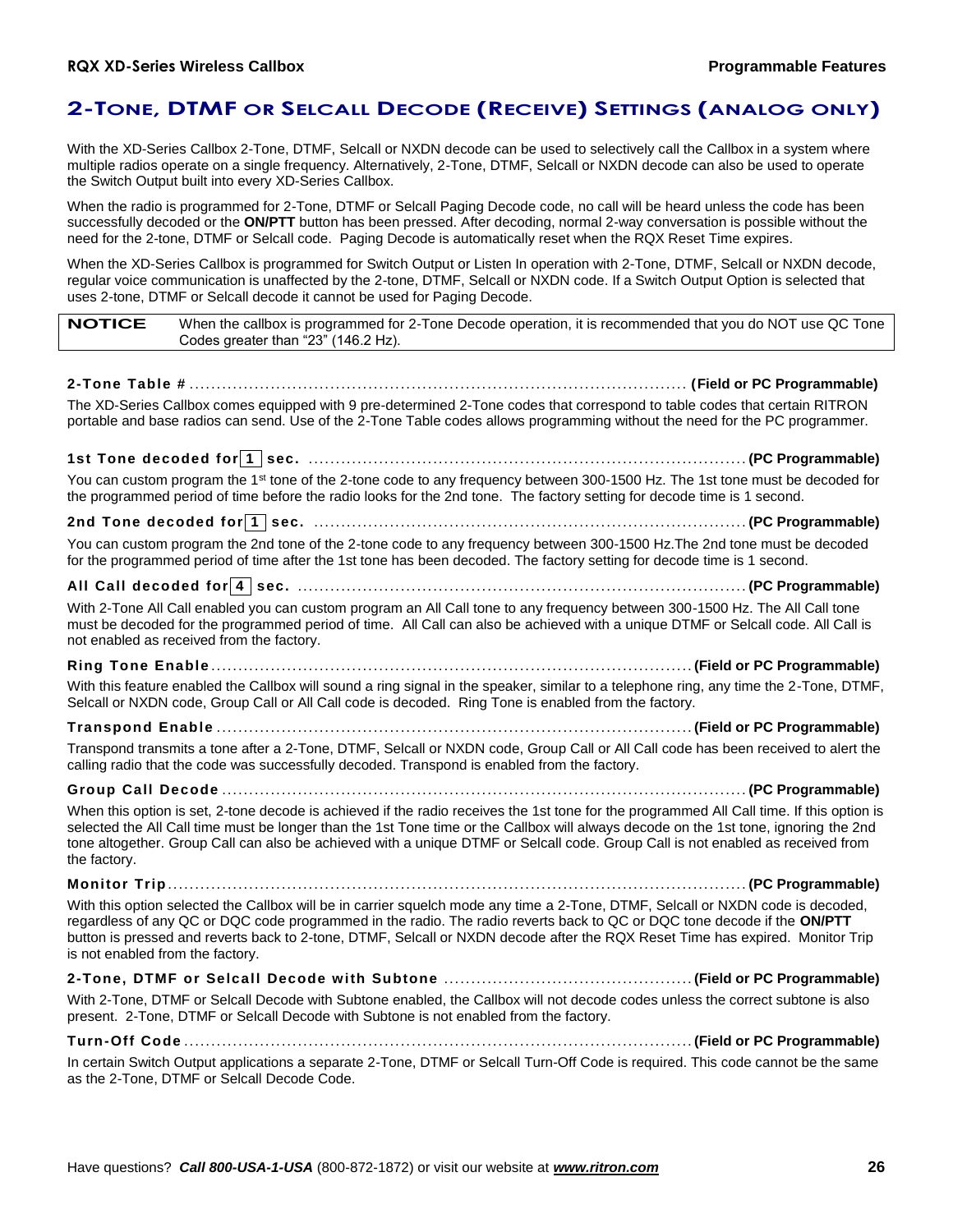## **AUTOMATIC VOICE MESSAGES ............................................................................................................................**

The XD-Series Callbox is equipped to use pre-recorded voice messages that notify radio system users when specific events occur. These unique voice messages are recorded and stored on the Callbox, and automatically played back when the associated event occurs. The XD-Series Callbox supports 6 different message events and comes from the factory with no messages recorded.

To activate any of the 6 event messages simply record the voice message per the instructions in this manual. The recorded message can be played back for your review and re-recorded if necessary. You can erase any event message individually if you decide not to utilize that message.

#### **Greeting Message**

The Greeting Message is played on the RQX Callbox speaker when the push-to-talk button is first pressed. This message is used to give the Callbox user instruction on how to proceed. A typical message might be *'Welcome to our facility. An attendant will be with you shortly."*

The Greeting Message:

- Is played on the RQX Callbox speaker only when the push-to-talk button is first pressed.
- Will be re-played every time the push-to-talk button is pressed until the Callbox is answered.
- Is not transmitted.
- Can be up to 12 seconds long.

#### **Voice Alert Message**

The Voice Alert Message is transmitted automatically by the Callbox when the push-to-talk button is first pressed. Often used with the Call Tone feature, this message alerts radio system users that the Callbox has been activated. Typical messages might be *"South delivery entrance"*, *"Curbside Lane 4"* or *"Main gate"*.

The Voice Alert Message:

- Is transmitted automatically by the Callbox when the push-to-talk button is first pressed.
- Will be re-transmitted every time the push-to-talk button is pressed until the Callbox is answered.
- Is transmitted after the Greeting Message has played on the speaker. If the Greeting Message is not used, the Voice Alert Message will be heard on the speaker.
- Will not be sent if the radio channel is busy when Busy Channel TX Inhibit feature has been enabled. Instead, it will wait for the channel to clear before transmitting.
- Will be automatically re-transmitted periodically until the Callbox is answered if the Callbox has been programmed with the Automatic ID Re-Send feature.
- Will be sent after the Call Tone if the Call Tone feature is enabled.
- Is automatically sent ahead of Sensor Detect or Low Battery/Power Fail messages.
- Can be up to 4 seconds long.

#### **Power Fail Message**

With the "External +12V Power Fail Alert" enabled the Power Fail Message is automatically transmitted when loss of external power is detected on the Callbox. It will not be sent if the radio channel is busy, but instead will wait for the channel to clear before transmitting. Also, the message alert is appended to the existing transmission, and the Call Tone and Voice Alert Message will only be sent if it was a part of the existing transmission. A typical message might be *"Power failure".* The Voice Alert Message is sent immediately before the Power Fail/ Low Battery Message, so a typical transmission might be *"South delivery entrance"* followed by *"Power Failure"*. Make sure the message is recorded and enabled under the "Message" menu.

.

#### **Low Battery Message**

The Low Battery Message is appended to a transmission when low voltage is detected on the 3 D cell battery pack on the Callbox provided the message is recorded and enabled. A typical message might be *"Low battery"*

#### **Sensor Detect On Message**

The Sensor Detect On Message is automatically transmitted when the Sensor Input is pulled low. Depending on the sensor used, a typical message might be *"Door open"*, *"Motion detected" or "Vehicle present"*. The Voice Alert Message is sent immediately before the Sensor Detect On Message, so a typical transmission might be *"South delivery entrance"* followed by *"Door open"*.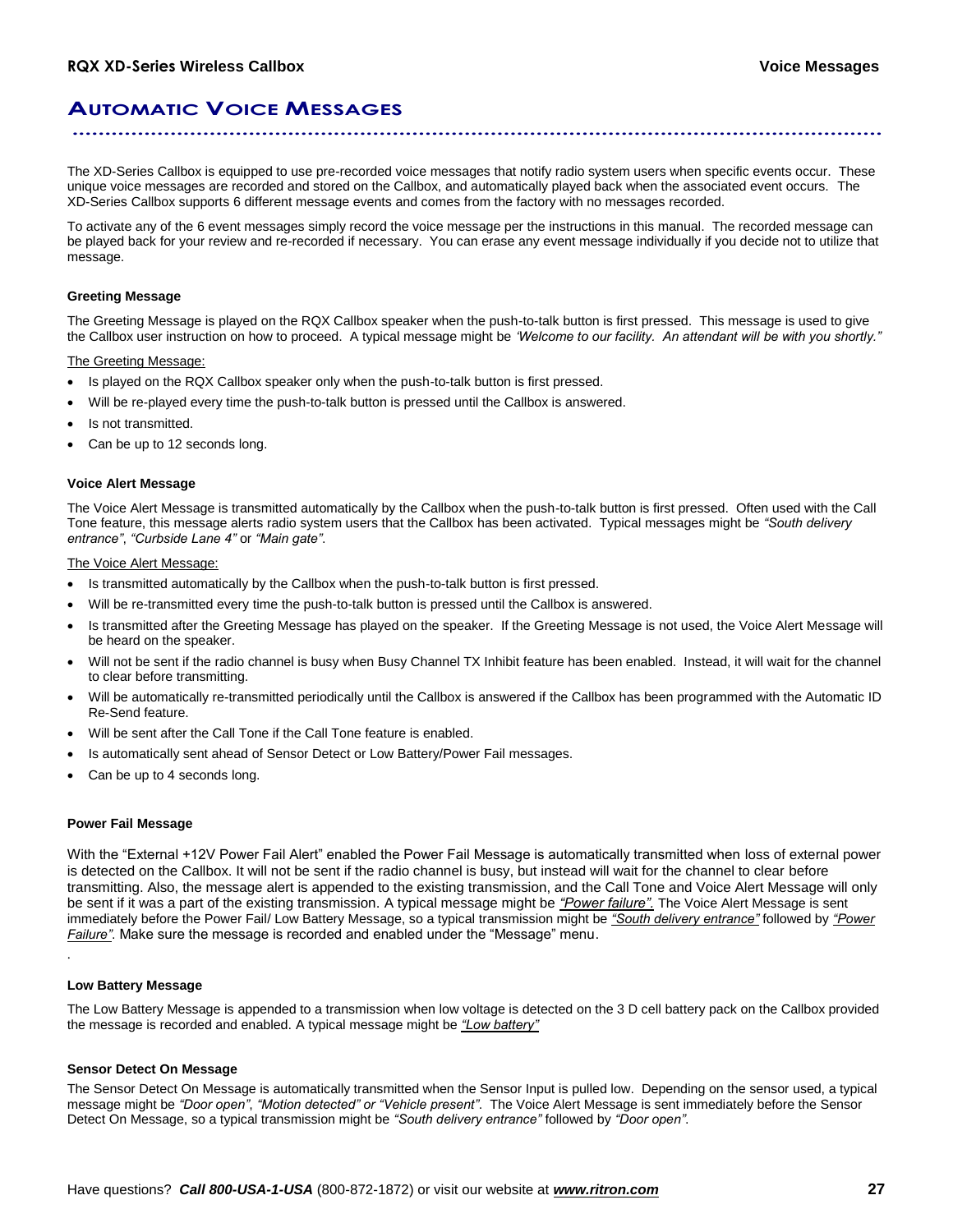### **RQX XD-Series Wireless Callbox Voice Messages**

#### The Sensor Detect On Message:

- Is automatically transmitted when the Sensor Input is pulled low.
- Will not be sent if the radio channel is busy, but instead will wait for the channel to clear before transmitting.
- Is sent after the Call Tone and the Voice Alert Message if the radio is programmed for those features.
- Can be up to 4 seconds long.

#### **Sensor Detect Off Message**

The Sensor Detect Off Message is automatically transmitted when the Sensor Input is pulled high. Depending on the sensor used, a typical message might be *"Door closed"*, *"Motion detected" or "Vehicle present"*. The Voice Alert Message is sent immediately before the Sensor Detect Off Message, so a typical transmission might be *"South delivery entrance"* followed by *"Door closed"*.

#### The Sensor Detect Off Message:

- Is automatically transmitted when the Sensor Input is pulled high.
- Will not be sent if the radio channel is busy, but instead will wait for the channel to clear before transmitting.
- Is sent after the Call Tone and the Voice Alert Message if the radio is programmed for those features.
- Can be up to 4 seconds long.

# **AUTOMATIC ID RE-SEND.....................................................................**

The RQX XD-Series Callbox can automatically re-send the Call Tone, Voice Alert Message, and DTMF or Selcall ANI a programmed number of times when a call is not immediately answered. This allows the Callbox to periodically repeat the Voice Alert Message without further input from the Callbox user. The periodic rate is determined by the RQX Reset Time.

Following is an example of Automatic ID Re-Send programming and its effect:

#### The Callbox is field programmed for:

- Greeting Message "*Welcome to Ritron, someone will be with you shortly*"
- Voice Alert Message "*Main Entrance*"
- Call Tone ON
- Automatic Turn-Off enabled
- RQX Reset Time of 20 seconds
- Automatic ID Re-Send set to 1

#### Here is how it will operate:

- A guest presses the Callbox On/PTT button and the Greeting Message "*Welcome to Ritron, someone will be with you shortly*" is heard on the Callbox speaker.
- If the radio channel is not being used the Callbox will transmit the Call Tone, followed by the Voice Alert Message "*Main Entrance*." This will be heard by all system radio users, but not heard on the Callbox speaker.
- If the Callbox is not answered within 20 seconds (RQX Reset Time) the Call Tone and Voice Alert Message will be re-transmitted (Automatic ID Re-Send).
- If the Callbox is again not answered within 20 seconds (RQX Reset Time) it will turn off (if Automatic Turn-Off is enabled).
- If the Callbox On/PTT button is pressed again at any time before it is answered the entire process described above is re-started.
- If the Callbox is answered before it automatically turns off the Callbox operates as normal 2-way radio communication with no messages or Call Tone.

#### **Using Automatic ID Re-Send to Extend RQX Reset Time**

A Voice Alert Message does not have to be used to enjoy the benefits of Automatic ID Re-Send. This feature can also be used to extend the RQX Reset Time whenever the Callbox On/PTT button is 1<sup>st</sup> pressed, providing radio users additional time to respond to the Callbox.

For example, if the Callbox is programmed for an RQX Reset Time of 10 seconds and Automatic ID Re-Send of 5, the Callbox will remain ON for 60 seconds (RQX Reset Time plus RQX Reset Time multiplied by number of Automatic ID Re-Send) after the On/PTT button is 1<sup>st</sup> pressed instead of 10 seconds (RQX Reset Time). Once the Callbox has been answered it will turn off after 10 seconds (RQX Reset Time) of inactivity.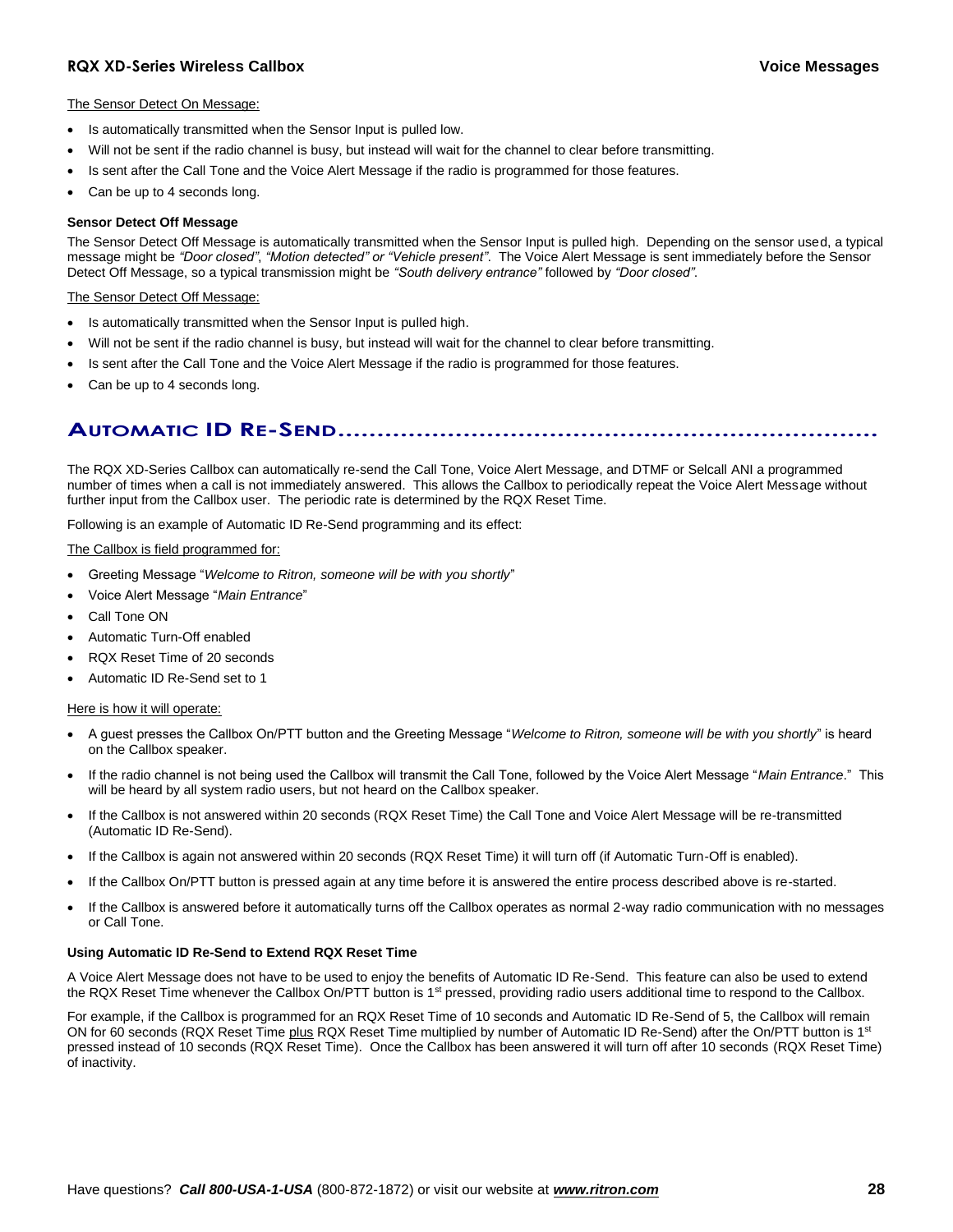# **HOW TO RECORD A VOICE MESSAGE**

Recite your voice message a number of times before recording to be sure it can be completed in the time allowed. For best results speak directly into the Callbox microphone in a slow, clear voice.

**.......................................................................................................**

|                       | 32 | 1. | Refer to <b>Table 5</b> to determine the two-digit Record Code and write it down.                                                                                                                                                                                                            |
|-----------------------|----|----|----------------------------------------------------------------------------------------------------------------------------------------------------------------------------------------------------------------------------------------------------------------------------------------------|
|                       |    | 2. | Loosen the (4) screws in the front corners of the case.                                                                                                                                                                                                                                      |
|                       |    | 3. | Separate the case front from the case back, leaving the batteries connected to the radio. Make sure the<br>unit has batteries installed.<br>NOTE: The voltage of the batteries must be greater than 3.3 VDC to record properly.                                                              |
|                       |    | 4. | Press and release the <b>ON/PTT</b> button on the front of the unit to turn the radio on.                                                                                                                                                                                                    |
|                       |    | 5. | Press and HOLD the Program Button (See FIG-2 on page 7 for location). A "P" will appear on the program<br>display as you enter program mode and the radio will beep rapidly.                                                                                                                 |
|                       | Ξ. | 6. | Release the program button after the beeping has stopped. The radio will emit a triple beep indicating that<br>the radio is in program mode and a hyphen will appear on the program display.                                                                                                 |
|                       |    | 7. | Click the Program button until the program display shows the Program Code "A". Pause—the radio will<br>sound a low tone and show a hyphen across the center of the display to indicate that it is ready to accept a<br>2-digit Record Voice Message Code.                                    |
| VOICE MESSAGE<br>CODE | 88 | 8. | Enter the 1 <sup>st</sup> digit of the Record Code by clicking the Program button until the program display shows the<br>desired number. Pause—the radio will sound a low tone and show a hyphen across the center of the<br>display to indicate that it is ready to accept the next digit.  |
|                       |    | 9. | Enter the 2 <sup>nd</sup> digit of the Record Code by clicking the Program button until the program display shows the<br>desired number. Pause—the radio sounds a low tone and will show a hyphen across the center of the<br>display to indicate that it is ready to accept the next digit. |
|                       |    |    | 10. Press and release the <b>ON/PTT</b> button.                                                                                                                                                                                                                                              |
|                       |    |    | 11. Press and hold the <b>Program</b> button to begin recording the message. Speak directly into the microphone.                                                                                                                                                                             |
|                       |    |    | NOTE: An error tone will sound if you attempt to enter an incorrect code, an "E" will appear on the display.<br>Check the digits you are attempting to enter, then re-enter.                                                                                                                 |
|                       |    |    | 12. Release the Program button when you have completed the message. The message will be played back<br>and a hyphen will appear on the program display. The radio is now ready to record another message, or<br>for another program entry.                                                   |
|                       |    |    |                                                                                                                                                                                                                                                                                              |

13. Once you have recorded your final message, press the **ON/PTT** button a final time to turn the radio off. Turn the radio back on for normal operation.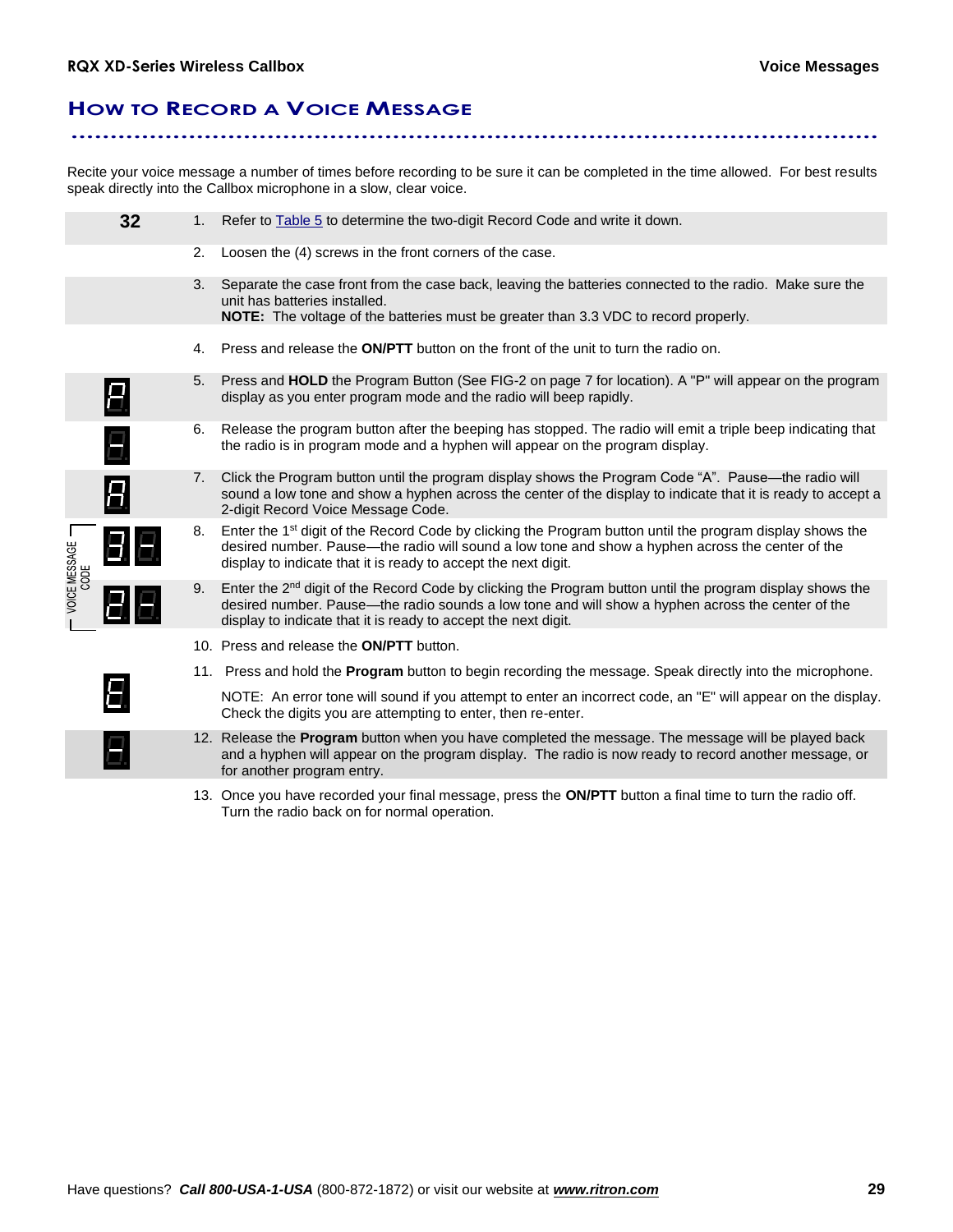# **HOW TO PLAY A VOICE MESSAGE**

Recorded voice messages can be played back on the Callbox speaker for review.

|                           | 42             | 1.             | Refer to <b>Table 5</b> to determine the two-digit Play Code and write it down.                                                                                                                                                                                                            |
|---------------------------|----------------|----------------|--------------------------------------------------------------------------------------------------------------------------------------------------------------------------------------------------------------------------------------------------------------------------------------------|
|                           |                | 2.             | Loosen the (4) screws in the front corners of the case.                                                                                                                                                                                                                                    |
|                           |                | 3.             | Separate the case front from the case back, leaving the batteries connected to the radio. Make sure the<br>unit has batteries installed.<br><b>NOTE:</b> The voltage of the batteries must be greater than 6 VDC to record properly.                                                       |
|                           |                | 4.             | Press and release the <b>ON/PTT</b> button on the front of the unit to turn the radio on.                                                                                                                                                                                                  |
|                           | Ε.             | 5.             | Press and HOLD the Program Button (See FIG-2 on page 7 for location). A "P" will appear on the program<br>display as you enter program mode and the radio will beep rapidly.                                                                                                               |
|                           | 8.             | 6.             | Release the program button after the beeping has stopped. The radio will emit a triple beep indicating that<br>the radio is in program mode and a hyphen will appear on the program display.                                                                                               |
|                           | $\overline{H}$ | 7 <sub>1</sub> | Click the Program button until the program display shows the Program Code "A". Pause—the radio will<br>sound a low tone and show a hyphen across the center of the display to indicate that it is ready to accept a<br>2-digit Play Recorded Message Code.                                 |
| - VOICE MESSAGE -<br>CODE |                | 8.             | Enter the 1 <sup>st</sup> digit of the Play Code by clicking the Program button until the program display shows the<br>desired number. Pause—the radio will sound a low tone and show a hyphen across the center of the<br>display to indicate that it is ready to accept the next digit.  |
|                           |                | 9.             | Enter the 2 <sup>nd</sup> digit of the Play Code by clicking the Program button until the program display shows the<br>desired number. Pause—the radio sounds a low tone and will show a hyphen across the center of the<br>display to indicate that it is ready to accept the next digit. |
|                           |                |                | 10. Press and release the ON/PTT button to begin playback of the message. If the message has not been<br>recorded an error tone will sound and an "E" will appear on the display.                                                                                                          |
|                           |                |                | NOTE: An error tone will sound if you attempt to enter an incorrect code, an "E" will appear on the display.<br>Check the digits you are attempting to enter, then re-enter.                                                                                                               |
|                           |                |                | 11. Once the message playback is complete a triple beep will sound and a hyphen will appear on the program<br>display. The radio is now ready to playback another message, or for another program entry.                                                                                   |
|                           |                |                | 12. Once you have played your final message, press the ON/PTT button a final time to turn the radio off. Turn<br>the radio back on for normal operation.                                                                                                                                   |

# **HOW TO ERASE A VOICE MESSAGE**

If you decide not to use a voice message that is already recorded, it can be easily erased via field programming. Follow the "How to Play a Voice Message" instructions above using the Erase Code specified in Table 5.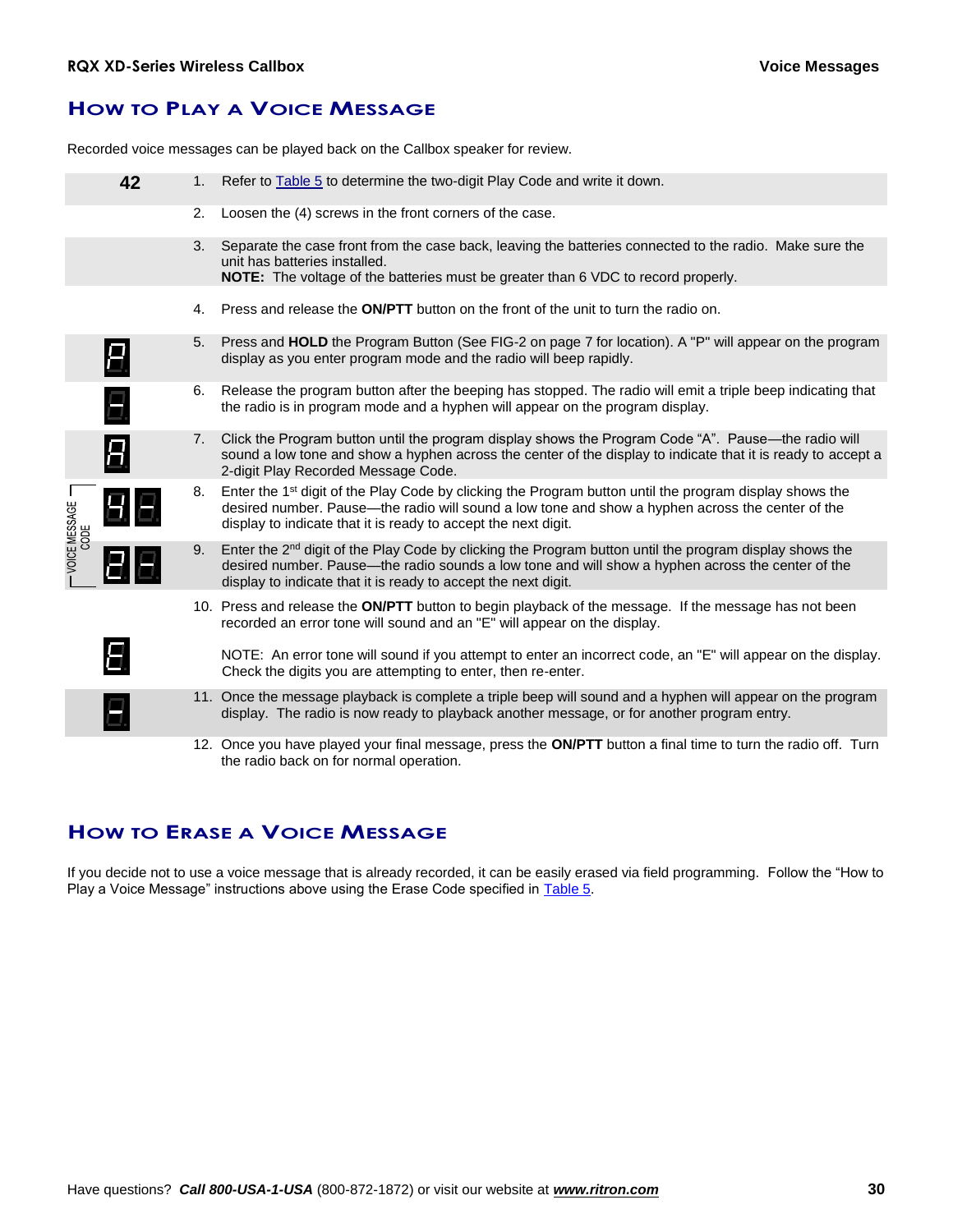1.

**!**

# **CONFIGURING THE CALLBOX FOR A GATEGUARD® APPLICATION ........................................................................................................**

The XD-Series Callbox can be mounted to virtually any surface with four  $(4)$   $\frac{1}{4}$ " panhead screws. Choose a type of screw thread and screw length which will hold firmly in the surface to which the unit will be mounted.

MOUNTING the XD-Series CALLBOX: ( Refer to FIG-3)

- Due to the wide variety of installation possibilities, RITRON does not provide the cables or hardware required to bring external connections into the Callbox.
	- When selecting your cable hardware be sure it will adequately seal the cable to the case.
	- Carefully study the internal construction of the Callbox and determine the location on the outside case where the external supply and GateGuard® hook-up will be brought in.
	- Consider clearance with your desired hardware.
- 2. Loosen the (4) screws on the front corners of the case and separate the case front from the case back.
- 3. Program the radio, if required. Refer to the programming section of this manual for details. To program the radio you must apply 8 to 12 VDC external power, or alkaline batteries.
- 4. Disconnect the battery holder from the radio and set the case front aside.
- 5. Carefully drill a hole in the XD-Series Callbox case back as required for your external hook-up cable installation using one of the pilot locations on the case bottom or back. Extreme care must be taken not to damage the battery holder or batteries while drilling.
- 6. Install the 4 mounting brackets to the back of the Callbox case shown on page 8. The mounting brackets can be installed vertically, as shown, or horizontally.

### 7. **CONNECTING THE SWITCH OUTPUTS TO AN EXTERNAL DEVICE**

- a. Thread your external hookup cable from the external device you wish to control through the hole with approximately 4 inches of cable inside the XD-Series case.
- b. Your external cable will be connected to the Callbox 6-conductor interface cable with wire nuts, dress your external wires accordingly (Refer to Table 7).
- c. With your selected hardware, secure and seal the conduit to ensure moisture and vandal resistant functions to the XD-Series Callbox case.

 Consult the manufacturer of the external device you are attempting to control for the recommended wire gauge. Confirm that your application will NOT exceed the maximum rating of the on-board relay of 120 VAC @ 3 amp. Make sure all power to the equipment is turned OFF or disconnected.

- **CAUTION:** The interface cable and wire nuts are to be positioned in the lower part of the case, away from the internal antenna. **!**
- 8. Position the XD-Series Callbox case in the chosen installation location and secure it in place with four screws through the mounting brackets.
- 9. Reconnect the battery mating connectors between the case front and case back.
- 10. Fasten the case front to the case back with the four (4) corner screws.

### **TABLE 7: CALLBOX 6-CONDUCTOR INTERFACE CABLE ..............................**

| Pin # | <b>Wire Color</b> | <b>Description</b>      |              |
|-------|-------------------|-------------------------|--------------|
| 6     | Red               | External 12 VDC + input |              |
| 5     | <b>Black</b>      | External 12 VDC         | - input      |
| 4     | <b>Blue</b>       | Switch Output           | + connection |
| 3     | Green             | <b>Switch Output</b>    | - connection |
| 2     | White             | Sensor Input            | + connection |
| 1     | <b>Brown</b>      | Sensor Input            | - ground     |
|       |                   |                         |              |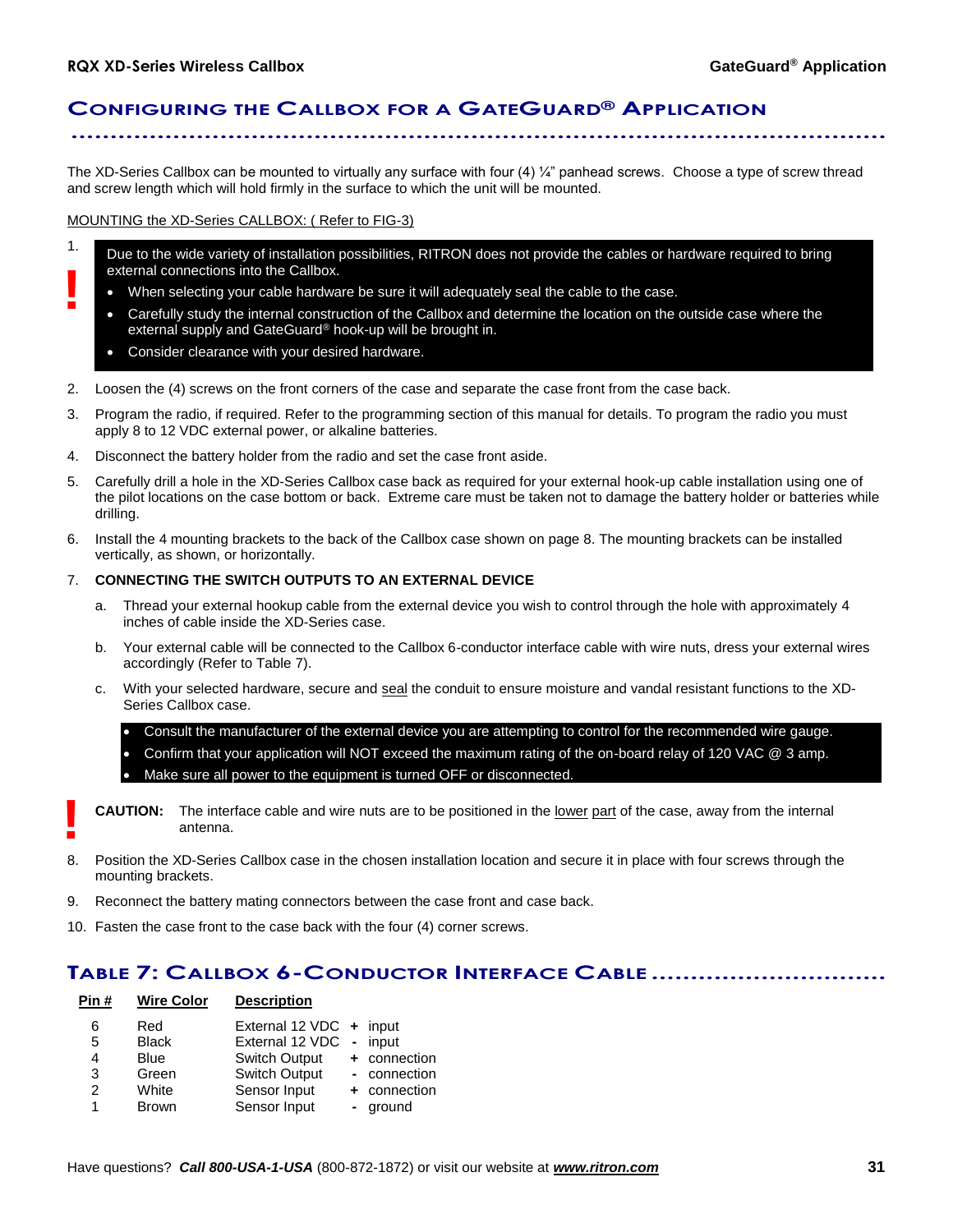# **INSTALLING THE CALLBOX 6-CONDUCTOR INTERFACE CABLE (60201124) ......**

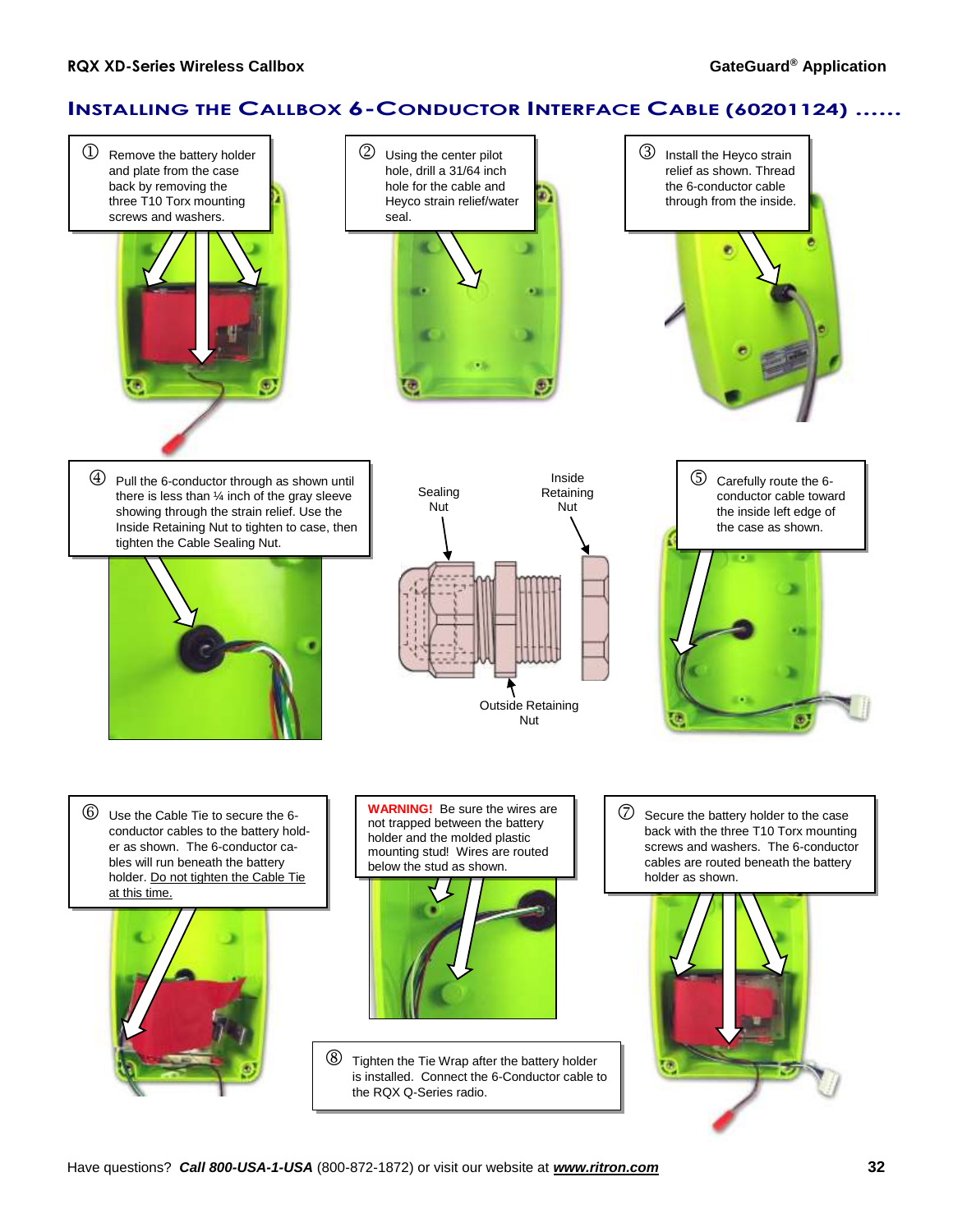## **HOW TO FIELD PROGRAM THE XD-SERIES CALLBOX FOR GATEGUARD® OPERATION...................................................................**

The XD-Series Callbox can be field programmed for basic GateGuard® operation, or PC programmed to suit your unique requirements. **The instructions in this section apply only to Field Programmable features.** If PC programming software has been used to set 2-Tone, DTMF, Selcall or NXDN decode (receive) or other optional GateGuard® features, operation may not be as described here.

Follow these steps to program the XD-Series Callbox for GateGuard<sup>®</sup> operation (analog only):

- **1.** Program the **frequency and tone codes** per the "HOW TO FIELD PROGRAM FREQUENCY & TONE CODES" instructions on page **11**.
- **2.** Program the **2-Tone, DTMF or Selcall Decode (Receive) code** per the "HOW TO FIELD PROGRAM 2-TONE, DTMF OR SELCALL DECODE (RECEIVE) OPERATION" instructions on page **13**.
- **3.** Program the callbox for **GateGuard**® **Momentary Operation** per the "HOW TO FIELD PROGRAM 2-TONE, DTMF OR SELCALL DECODE (RECEIVE) OPERATION" instructions on page **13**.

The XD-Series Callbox will now operate in GateGuard® mode as follows:

- The Callbox will be in **"Automatic Turn-Off"** mode. The **ON/PTT** button must first be pressed as described in "OPERATING THE XD-SERIES CALLBOX WITH FACTORY DEFAULT SETTINGS" section on page **3** before normal two-way communications can be established.
- If the Callbox does not send or receive a signal for more than 10 seconds the Callbox will automatically turn off. The **ON/PTT** button must be pressed to turn the Callbox back on and receive a call.
- When the Callbox receives and decodes the correct 2-Tone, DTMF or Selcall Decode code the Callbox Switch Output will momentarily **CLOSE** the switch for 1 second. The Callbox will also automatically transmit a confirmation tone back to the senders radio notifying them that the correct 2-tone, DTMF or Selcall code has been decoded at the XD-Series Callbox.

# **OPTIONAL GATEGUARD® SETTING/FEATURES ..........................................**

The XD-Series Callbox can be Field Programmed, or PC programmed using special software, for customized GateGuard® applications.

**Automatic Turn-Off**........................................................................................................................**(Field or PC Programmable)**

This is **ENABLED** as the Factory Default setting. The callbox will turn **OFF** when the RQX Reset Time has expired. The Reset Time is a pre-programmed amount of time of "no activity" (no calls transmitted, no calls received) before the callbox turns **OFF** in order to conserve battery life. The callbox can be turned back **ON** when the **ON/PTT** button is pressed. This is the recommended mode of operation for all battery only powered applications.

If Automatic Turn-Off is **NOT** selected the callbox does **NOT** completely turn **OFF**, but remains in the Intercom mode, allowing the callbox to receive calls at any time.

Operating the callbox with Automatic Turn-Off **DISABLED** significantly increases battery drain, and is therefore **NOT** recommended for battery only powered applications. Battery life can be increased using the Battery Saver Enable feature detailed in this section.

### **RQX Reset Time**....................................................................................................................................**(Field or PC Programmable)**

This is set from the factory for 10 seconds, but can be Field Programmed to 9 different times ranging from 5 seconds to 4 minutes, and PC programmed for 5-255 seconds. A shorter RQX Reset Time will result in increased battery life. In standard Automatic Turn-Off operation a longer inactivity timer will allow more time for a response before the callbox turns **OFF.**

### **Battery Saver Enable**.........................................................................................................................................**(PC Programmable)**

When the XD-Series Callbox is programmed to operate with Automatic Turn-Off **DISABLED**, Battery Saver can increase battery life in both internal or external battery powered applications.

With Battery Saver Enable, the callbox will periodically Wake-Up and listen for a received signal before returning to a low current Sleep mode. The sleep time can be PC programmed between 0.5 - 8 seconds with the Battery Saver Sleep Time setting. A longer sleep time will result in increased battery life, but may result in missed calls.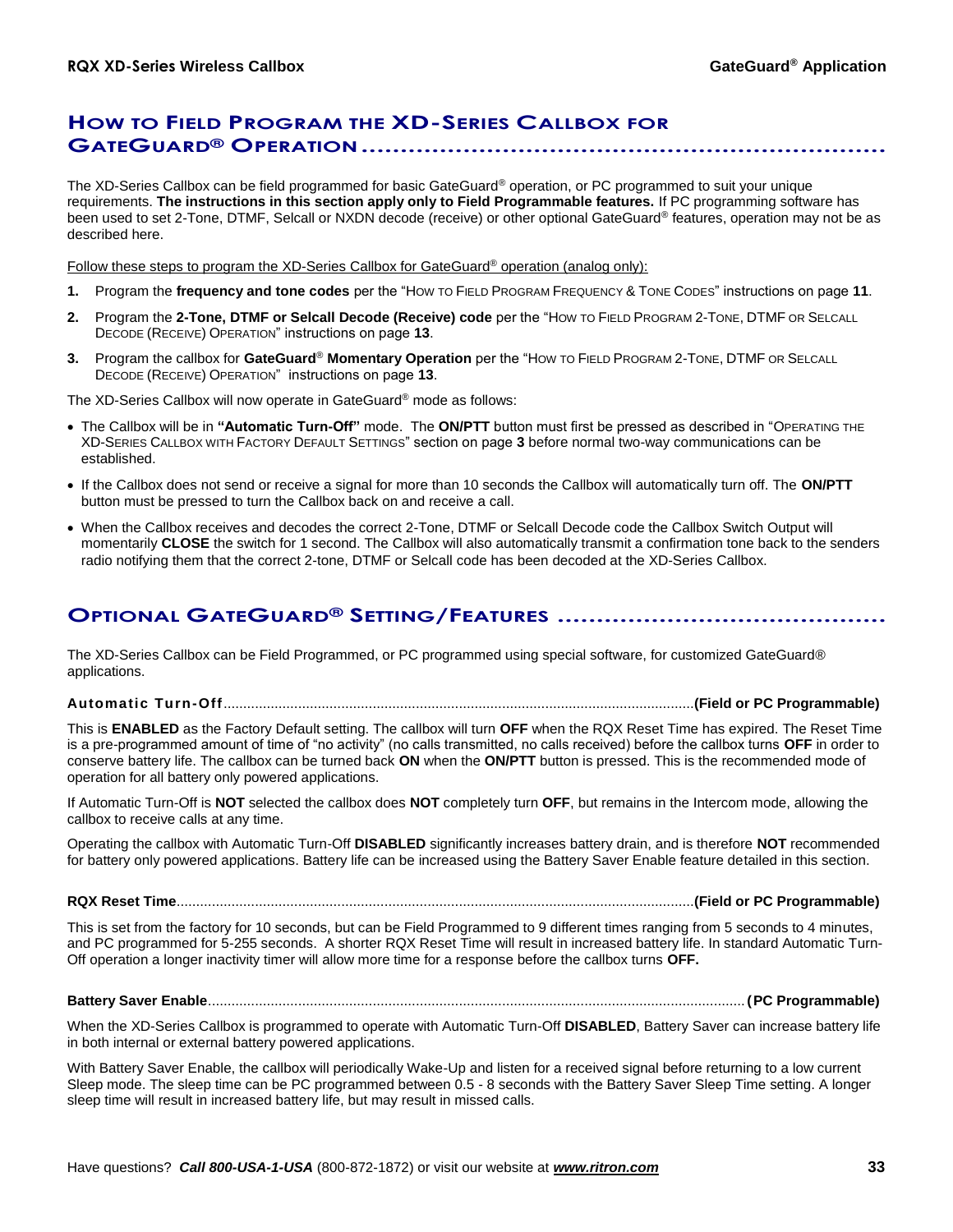The callbox immediately leaves Battery Saver mode any time the **ON/PTT** Button is pressed or a signal is received, and will not return to Battery Saver until the period of no activity exceeds the RQX Reset Time.

### **OPTIONAL GATEGUARD® SETTING/FEATURES (CONTINUED).........................**

### **External +12 VDC Power Fail Alert Tone** ............................................................................................**(PC or Field Programmable)**

By selecting the +12 VDC Power Fail Alert Tone feature the callbox will look for a loss of the +12 VDC power source. The callbox will immediately transmit an Alert Tone to notify personnel that the +12 VDC source has been lost and is now operating on battery back-up. The callbox will transmit an Alert Tone once every hour until the +12 VDC power source is restored or until the back-up batteries are exhausted. Even if this feature is **NOT** selected, it will always revert to Back-up Battery power, see page **5** for details.

NOTE: In applications where external power is available, we recommend using the RPS-EXPO Cube Power Supply. See page **5** for details.

### **Send Call Tone**.......................................................................................................................................**(Field or PC Programmable)**

The Factory Default setting has the Call Tone feature **ON (**refer to "HOW TO FIELD PROGRAM FEATURE CODES" on page **18)**. The callbox can be programmed to transmit a Call Tone if the Reset Time has expired and the **ON/PTT** button is pressed. This will alert system users that the call is originating from the callbox.

### **Ring Tone**..............................................................................................................................................**(Field or PC Programmable)**

This will sound an alert tone on the callbox speaker, similar to a telephone ring tone, whenever the correct 2-Tone, DTMF, Selcall or NXDN code has been successfully decoded. This feature is used to alert the Callbox user that the gate is being **opened** or **closed**. Ring Tone is enabled from the factory.

### **GateGuard**® **– Toggle** ...........................................................................................................................**(Field or PC Programmable)**

Will alternately open and close the Switch Output when it receives a unique 2-Tone, DTMF, Selcall or NXDN code. After the 2-tone decode (receive) code is received the callbox will transmit a single beep if the switch has been **opened** and a double beep if the switch has been **closed**. The switch will open when the callbox turns off if it is programmed for Automatic Turn-Off.

### **GateGuard**® **On Code / Off Code** .........................................................................................................**(Field or PC Programmable)**

This operation allows programming of separate **ON** and **OFF** 2-Tone, DTMF, Selcall or NXDN Decode (receive) codes. The XD-Series Callbox will **CLOSE** the Switch Output upon receiving the **ON** code, and **OPEN** the Switch Output upon receiving the **OFF** code.

When reading out the radio programming as described in the "How To READOUT CURRENT RADIO FREQUENCY & TONE CODES" section, the **ON** code will be displayed.

### **Relay Polarity**

The relay switch output can be set for a normally-open or normally-closed condition depending on the position of the Relay Polarity Jumper. (See FIG-1)

### **Sensor/Contact Closure Input**

The Sensor Input will detect a logic level and transmit an Alert tone when a change in logic level is detected. Separate alert tones are used for **OPEN** (logic level high) tone and **CLOSED** (logic level low) tone. Additionally, the Sensor Input can be used to turn on the RQX Callbox with the Sensor Input Jumper in place.

### **Busy Channel TX Inhibit** ......................................................................................................................**(Field or PC Programmable)**

This will not allow you to transmit when another user is already transmitting on your radio frequency, even if they are using a different tone code. The radio will beep a series of long, low tones (like a busy signal) while the **ON/PTT** button is held down.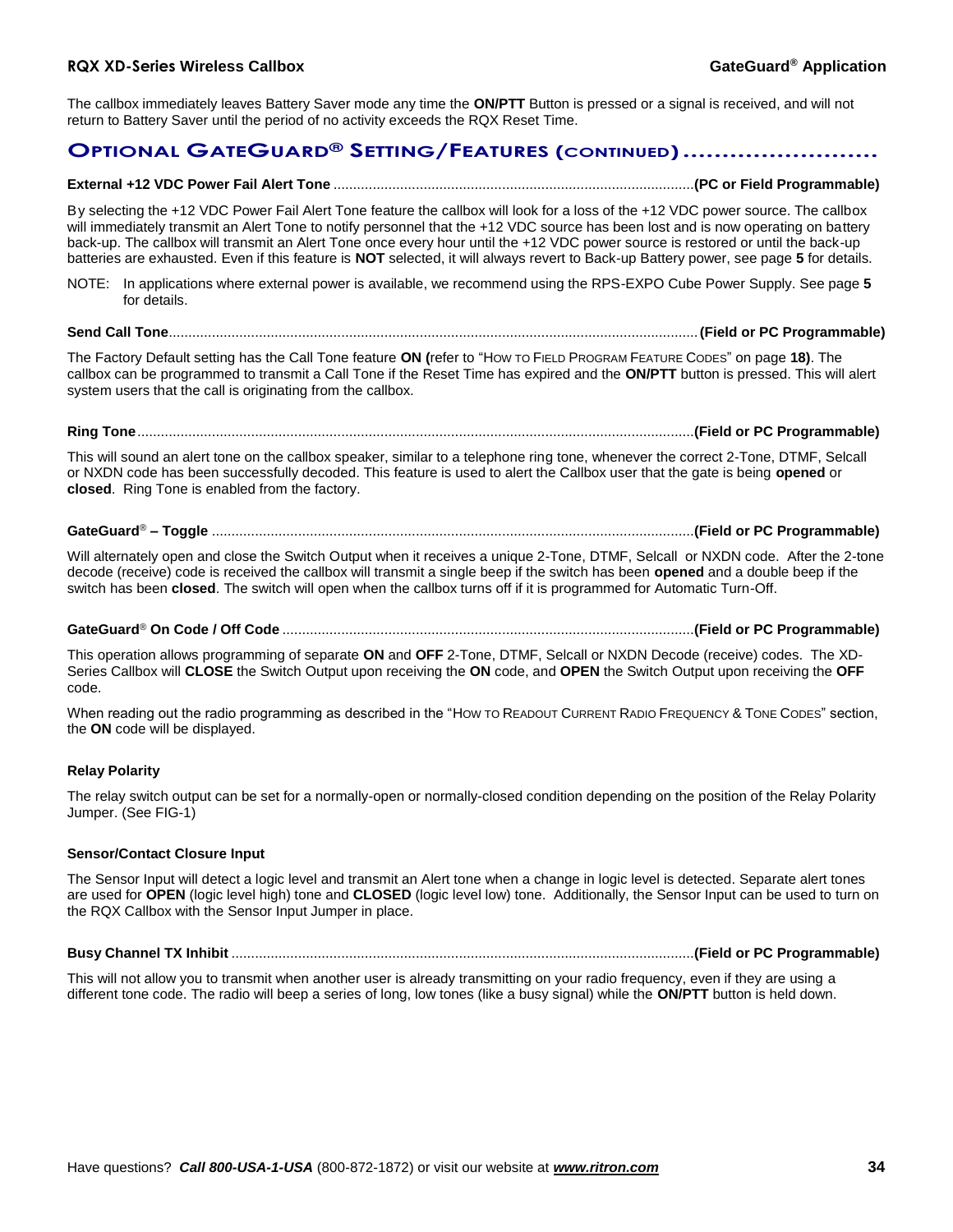# **HOW TO FIELD PROGRAM NXDN FEATURES**

XD callboxes which are fitted with an NXDN board can be programmed to send NXDN codes such as RAN codes and ID codes. Each callbox must have its unique subscriber unit ID (SUID) and operate its squelch based on either receiving the proper RAN code or individual or group ID code. It can also be required to have both the correct RAN code and individual or group ID code. The "all call" code (65535) can be considered a group call code. Also, the radio's relay can be closed or opened when an open ID or closed ID is received. A summary of the program codes and features is shown below in table 8.

# **TABLE 8: CALLBOX NXND PROGRAMMING CODES ..................................**

| display code   | digits  | <b>Function</b>                                                     |
|----------------|---------|---------------------------------------------------------------------|
| n1             | 2       | RX RAN codes (0-63 for repeater access code)                        |
| n2             | 2       | TX RAN codes (0-63 for repeater access code)                        |
| n3             | $1 - 5$ | SUID (unique ID transmitted by callbox)                             |
| n4             | 1-5     | Group ID (defines "group" the callbox is in and will hear messages) |
| n <sub>5</sub> | 1-5     | primary control ID code                                             |
| n <sub>6</sub> | $1 - 5$ | secondary control ID code                                           |
| n71            | 1-5     | Individual Destination ID (individual ID the radio will call)       |
| n72            | 1-5     | Group Destination ID (group ID the radio will call)                 |
|                |         |                                                                     |

IDs must be in the 1 to 65519 range. An "n" will set the code and an "r" read out the code.

To read out the code key in "r" followed by a 1 through 7, hit PTT and the code will be displayed digit by digit. For example, if a group destination ID of 1000 is set, to read out the destination ID key in "r" then "7" and hit PTT. The display will show "2" then "01000". Here "2" indicates a group and "1" would mean individual ID.

The NXDN radio will use whatever channel is set up in the regular channel programming section. Digital narrowband (9600 bps) or super-narrowband (4800 bps) mode can be selected and programmed. Set up for Digital super-narrow band follows:

|                     | 1.             | Loosen the (4) captive screws in the front corners of the case. These screws are captive to the housing; to<br>prevent damaging them, DO NOT remove the screws from the housing.                                                                |
|---------------------|----------------|-------------------------------------------------------------------------------------------------------------------------------------------------------------------------------------------------------------------------------------------------|
|                     | 3.             | Separate the case front from the case back, leaving the batteries connected to the radio. Make sure the<br>unit has batteries installed.                                                                                                        |
|                     |                | <b>NOTE:</b> The voltage of the batteries must be greater than 3.3 VDC to program properly.                                                                                                                                                     |
|                     | $4_{\cdot}$    | Press and release the <b>ON/PTT</b> button on the front of the unit to turn the radio on.                                                                                                                                                       |
| Н                   | 5.             | Press and HOLD the Program Button (See FIG-2 on page 7 for location). A "P" will appear on the program<br>display as you enter program mode and the radio will beep rapidly.                                                                    |
| Ξ.                  | 6.             | Release the program button after the beeping has stopped. The radio will emit a triple beep indicating that<br>the radio is in program mode and a hyphen will appear on the program display.                                                    |
| $\overline{\bm{B}}$ | 7 <sub>1</sub> | Click the Program button until the program display shows the Program Code "A". Pause—the radio will<br>sound a low tone and show a hyphen across the center of the display to indicate that it is ready to accept a<br>2-digit RF channel mode. |
| $\overline{B}$      | 8.             | FOR Digital super-narrowband – Click the Program button until the program display shows a "9".                                                                                                                                                  |
| 8                   | 9.             | FOR Digital super-narrowband – Click the Program button until the program display shows a "4".                                                                                                                                                  |
|                     |                | 10. Press and release the ON/PTT button to save your programming. A triple beep will sound to indicate that<br>programming was successful and a hyphen will appear on the program display. The radio is now ready for<br>another program entry. |
|                     |                | <b>NOTE:</b> An error tone will sound if you attempt to save an incorrect code, an "E" will appear on the display.<br>Check the digits you are attempting to enter, then re-enter.                                                              |
|                     |                | 11. Once you have made your final program entry, press the ON/PTT button a final time to turn the radio off.<br>Turn the radio back on for normal operation.                                                                                    |
|                     |                |                                                                                                                                                                                                                                                 |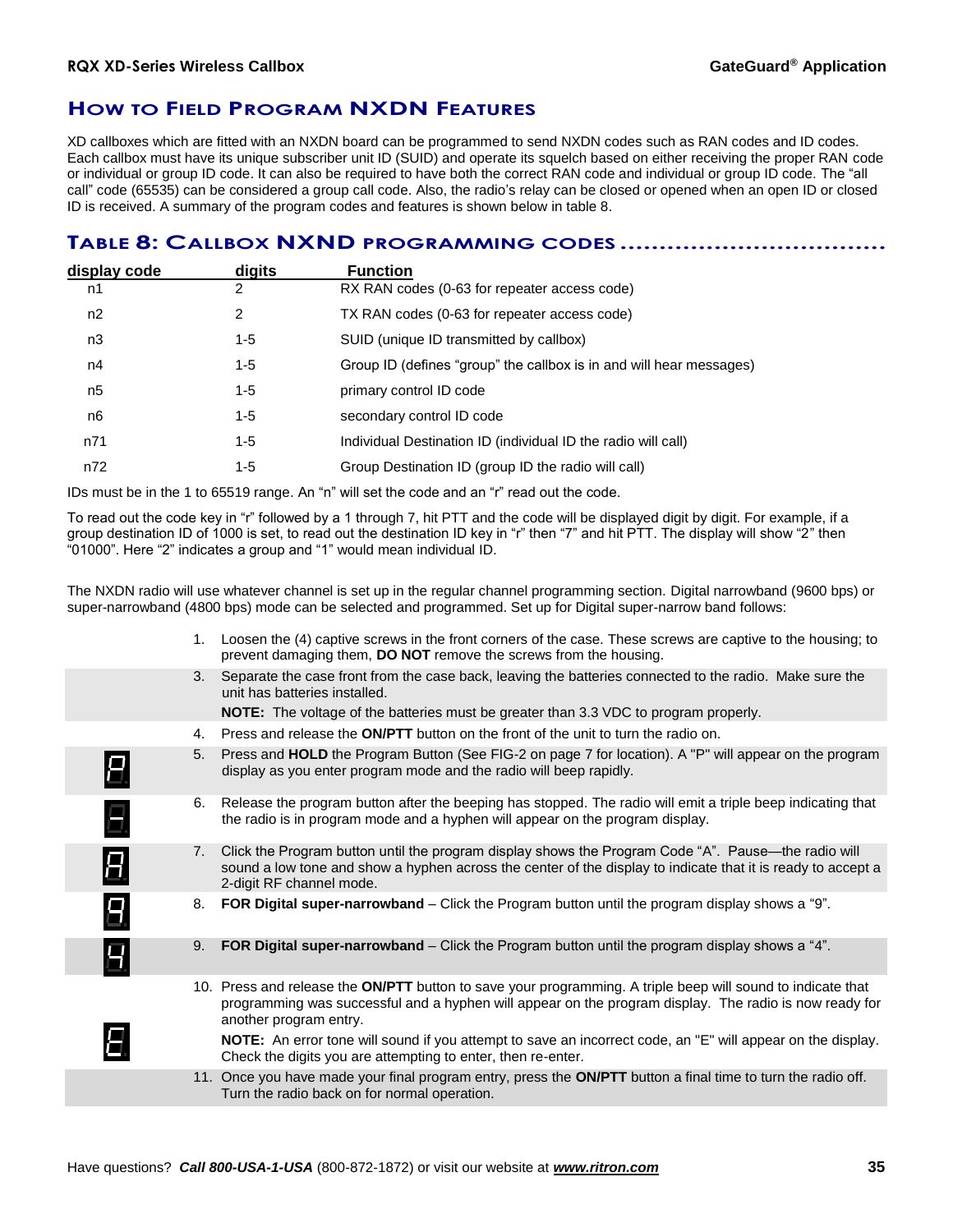# **HOW TO FIELD PROGRAM AN NXDN UNIT'S SUID CODE ..........................**

Each Callbox can be uniquely identified by programming an NXDN SUID. The user is able to field program the radio for any 1-5 digit ID (1 to 65519). The radio will transmit the ID code in each transmission. In our example we will program an RQXD to operate with an SUID Code of "547".

|                          | 547                     | $1_{-}$        | Write down the desired SUID.                                                                                                                                                                                                                                                                                               |
|--------------------------|-------------------------|----------------|----------------------------------------------------------------------------------------------------------------------------------------------------------------------------------------------------------------------------------------------------------------------------------------------------------------------------|
|                          |                         | 2.             | Loosen the (4) captive screws in the front corners of the case. These screws are captive to the housing; to<br>prevent damaging them, DO NOT remove the screws from the housing.                                                                                                                                           |
|                          |                         | 3.             | Separate the case front from the case back, leaving the batteries connected to the radio. Make sure the<br>unit has batteries installed.                                                                                                                                                                                   |
|                          |                         |                | <b>NOTE:</b> The voltage of the batteries must be greater than 3.3 VDC to program properly.                                                                                                                                                                                                                                |
|                          |                         | 4.             | Press and release the <b>ON/PTT</b> button on the front of the unit to turn the radio on.                                                                                                                                                                                                                                  |
|                          | Е.                      | 5.             | Press and HOLD the Program Button (See FIG-2 on page 7 for location). A "P" will appear on the program<br>display as you enter program mode and the radio will beep rapidly.                                                                                                                                               |
|                          | Ξ.                      | 6.             | Release the program button after the beeping has stopped. The radio will emit a triple beep indicating that<br>the radio is in program mode and a hyphen will appear on the program display.                                                                                                                               |
|                          | 8                       | 7 <sub>1</sub> | Click the Program button until the program display shows the Program Code "n". Pause—the radio will<br>sound a low tone and show a hyphen across the center of the display to indicate that it is ready to accept a<br>1 to 5-digit SUID.                                                                                  |
|                          | $\overline{\mathbf{B}}$ | 8.             | Click the Program button until the program display shows the Program Code "3". Pause—the radio will<br>sound a low tone and show a hyphen across the center of the display to indicate that it is ready to accept a<br>1 to 5-digit SUID.                                                                                  |
|                          | 98                      | 9.             | Enter the 1 <sup>st</sup> digit of the SUID code by clicking the Program button until the program display shows the<br>desired number. Pause—the radio will sound a low tone and show a hyphen across the center of the<br>display to indicate that it is ready to accept the next digit.                                  |
| 1 to 5 digit-<br>ID code | 88                      |                | 10. Enter the 2 <sup>nd</sup> digit of the SUID code by clicking the Program button until the program display shows the<br>desired number. Pause—the radio sounds a low tone and will show a hyphen across the center of the<br>display to indicate that it is ready to accept the next digit.                             |
|                          |                         | 11.            | Enter the $3rd$ digit of the SUID sequence by clicking the Program button until the program display shows the<br>desired number. Pause—the radio sounds a low tone and will show a hyphen across the center of the<br>display to indicate that it is ready to accept the next digit. Continue entering up to seven digits. |
|                          |                         |                | 12. Press and release the ON/PTT button to save your programming. A triple beep will sound to indicate that<br>programming was successful and a hyphen will appear on the program display. The radio is now ready for<br>another program entry.                                                                            |
|                          |                         |                | NOTE: An error tone will sound if you attempt to save an incorrect code, an "E" will appear on the display.<br>Check the digits you are attempting to enter, then re-enter.                                                                                                                                                |
|                          |                         |                | 13. Once you have made your final program entry, press the ON/PTT button a final time to turn the radio off.                                                                                                                                                                                                               |

Other RAN and ID codes from table 8 can be programmed as seen in the above example (see table 8).

Turn the radio back on for normal operation.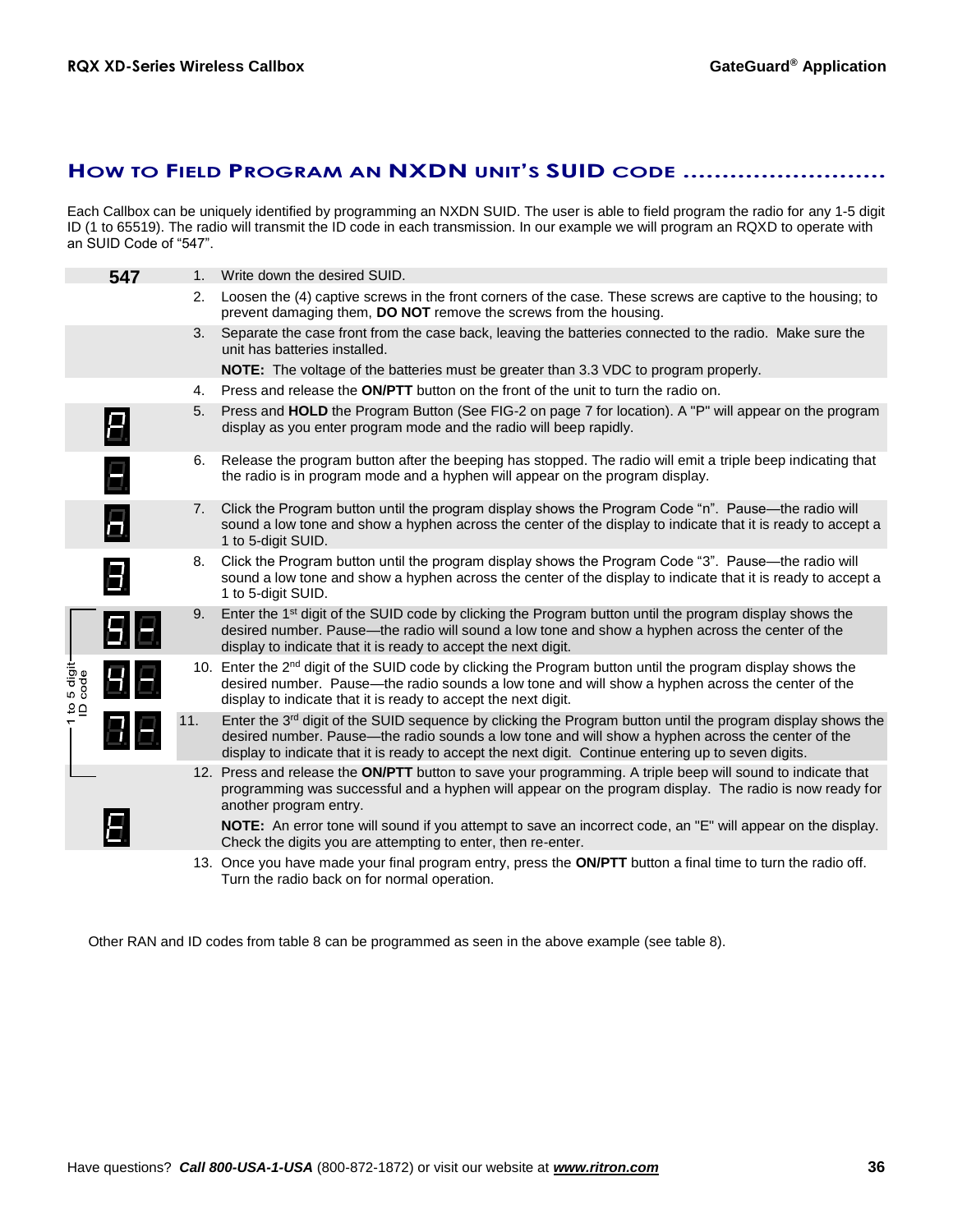### **FCC Licensing**

Except for the five (**5**) MURS frequencies listed on page **12**, the FCC requires the owners of radios operating on these frequencies to obtain a station license before using them.

The station licensee is responsible for ensuring that transmitter power, frequency and deviation are within the limits specified by the station license. The station licensee is also responsible for proper operation and maintenance of the radio equipment. This includes checking the transmitter frequency and deviation periodically, using appropriate methods.

To get an FCC license for VHF or UHF frequencies, submit FCC application Form 601. Your Ritron dealer can help you with this process.

#### **How to Obtain an FCC Radio License**

Because your Ritron radio operates on Private Land Mobile frequencies, it is subject to the Rules and Regulations of the FCC, which requires all operators of these frequencies to obtain a station license before operating their equipment. Make application for your FCC license on FCC Forms 601, Schedules D and H, and Fee Remittance Form 159.

To have forms and instructions faxed to you by the FCC, call the FCC Fax-On-Demand system at **202-418-0177** from your fax machine; request Document numbers 3000159, 3060001, 3060003, and 3060006.

To have Document numbers 3000159, 3060001, 3060003, and 3060006 mailed to you, call the FCC Forms Hotline at **800-418-FORM (800-418- 3676).**

For help with questions concerning the license application, contact the FCC at **888-CALL-FCC (888-225-5322) or log on at www.fcc.gov**

You must decide which radio frequency(ies) you can operate on before filling out your application.

For help determining your frequencies, call Ritron at **800-USA-1-USA (800-872-1872).**

### **INDUSTRY CANADA Regulations**

Industry Canada requires the owners of the radios to obtain a radio license before using them.

Application forms can be obtained from the nearest Industry Canada District office.

- 1. Fill in the items per the instructions. If you need additional space for any item, use the reverse side of the application.
- 2. Use a typewriter or print legibly.
- 3. Make a copy for your files.
- 4. Prepare a check or money order to "Receiver General for Canada", for the amount listed at http://www.ic.gc.ca/eic/site/smtgst.nsf/eng/sf01027.html. (Licenses are renewed annually on April 1st. Refer to the calculation for application fees for each month.)
- 5. Mail the completed application, along with your check or money order, to the closest Industry Canada District Office.

Notes: Fees are subject to change without notice.

### **Safety Standards**

The FCC (with its action in General Docket 79-144, March 13, 1985) has adopted a safety standard for human exposure to radio frequency electromagnetic energy emitted by FCC regulated equipment. Ritron observes these guidelines and recommends that you do also:

- DO NOT hold the radio so that the antenna is very close to or touching exposed parts of the body, especially the face or eyes, while transmitting. Keep the radio vertical, eight inches away while talking into the front panel.
- DO NOT press the Push-To-Talk except when you intend to transmit.
- DO NOT operate radio equipment near electrical blasting caps or in an explosive atmosphere.
- DO NOT allow children to play with any radio equipment that contains a transmitting device.
- Repair of Ritron products should be performed only by Ritron authorized personnel.

### **Service**

Federal law prohibits you from making any internal adjustments to the transmitter, and / or from changing transmit frequencies unless you are specifically designated by the licensee.

If your radio equipment fails to operate properly, or you wish to have the radio programmed, contact your local authorized dealer or Ritron. U.S. Manufacturer:

RITRON, INC. - Repair Department 505 West Carmel Drive, Carmel, Indiana 46032 USA Phone: 317-846-1201 FAX: 317-846-4978 Email: customer\_service@ritron.com